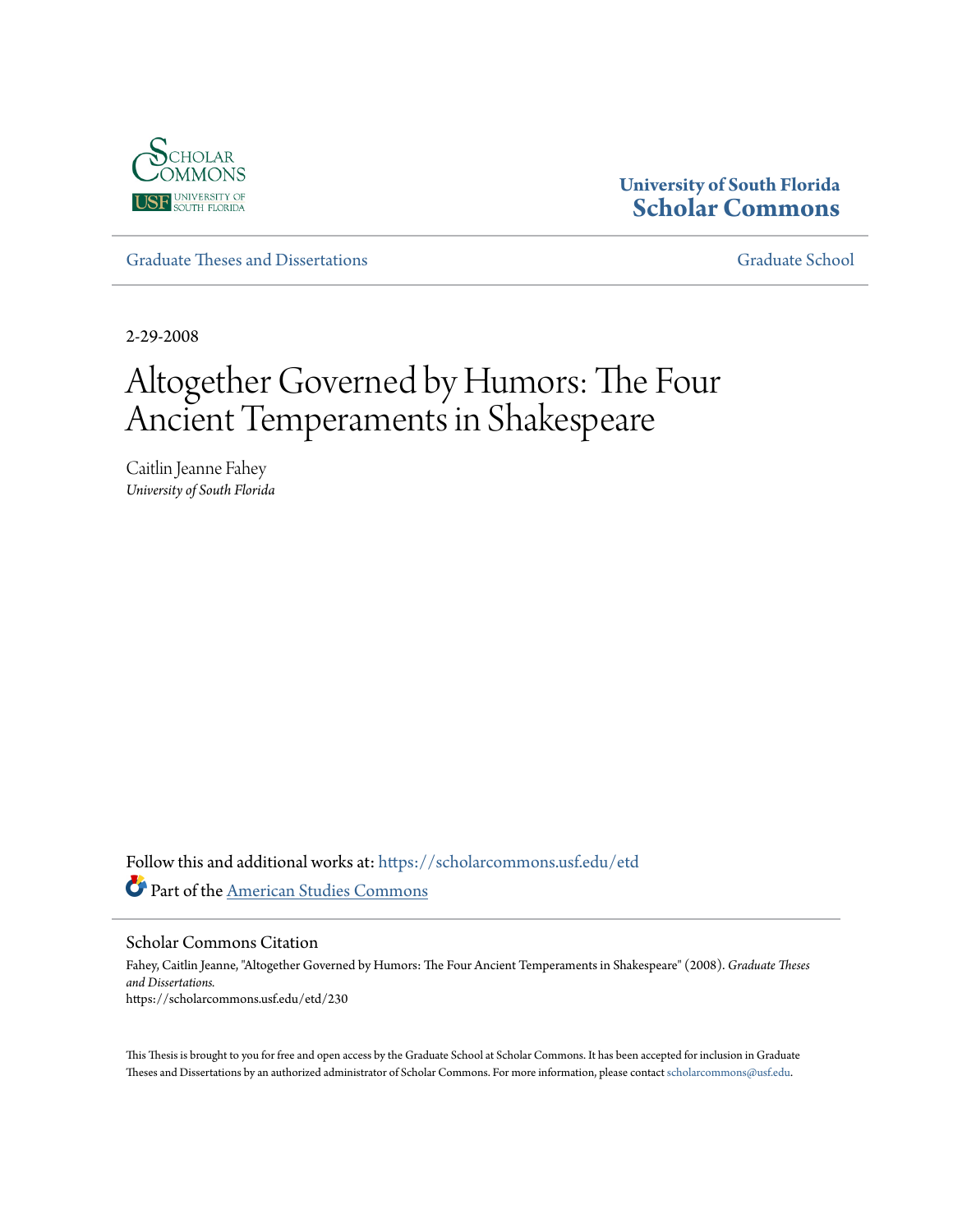### Altogether Governed by Humors: The Four Ancient Temperaments in Shakespeare

by

Caitlin Jeanne Fahey

A thesis submitted in partial fulfillment of the requirements for the degree of Master of Arts Department of English College of Arts and Sciences University of South Florida

Major Professor: Sara Munson Deats, Ph.D. Lagretta Tallent Lenker, Ph.D. Patricia Nickinson, Ph.D.

> Date of Approval: February 29, 2008

Keywords: sanguine, phlegmatic, choleric, melancholy, ancient medicine

© Copyright 2008, Caitlin Jeanne Fahey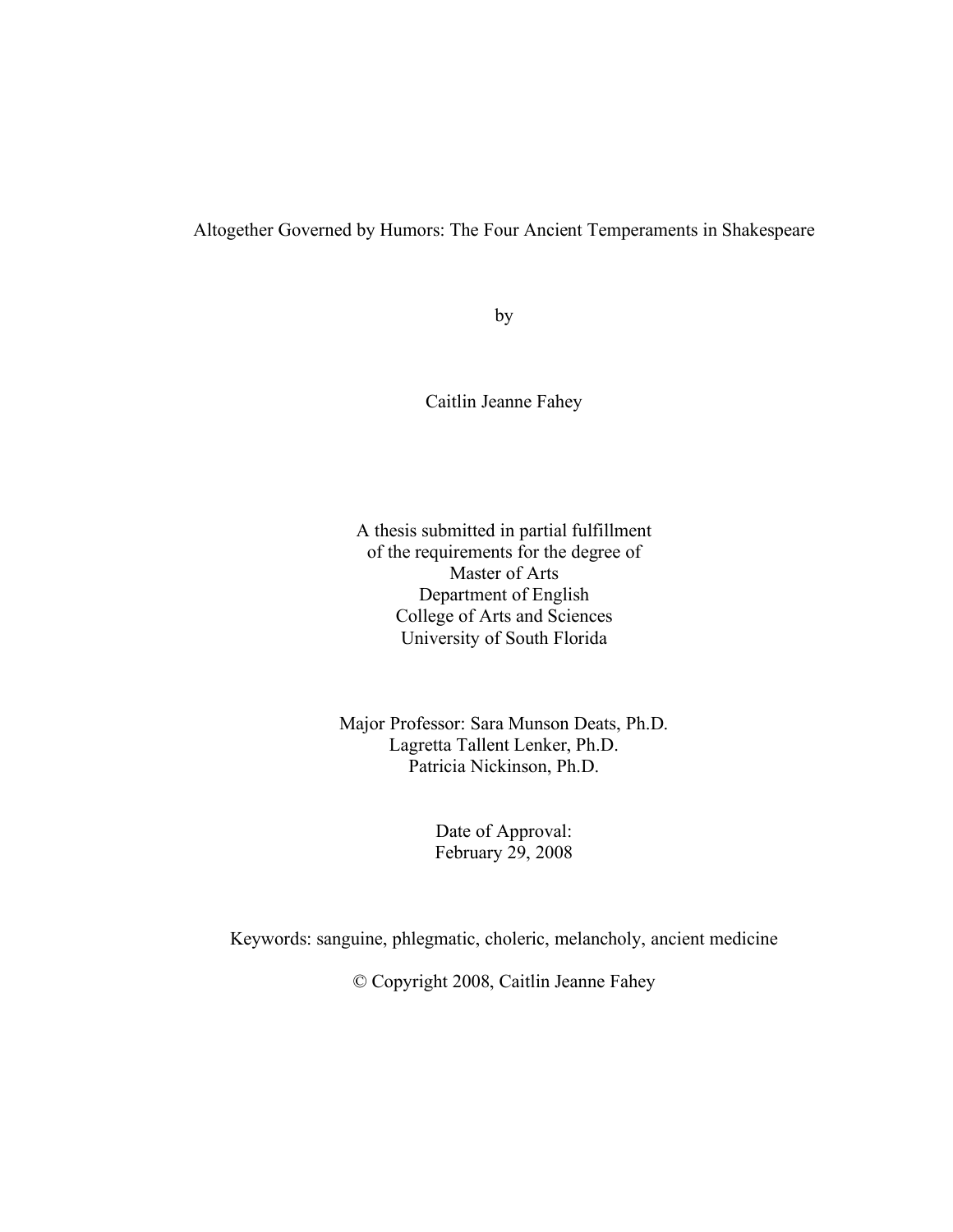Dedication

For Betty Jean Johnson, who incited my interest in Shakespeare.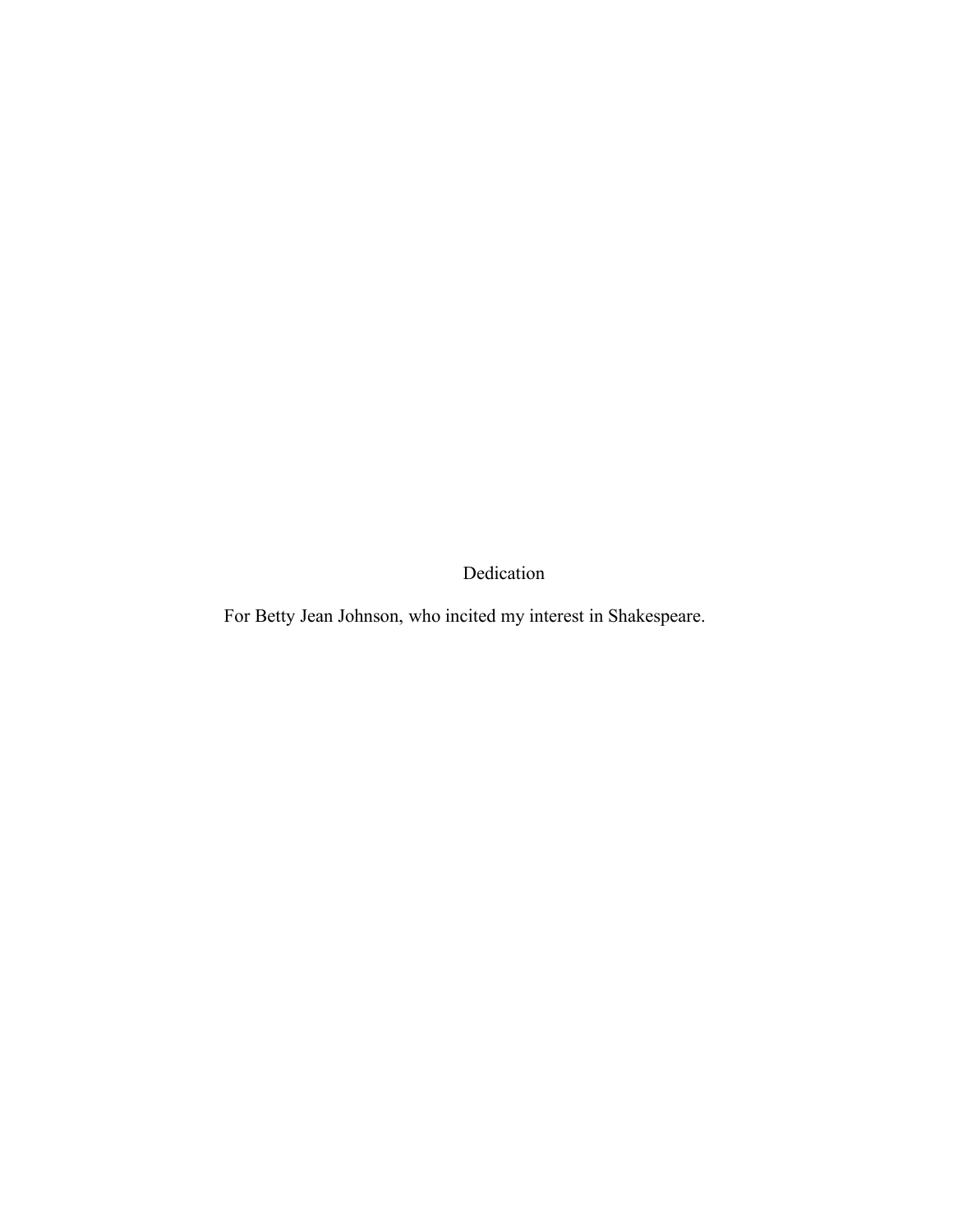#### Acknowledgements

I am both proud and sincerely grateful to have completed this project under the direction of Dr. Sara Deats, and wish to acknowledge her encouragement, optimism, and dedication as well as her wise editorial suggestions. I deeply appreciate the efforts of Dr. Lagretta Lenker and Dr. Patricia Nickinson, who guided me in the writing process despite being busy with projects outside of the English department. Thank you to Sara Baugh for helping me find the silver lining after my hard drive crashed. I am also fortunate to have had the support of my parents, Kevin and Jeanne, every step of the way. Thank you for all you have done for me.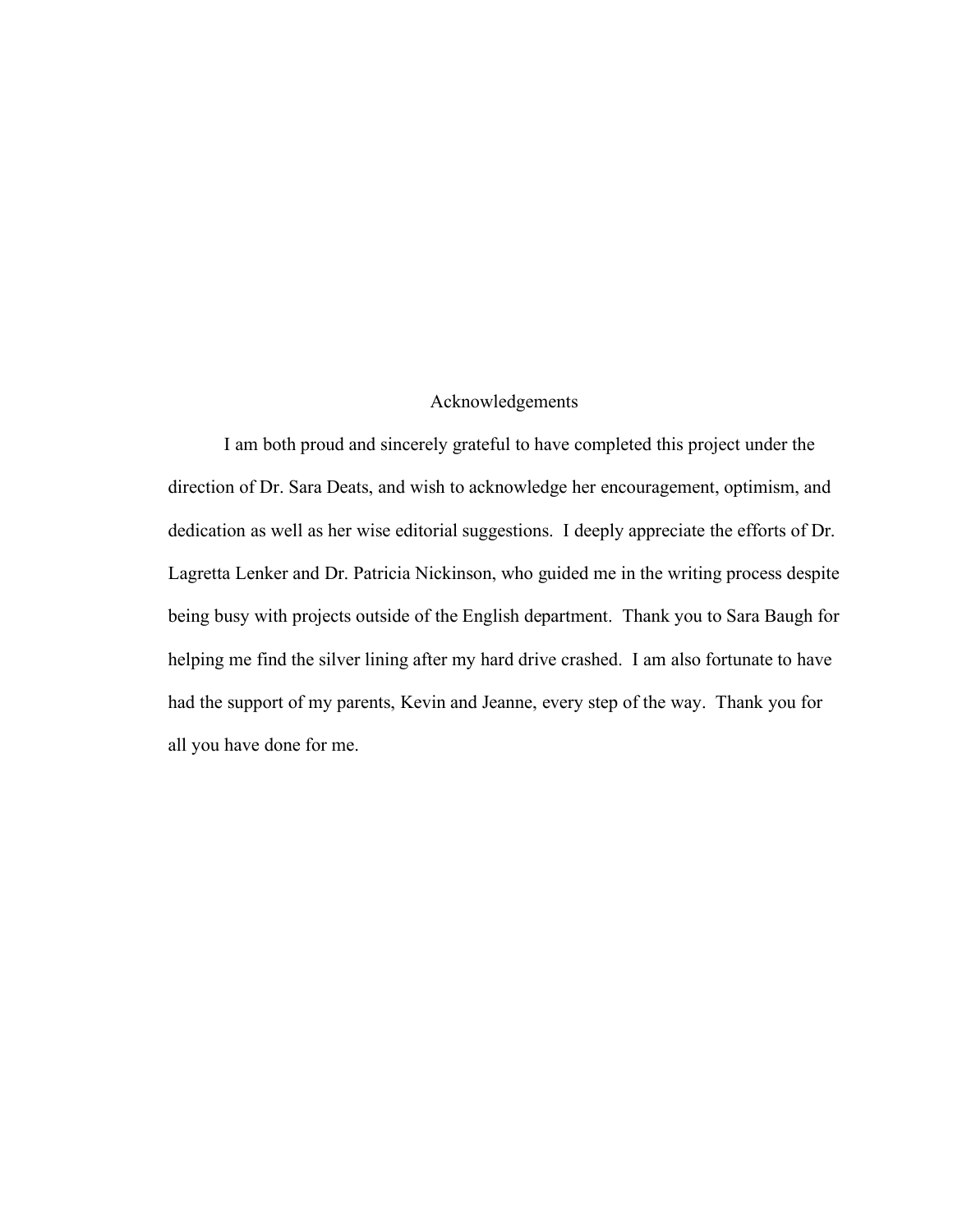# Table of Contents

| Abstract                                     | $\ddot{\rm{11}}$ |
|----------------------------------------------|------------------|
| I. Introduction                              | $\mathbf{1}$     |
| II. The Humors                               | 4                |
| III. Hamlet, the Melancholy Prince           | 10               |
| IV. Sir John Falstaff, the Phlegmatic Knight | 18               |
| V. Lady Macbeth, the Choleric Villainess     | 27               |
| VI. Viola, the Sanguine Heroine              | 36               |
| VII. Conclusion                              | 44               |
| <b>Works Cited</b>                           | 51               |
| <b>Bibliography</b>                          | 55               |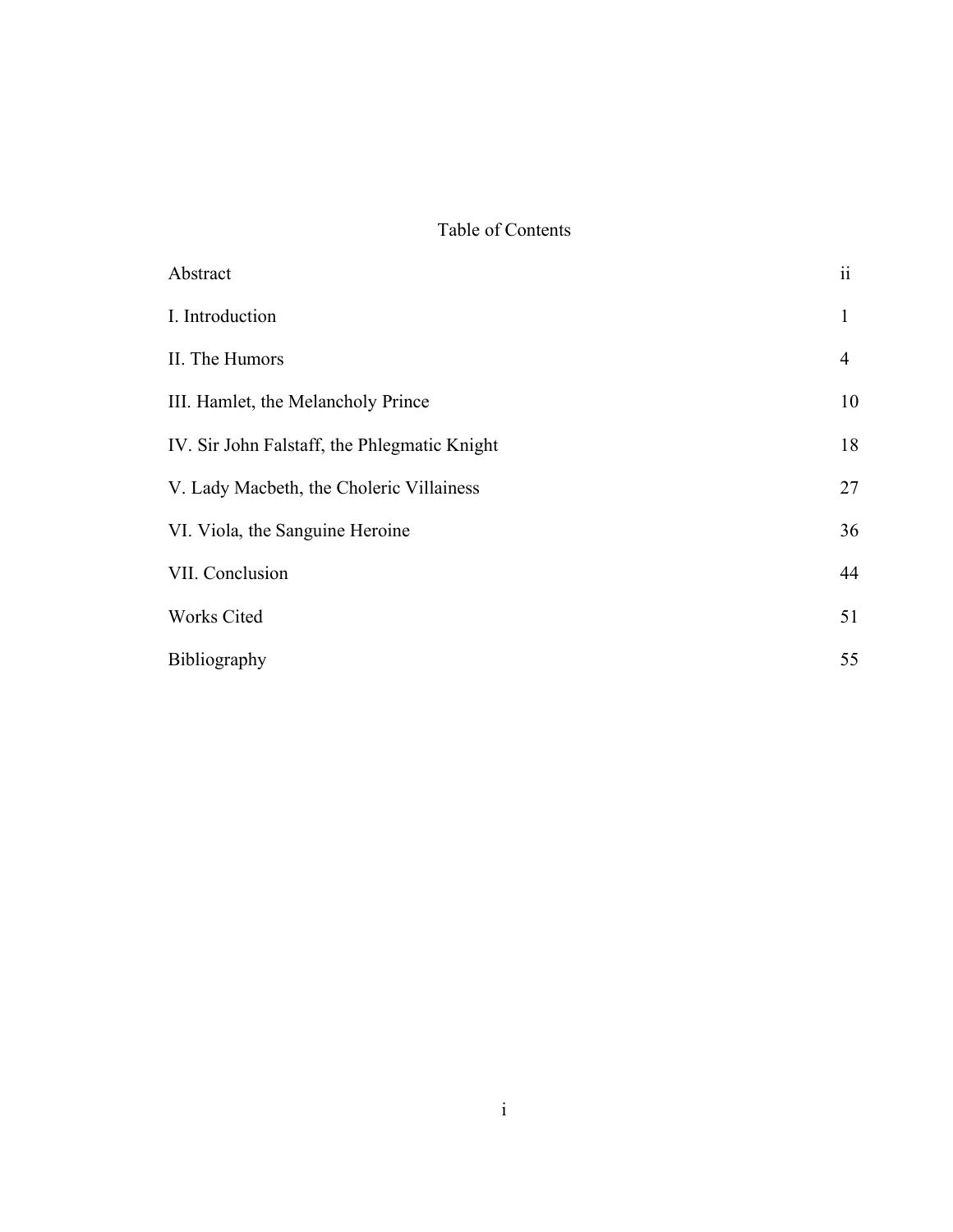# Altogether Governed by Humors: The Four Ancient Temperaments in Shakespeare Caitlin Jeanne Fahey

#### ABSTRACT

Hippocrates, and later Galen, hypothesized that a person's character was influenced by a combination of four humors that governed the body: black bile, phlegm, yellow bile, and blood. Centuries later, the Elizabethans adopted these ideologies to their medical practices, and associated each humor with one of four temperaments: melancholy, phlegmatic, choleric, and sanguine. References to the four temperaments may be found embedded in a number of William Shakespeare's texts, most notably *Hamlet, Henry IV, Part 1, Macbeth,* and *Twelfth Night*. While many figures in Shakespeare embody many humoral traits, allowing for character development throughout the play, several characters possess a superfluity of one particular humor. As these characters motivate the action of each respective play, the play provides textual evidence that identifies the traits associated with each temperament.

Hamlet exemplifies the melancholy temperament, Sir John Falstaff the phlegmatic temperament, Lady Macbeth the choleric temperament, and Viola the sanguine temperament. The respective personalities of these characters are revealed not only by their actions in the plays but by numerous textual allusions to each humor. In examining these four characters, the reader may become familiar with the humor that each character represents, and, in turn, possess a greater knowledge of the driving forces behind many of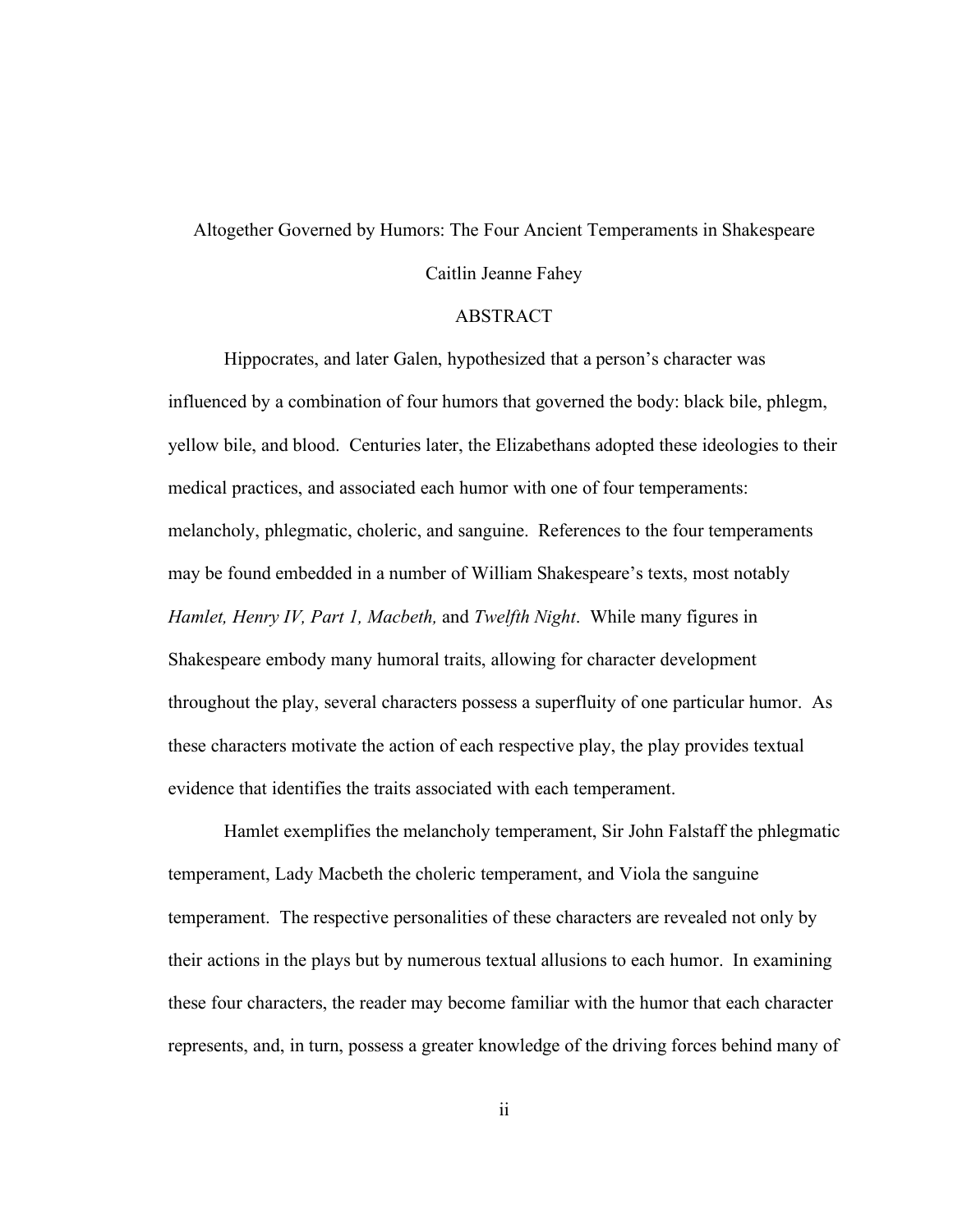Shakespeare's heroes, heroines, villains, and clowns. Moreover, these examinations may also shed light on the beliefs of early modern England and the beginning of character study and development.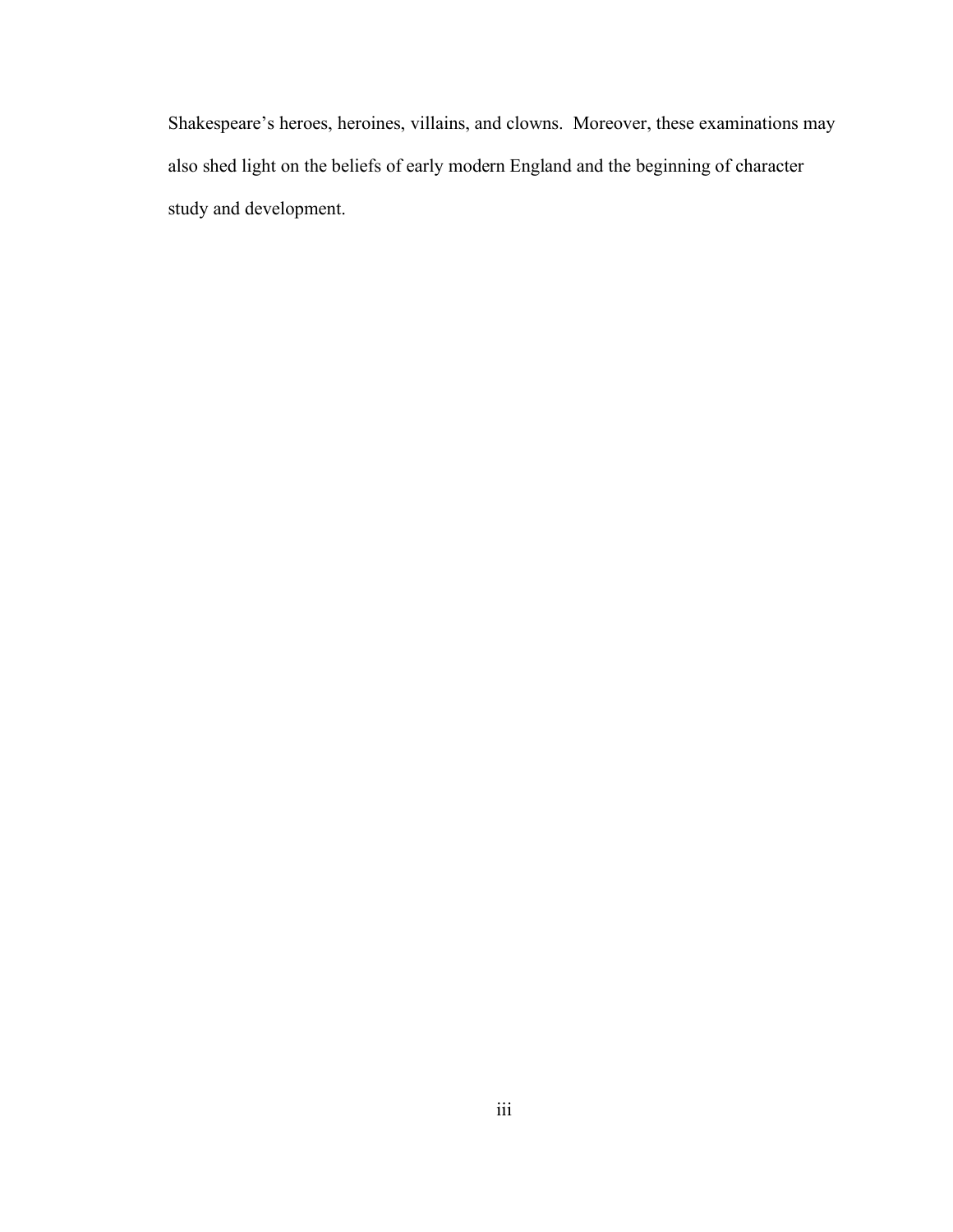#### Introduction

Greek scientists Hippocrates and Galen hypothesized that a person's character was influenced by a combination of four liquids, or "humors," that governed the body. An abundance of black bile, phlegm, yellow bile, or blood had an authoritative affect on one's personality. Centuries later, the Elizabethans adopted these ideologies to their medical practices and associated each humor with one of four temperaments: melancholy, phlegmatic, choleric, and sanguine. Although Galen maintained that all individuals possessed all four humors, he also held that the humors often became unbalanced, which produced distinctive personality types. Thus, a person with a predominance of the humor black bile would fall into a state of melancholy; a person with a surplus of phlegm would grow slothful and phlegmatic; a person with an excess of yellow bile would exhibit a choleric temperament; and a person with a plethora of blood would seem well-tempered and sanguine. As this was the accepted ideology in early modern England, William Shakespeare frequently referenced the four temperaments and the four humors. While many figures in the Shakespearean canon display a variety of humoral traits that allow for character development throughout the plays, several characters possess a superfluity of one particular humor that associates them with a particular personality type. As these characters motivate the action of each respective play, the play frequently provides textual evidence that identifies each of them with one particular temperament.

I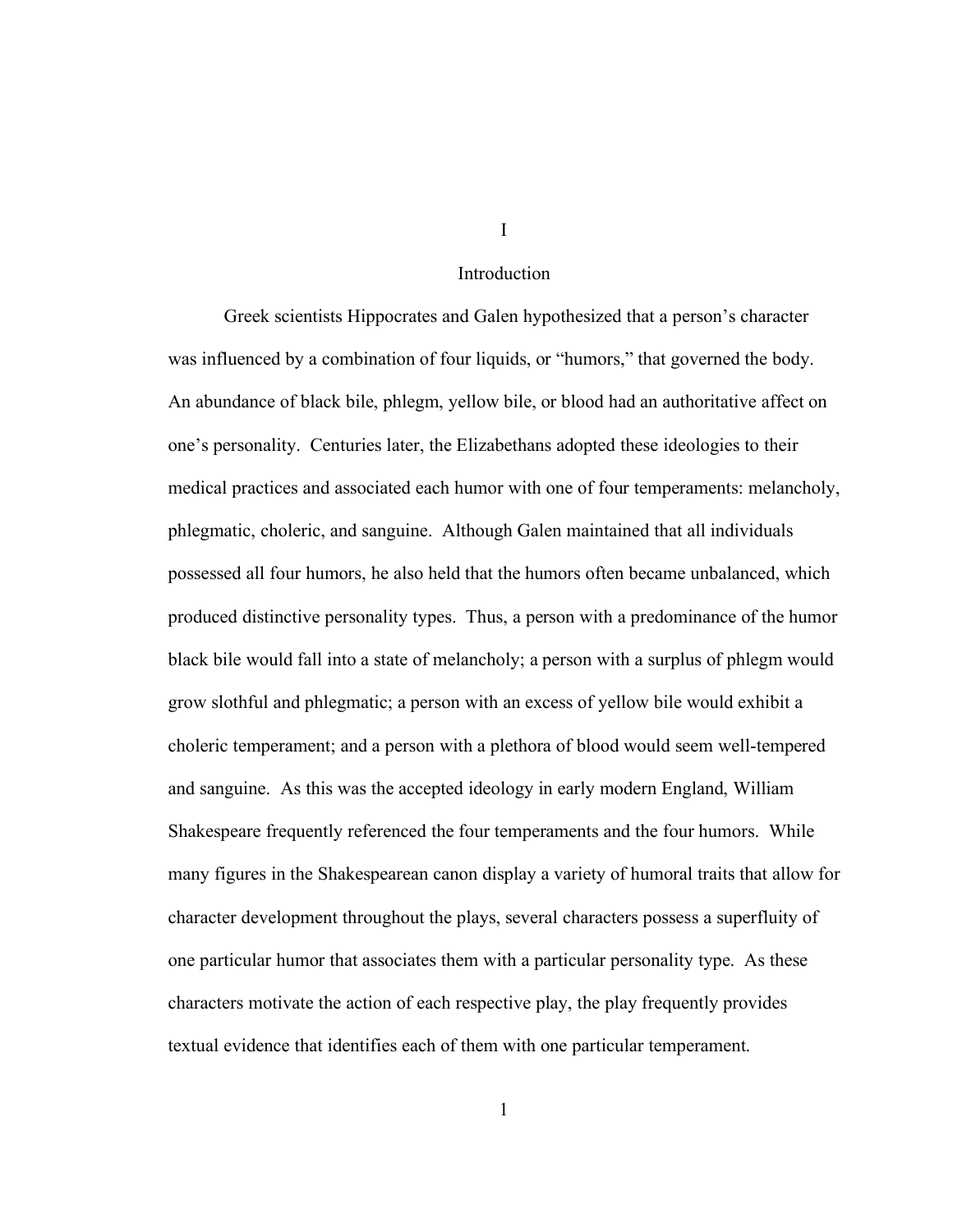In this thesis, I will focus on four of Shakespeare's most memorable humoral characters and also on the foil figures in each play who accentuate the humor of the principle players. Hamlet, perhaps the most famous melancholy figure in literature, dominates Shakespeare's most popular tragedy, which bears his name, and the play provides many textual allusions to the characteristics of melancholy and its governing humor, black bile. The other central characters of *Hamlet*, including Claudius, who exhibits both phlegmatic and choleric traits, and the consistently choleric Laertes, emphasize this melancholy temperament by contrast. Sir John Falstaff, one of Shakespeare's most beloved comic figures, exemplifies the most indelible phlegmatic character in Shakespeare's greatest history play, *Henry IV, Part 1*. Although a figure in the comic subplot of the play, Falstaff shares the stage with the melancholy King Henry, the choleric Hotspur, and the sanguine Prince Hal, all of whom highlight his particular humor. In Lady Macbeth, the leading lady of the tragedy *Macbeth*, Shakespeare creates the most unforgettable female hero/villain in all of drama and appropriately identifies her with choler. The malevolent choleric Queen appropriately bears a stark contrast to the benevolent sanguine King Duncan, who falls under the wrathful hand of Lady Macbeth. Finally, Viola, the transvestite heroine of Shakespeare's final festive comedy, embodies the exemplary sanguinary character who contrasts vividly with the melancholy entourage surrounding her, and the phlegmatic foils of the play's subplot.

Surprisingly, although the early modern scientists associated the melancholy and phlegmatic temperaments with the feminine and the choleric and sanguine temperaments with the masculine, in his most celebrated humoral figures, Shakespeare has reversed this gender stereotype. In the four plays that I will investigate—*Hamlet, Henry IV, Part 1,*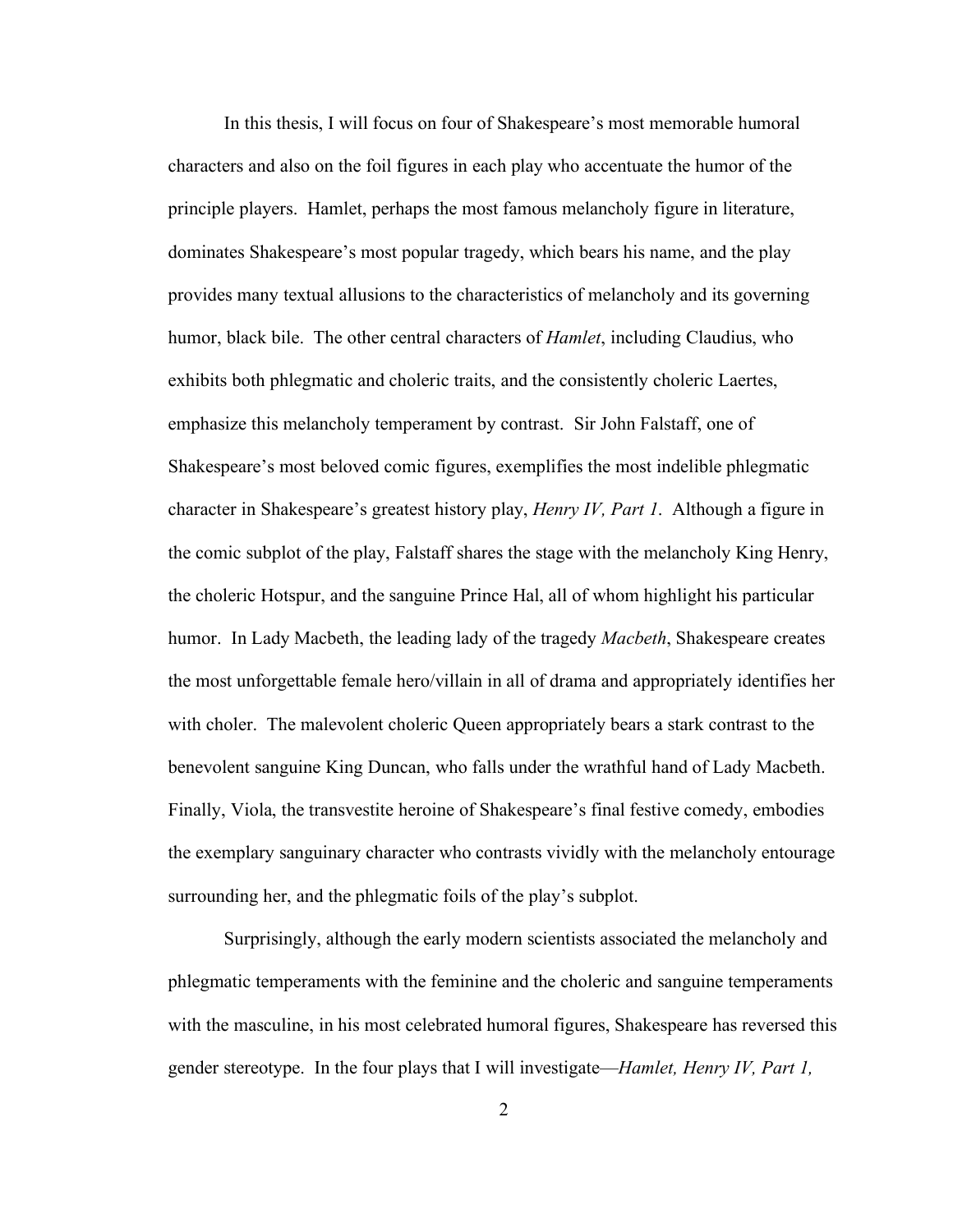*Macbeth,* and *Twelfth Night—*the respective personalities of the central figures are revealed not only through their actions and the contrast with other figures in the plays, but also by subtle textual allusions. Many different elements could influence a humoral abundance and a change in one's personality, including the function of specific organs, the location of particular planets, or even the time of day and season of the year. Shakespeare has embedded references to several governing elements of each personality in each of these four plays, which I will evaluate in my examination of the four characters. I hope not only to illuminate the reader's understanding of these characters, but also to make the reader more familiar with the humor that each character represents and thus with the driving forces behind many of Shakespeare's heroes, heroines, villains, and clowns. In addition, I hope that these examinations may also shed light on the beliefs of early modern England, some of which have influenced modern studies of human personality.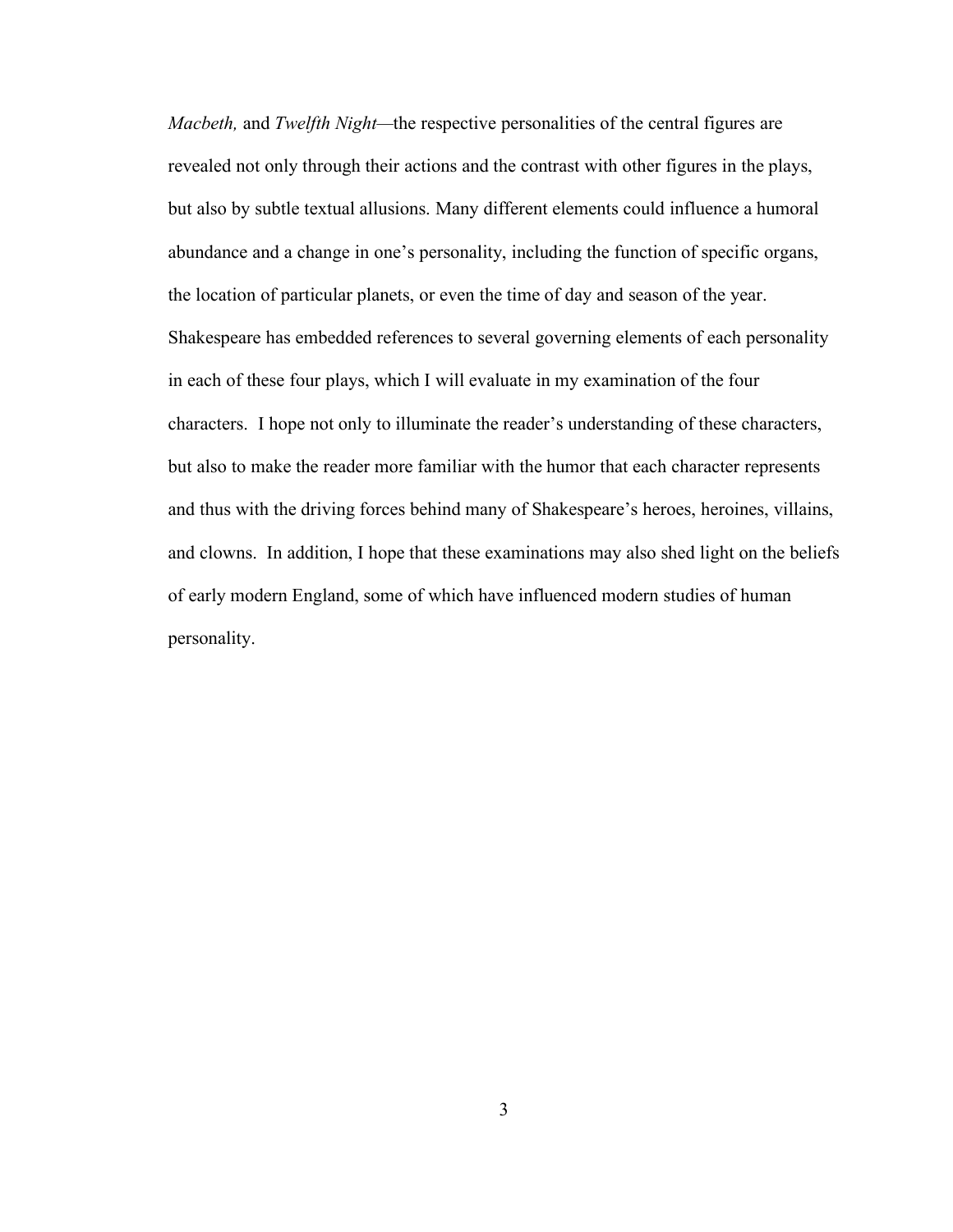#### The Humors

While Homer wrote *The Iliad*, he concurrently served as deputy chief of the medical staff with Agamemnon's army during the siege of Troy (Nutton 37). Whereas popular theory in ancient Greece attributed disease to wrathful gods, in his poems Homer offered a more complex insight into medical theory. Vivian Nutton praises the writer's sophisticated treatment of various medical details, which provide evidence of his background in the medical field (37). Not all tragedies of ancient Greece were simply explained by supernatural intervention, and Nutton argues that, like Homer, Hesiod offers alternative explanations in his *Works and Days*: "Misery, famine, and plague may be sent from heaven by Zeus in order to punish those who act violently or cruelly, but the poet also conjures up a vivid picture of diseases roaming around the world" (39). As ancient medical theories developed, writers expressed them in literary works:

> The Homeric poems afford us a glimpse of medical ideas and practices long before any of our strictly medical literature, and although their information cannot be taken back to the heroic days of Agamemnon and Odysseus, it can be used to illustrate what the poet's audience would have expected or taken for granted (Nutton 37).

By exploring works of literature, we not only gain insight into the scientific beliefs of an era, but also understand how these beliefs influenced a population. By studying literary

II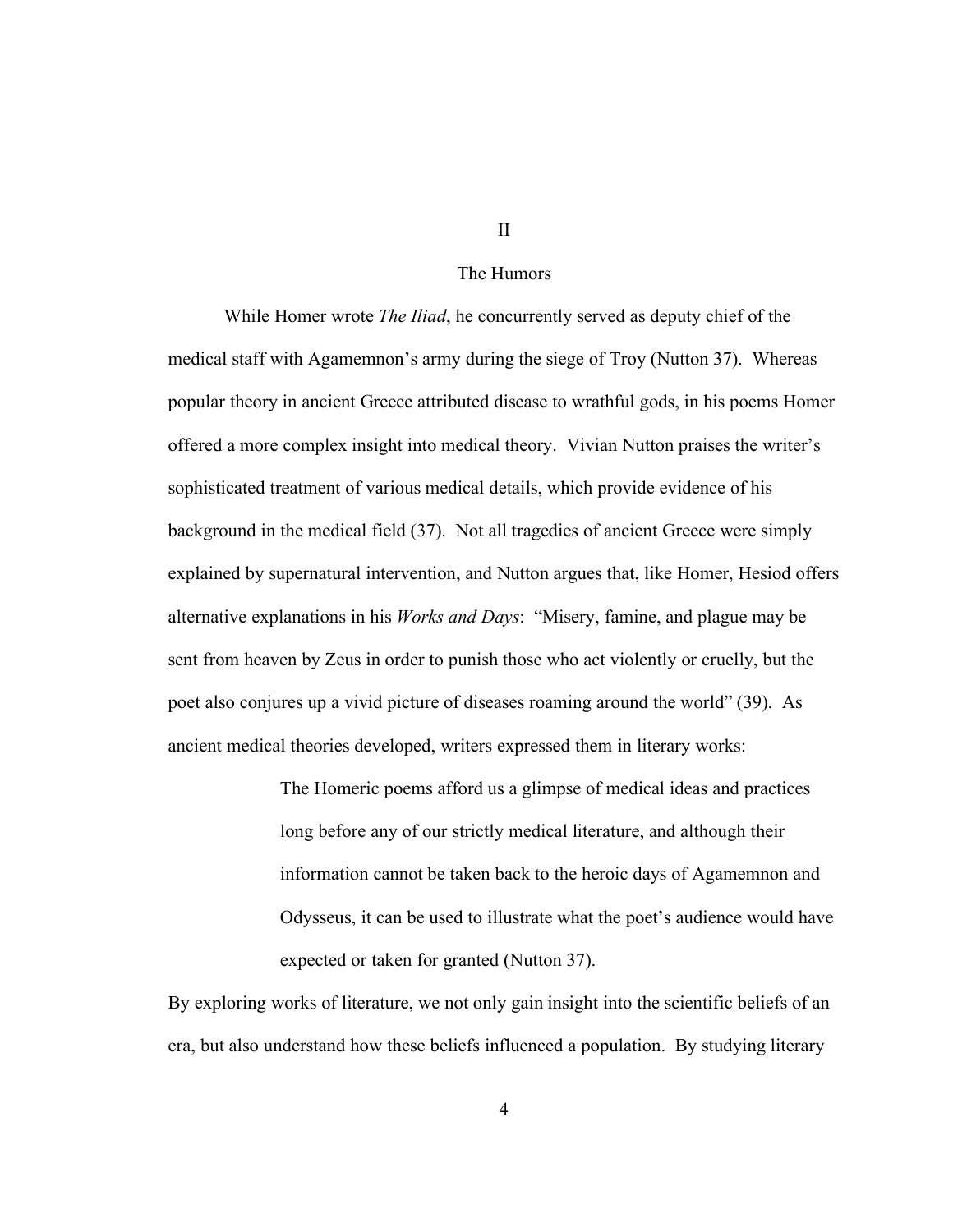characters, we may understand how real people may have acted or treated disease, and how different theories influenced daily life.

In the fifth century B.C.E., thinkers began to look closely at the human body. One prominent philosopher, Empedocles, listed four stable elements as building blocks of the world—earth, water, air, and fire—positing that in unstable conditions, these elements "produced everything that could be perceived" (Nutton 45). Other scientists and philosophers accepted this notion, which emerged as the common belief by the midfourth century. Theories of disease, linked to an inadequate combination of these elements, were no longer the sole purview of philosophers (Nutton 45-46). These theories explained the concept of humoral pathology, which Hippocrates elevated to the level of a scientific theory in the fourth century B.C.E. (Kail 141). Humoral theory attributed the same four elements of the world—earth, water, air, and fire—to the physical makeup of the human body. According to Irving Edgar, "We have then a picture of a man as a replica of the universe, made up of the four elements" (208). These elements corresponded to four fluids within the body, referred to as the "humors." Aubrey C. Kail describes the association between the elements and the fluids, correlating earth with black bile, water with phlegm, air with blood, and fire with choler (142). Just as, according to Empedocles, an unstable combination of elements affected the physical world, or macrocosm, so an unstable combination of humors affected the human body, or microcosm.

Physical and mental illness resulted from a predominance or deficiency of one or more of the four humors (Kail 142), and the Hippocratic tradition, based on the theory of the four humors, created a foundation for the modern medical tradition (Nutton 53). In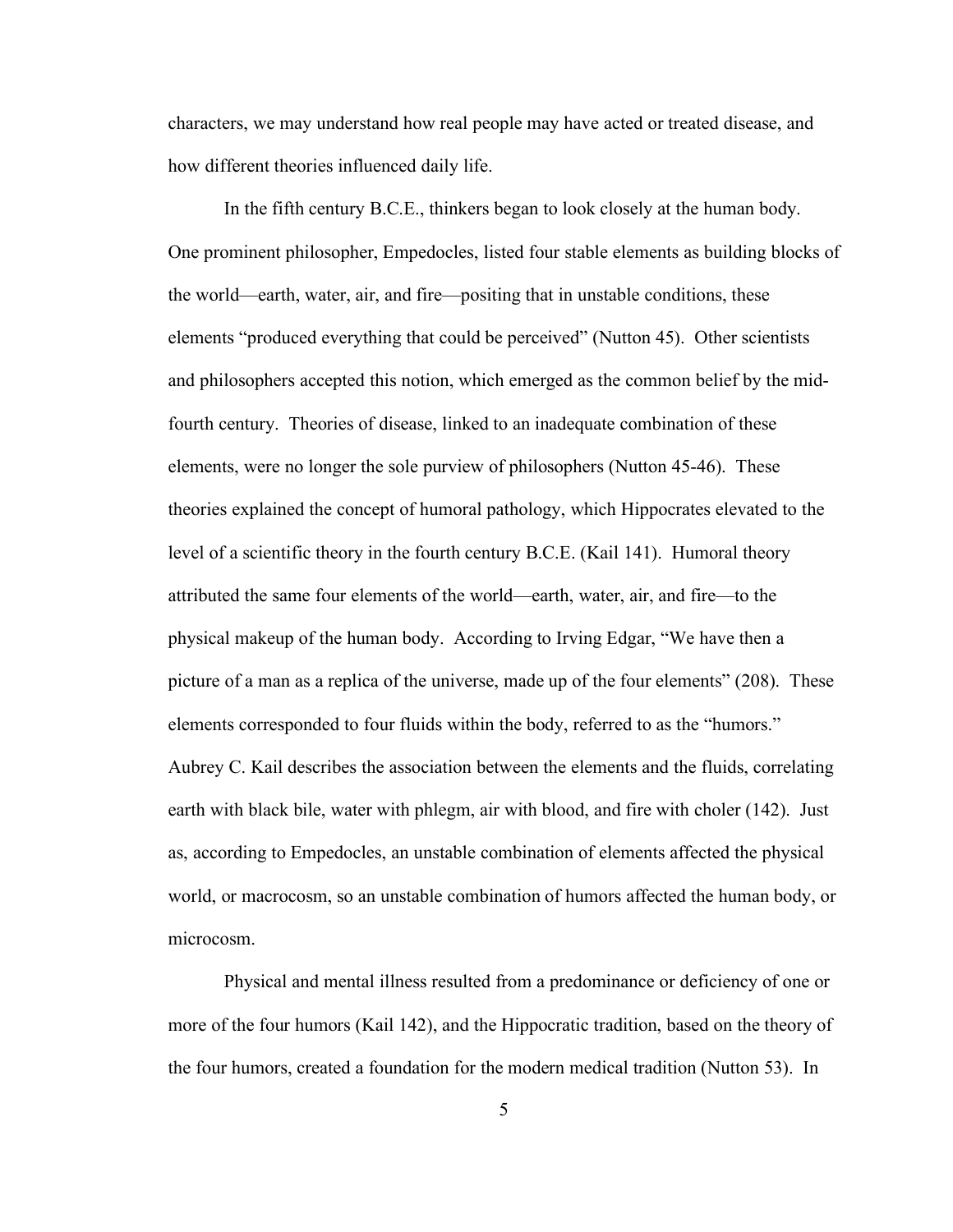the second century A.C.E., Galen expanded on the ideas of Hippocrates and, as F. David Hoeniger further observes, Galen incorporated psychological behavior into humoral theory. According to Galen, "an individual's temperament, produced by the excess or deficiency of one or two of the humors, exercises a decisive influence on his or her passionate condition" (Hoeniger 163). Whereas Hippocrates linked the fluid humors to the natural elements, Galen connected both the elements and the humors to different passions and these views survived several centuries, lasting through the Renaissance period in England (Kail 141). Just as *The Iliad* embodies the medical practices of ancient Greece, so William Shakespeare's plays provide a window into the theories of early modern England, which revolved around the ancient theories of the four humors.

The four temperaments—melancholy, phlegmatic, sanguine, and choleric—were determined by different humors, associated with different elements, hosted by different organs, and ruled by different planets. According to the physicians of early modern England, certain foods influenced particular humors, which could cause a change in mood, and the time of day and seasons of the year also played a part in a person's temperament. Ruth Leila Anderson lists two qualities of each element that coincide with each temperament. When these qualities were mixed in the macrocosm (the physical universe), they produced one of the four elements; when they were mixed in the microcosm (the individual), they produced one of the four humors.

Melancholy, an affect of the element earth and the humor black bile, was cold and dry (Anderson 29). A necessary balance to the two hot humors—yellow bile and blood— black bile fed such parts of the body as the spleen (Anderson 34) and an excess of black bile encouraged a melancholy personality (Kail 142). Edgar further argues that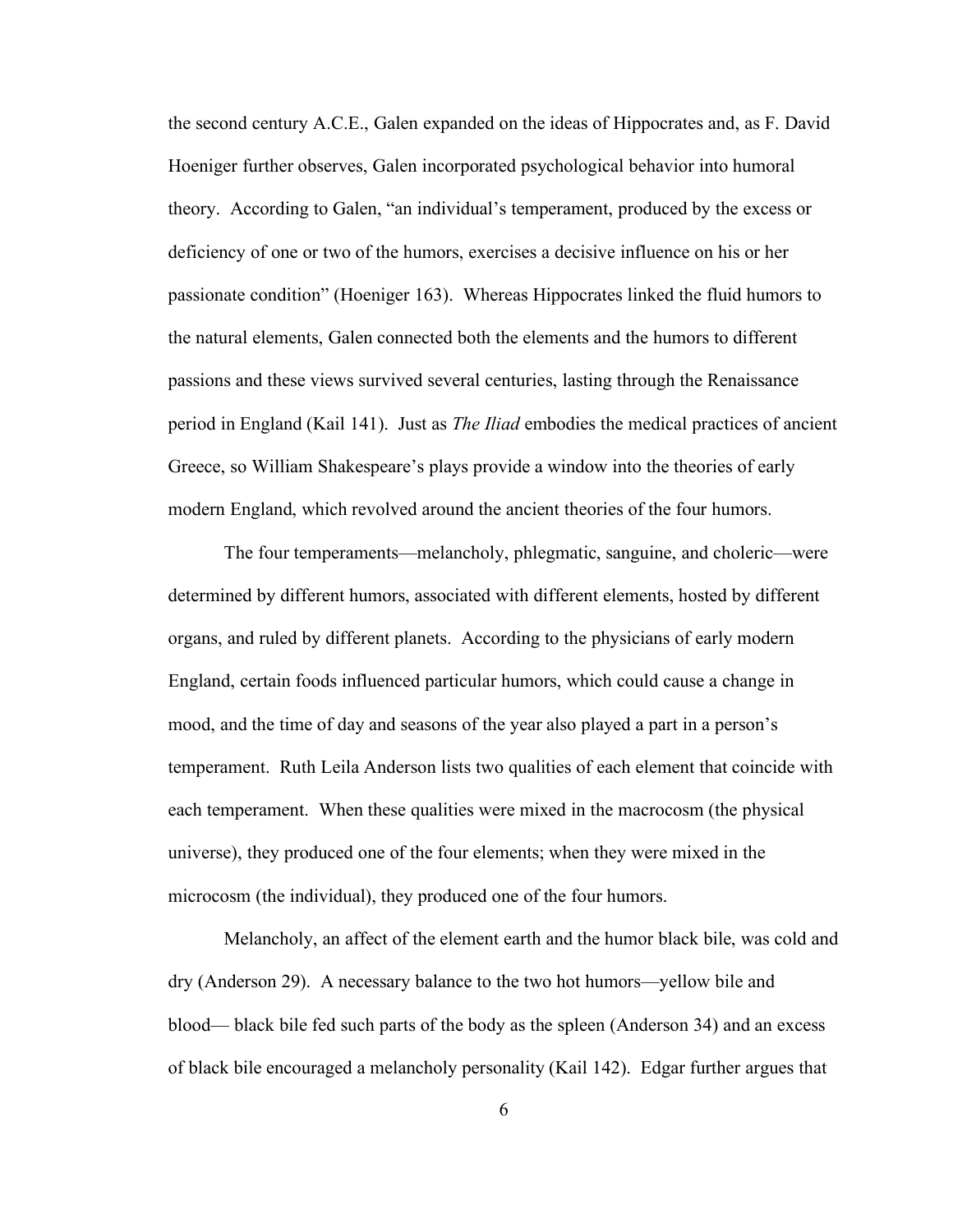"Saturn tended to cause an excess of black bile promoting melancholy" and that "the moon especially was held important in the causation of mental illness" (215). Each day, melancholy reigns from 9 p.m. to 3 a.m., and in winter melancholy increases as the humors thicken, sending natural heat inward (Anderson 35). Once, Shakespeare mentioned melancholy as a "surly spirit" (Kail 142).

A phlegmatic temperament, governed by the element water and the humor phlegm, consisted of cold and moist qualities (Anderson 29). The predominance of water and phlegm led a phlegmatic person to fearfulness and sluggishness (Anderson 32). Early modern physician Andreas Laurentius maintains that phlegmatic individuals were "blockish…because the substance in their braine is too thicke and the spirits laboured therein too grosse" (qtd. in Edgar 207). The lungs hosted the humor phlegm and the planet Venus governed the phlegmatic temperament, which, interestingly, was linked to women and children, as well as voluptuaries (Edgar 215). Under the moon, a phlegmatic temperament turned people into "simpletons and fools" (Edgar 215). Anderson lists the phlegmatic hours as between 3 p.m. and 9 p.m. and implies that phlegm abounds in autumn months (35).

Laurentius identifies sanguine individuals as "having 'the best complexion for health and long life'" (qtd. in Edgar 207). Linked to the element air and the humor blood, the sanguine temperament possessed hot, moist qualities, the antithesis of the cold, dry melancholy (Anderson 29). The sanguine humor, blood, dominated between 3 a.m. and 9 a.m. and began to increase and flow freely during the spring (Anderson 35). Winifred Overholser describes the sanguine person as physically handsome, cheerful, and charming (342). The liver hosted the sanguine temperament, and producing healthy,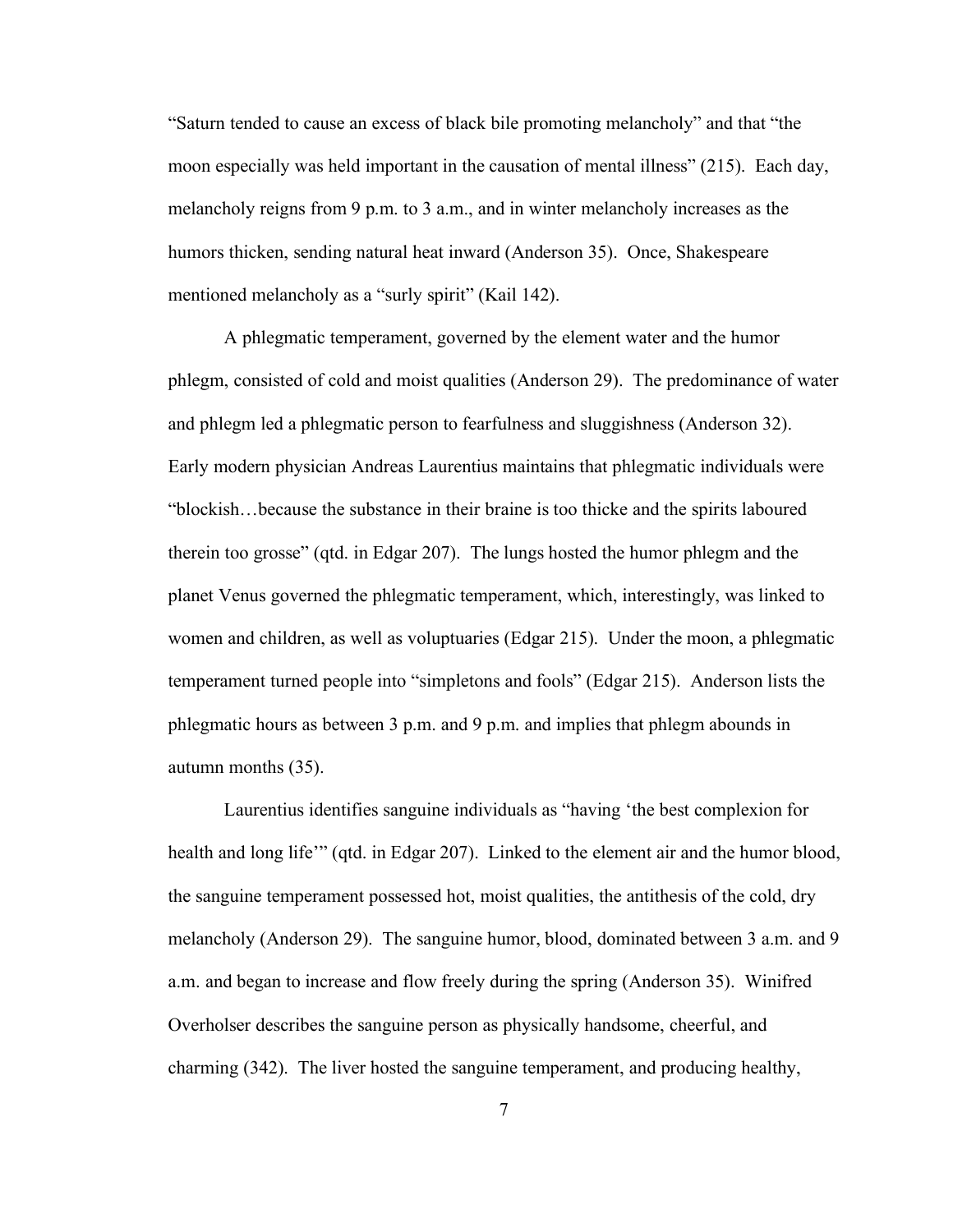warm, red blood encouraged bravery (Hoeniger 175). However, frequently Shakespeare refers to "the opposite situation when…the liver does not transform the chyle completely into blood, leaving it pale-colored because of an abundance of phlegm" (Hoeniger 175). This opposition reflects the ease with which humors could be altered, thus affecting a person's entire temperament.

The choleric temperament, in opposition to the phlegmatic personality, coincided with the element of fire, possessing hot, dry qualities (Anderson 29). Associated with the fluid humor of yellow bile, choler collected in the gall bladder. Hoeniger interprets yellow bile as "a hot humor," explaining that "gall was often associated with a person's sheer capacity for hot passions like anger" (176). Thus, while the gall bladder regulated the choler in a person's body, it also served as a reference to the temper of a choleric individual. Astrologically, "the sun was in relation to the humor, yellow bile, appropriate to rulers and self-willed women, and, in conjunction with Mars, to soldiers, roisterers, and drunkards" (Edgar 215). The choleric humor is in residency between 9 a.m. and 3 p.m., and rules during the summer months (Anderson 35).

Edgar explains that Elizabethan medicine encompassed the psychology of the humors, as well as of complexions and mental passions (206). The elements and fluids that Hippocrates and Galen held responsible for physical well-being were also believed to influence psychological behavior, including temperament and personality. The personality types associated with a predominance of each humor—black bile, phlegm, blood, and yellow bile—were melancholy, phlegmatic, sanguine, and choleric, all of which are personified in Shakespeare's characters. As Kail explains, "Shakespeare mentioned all the humours in his plays, using them in different contexts and with a wide

8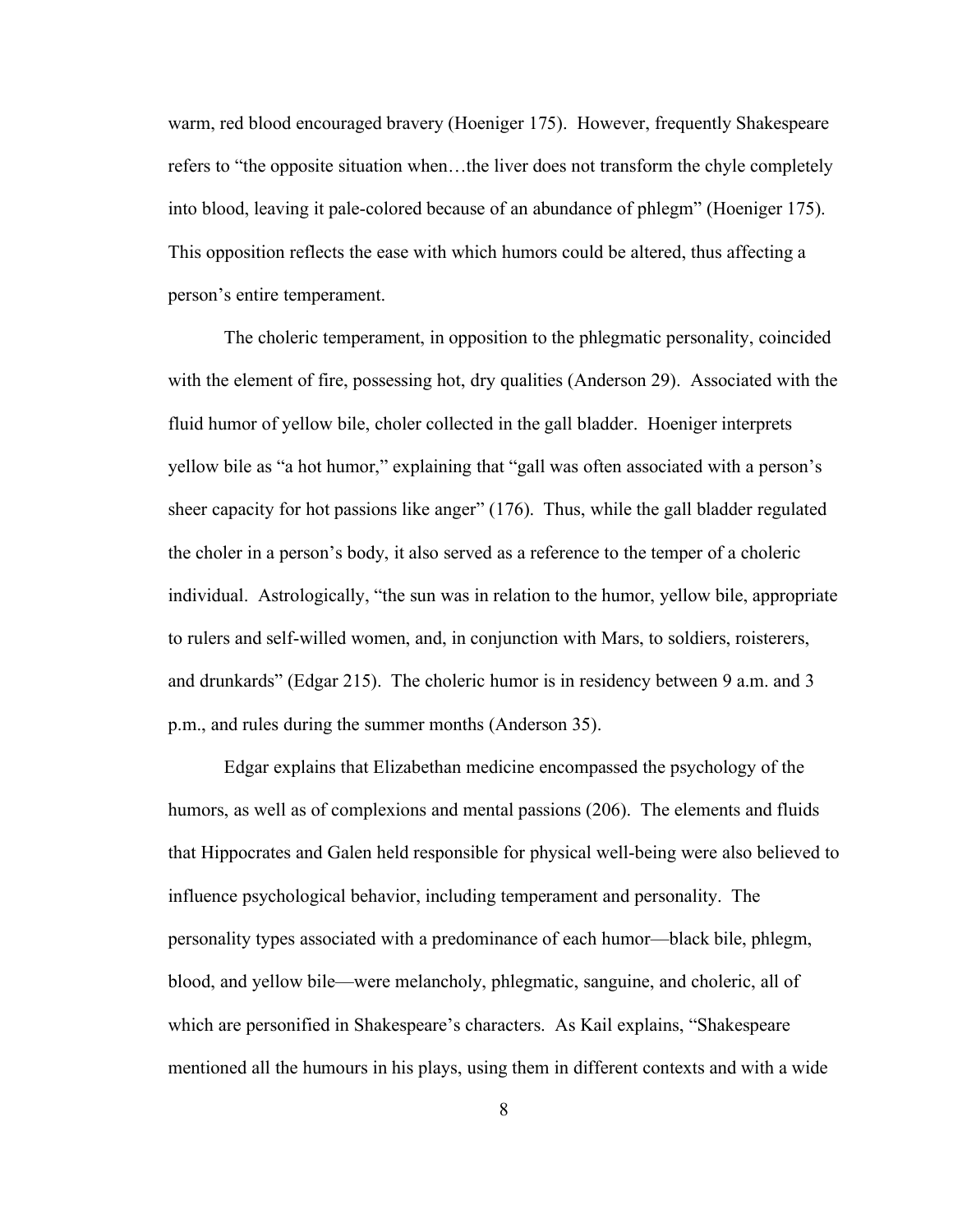range of meanings. He knew which humour was akin to which of the four elements" (142). Homer's *Iliad* details ancient medical matters, and, similarly, Shakespeare's treatment of the humors creates a representation of the sixteenth century (Edgar 108). In fact, Edgar argues that "[Shakespeare's] plays really give us a better composite of medical practice in [the sixteenth] century than all the authorities quoted" (109).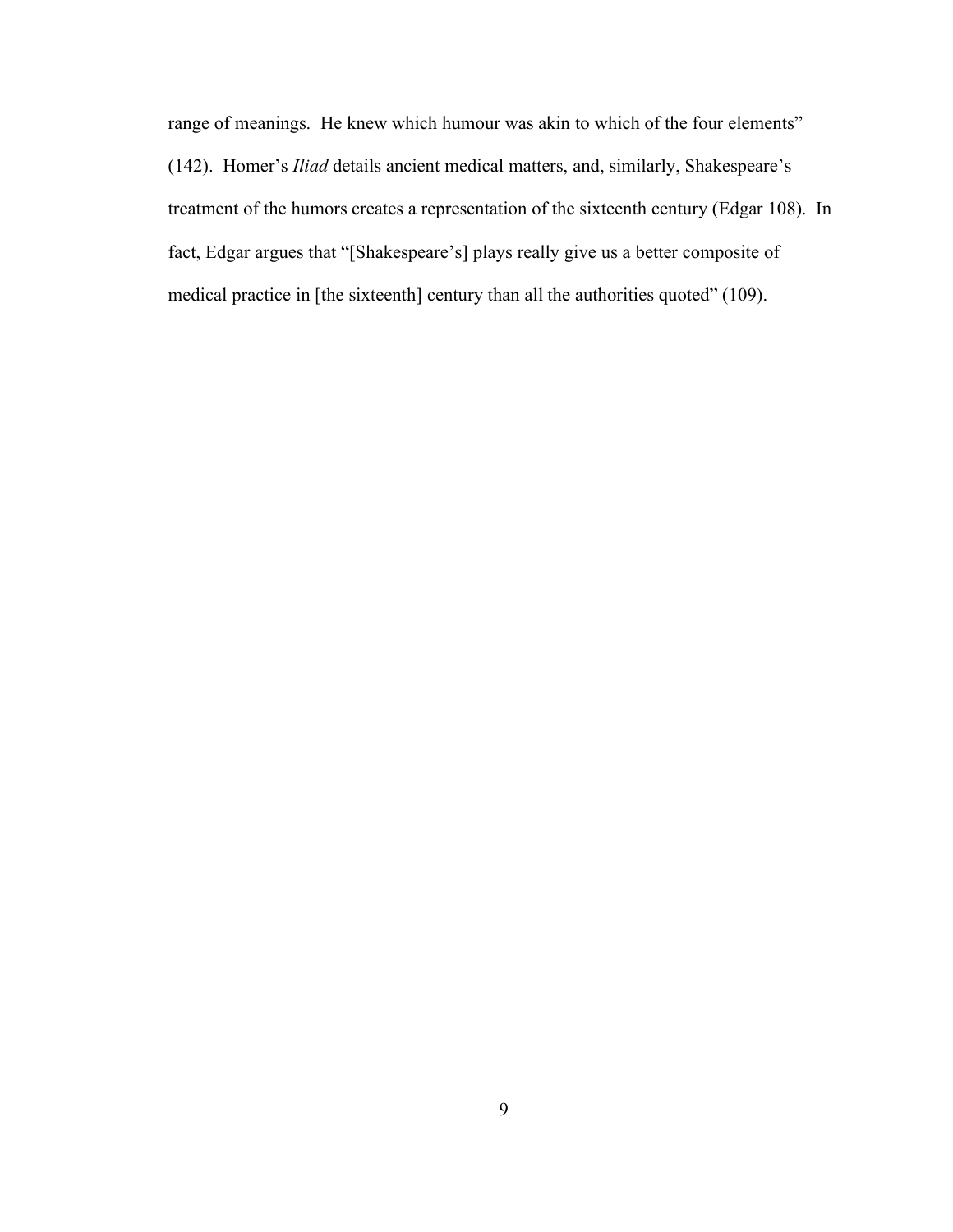#### Hamlet, the Melancholy Prince

The melancholy temperament abounds throughout Elizabethan literature. In Shakespeare's plays, the melancholic figures are easily recognized. In *As You Like It*, Duke Senior and his cohorts have an optimistic outlook towards their banishment to the forest of Arden, while Jaques constantly reminds them of all their reasons to be unhappy in the forest. Jaques serves as comic relief by satirizing the concept of the melancholy malcontent, acting as a foil to the optimistic characters of his play, particularly Rosalind. This temperament did not always invoke laughter, however, as Anderson asserts: "melancholy, sometimes called black choler, is earthy and gross, thick, black, and sour" (34). In early modern England, a melancholy temperament carried serious implications. In *Hamlet*, the titular character constantly broods throughout his tragedy, wracked with grief from the recent death of his father, the recent remarriage of his mother to his uncle, and his tumultuous love affair with Ophelia. The other characters call him mad, and struggle to uncover the cause of his illness. Hamlet worries, second-guesses, and questions everything, ultimately destroying himself and those around him. Hamlet's tale of melancholy ends in death.

In *The Anatomy of Melancholy*, Robert Burton explains that melancholic people are consumed by "irresolution, inconstancy, [and] vanity of mind" and that "their fear, torture, care, jealousy, suspicion, etc., continues, and they cannot be relieved" (139). In

III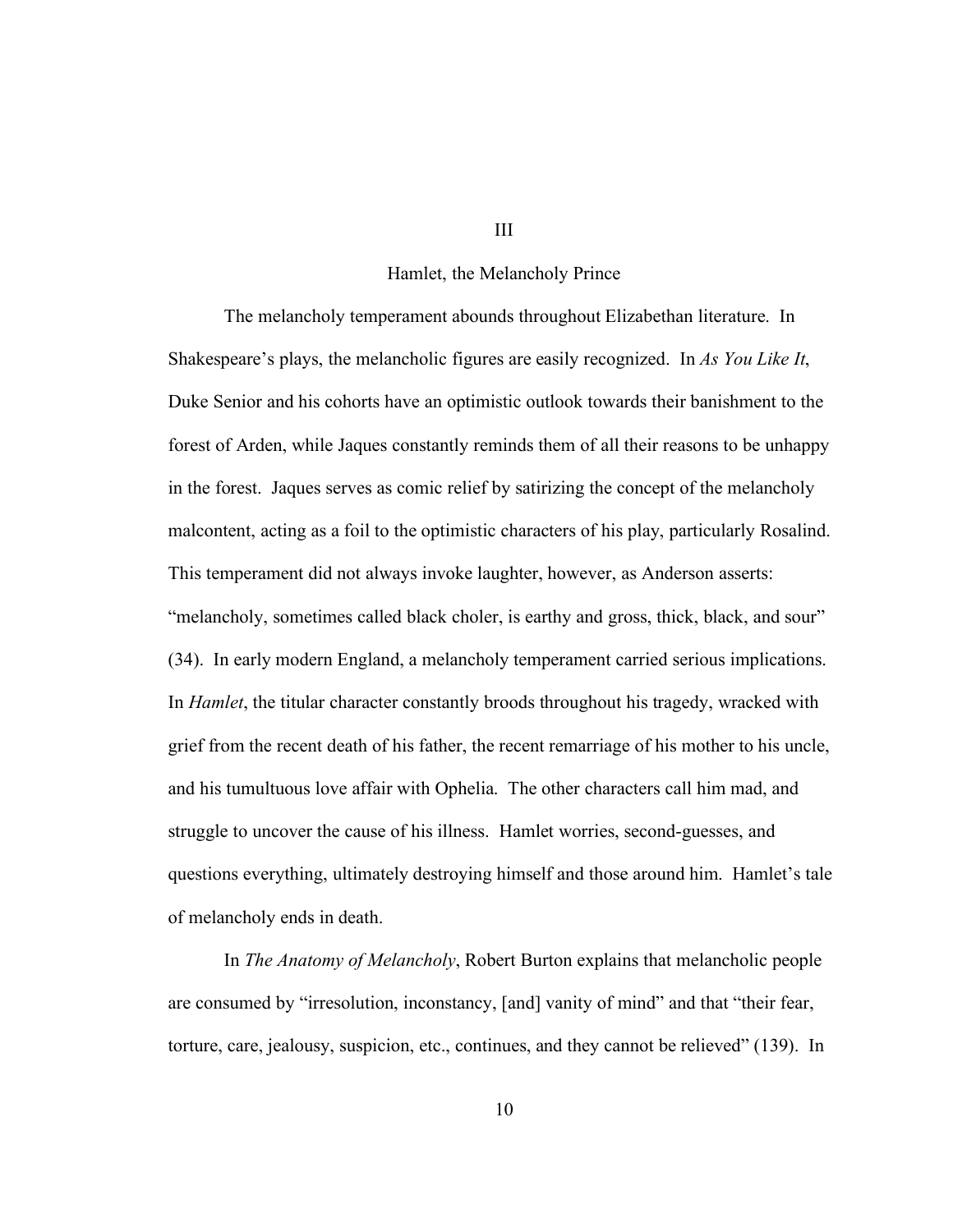Hamlet's introductory scene, his mother comments on his dark disposition, pleading, "Good Hamlet, cast thy nighted color off" and "do not seek for thy noble father in the dust," reasoning that "'tis common; all that lives must die" (1.2.68-71). However, as Burton's definition implies, Hamlet "cannot be relieved" of the grief that he feels for his father; furthermore, as the play progresses, we see this grief develop into jealousy and suspicion of Claudius, his uncle and stepfather, mentally torturing the prince. A.C. Bradley, the first scholar to discuss Hamlet as a melancholic tragic hero, asserts, "By temperament [Hamlet] was inclined to nervous instability, to rapid and perhaps extreme changes of feeling and mood" (110). The melancholy that possesses Hamlet throughout the play influences his actions, which are as unstable as his mind, for, as Bradley states, "the whole story [of *Hamlet*] turns upon the peculiar character of the hero" (89).

Black bile, the excessive fluid that caused melancholy, generated in the brain and remained in the spleen (Draper, "Star-Crossed Lovers" 22). While Shakespeare often made reference to the governing organ of humoral fluids, he makes only one reference to the spleen in *Hamlet*. At Ophelia's burial, Laertes censures Hamlet, and the Prince swears, "I am not splenitive and rash" (5.1.262). In this sole reference to the spleen, Hamlet refers to choler rather than melancholy, insisting that he is not ruled by fiery passion like Laertes. Interestingly, although Shakespeare makes countless textual allusions to the humors throughout his plays, he refrains from linking the spleen to melancholy. Rather, as Hoeniger asserts, Shakespeare links the spleen to other humors to demonstrate a functioning spleen that absorbs excessive black bile (177). Since Hamlet remains melancholy, references to the spleen prove unnecessary, for, theoretically, the prince's organ does not operate effectively.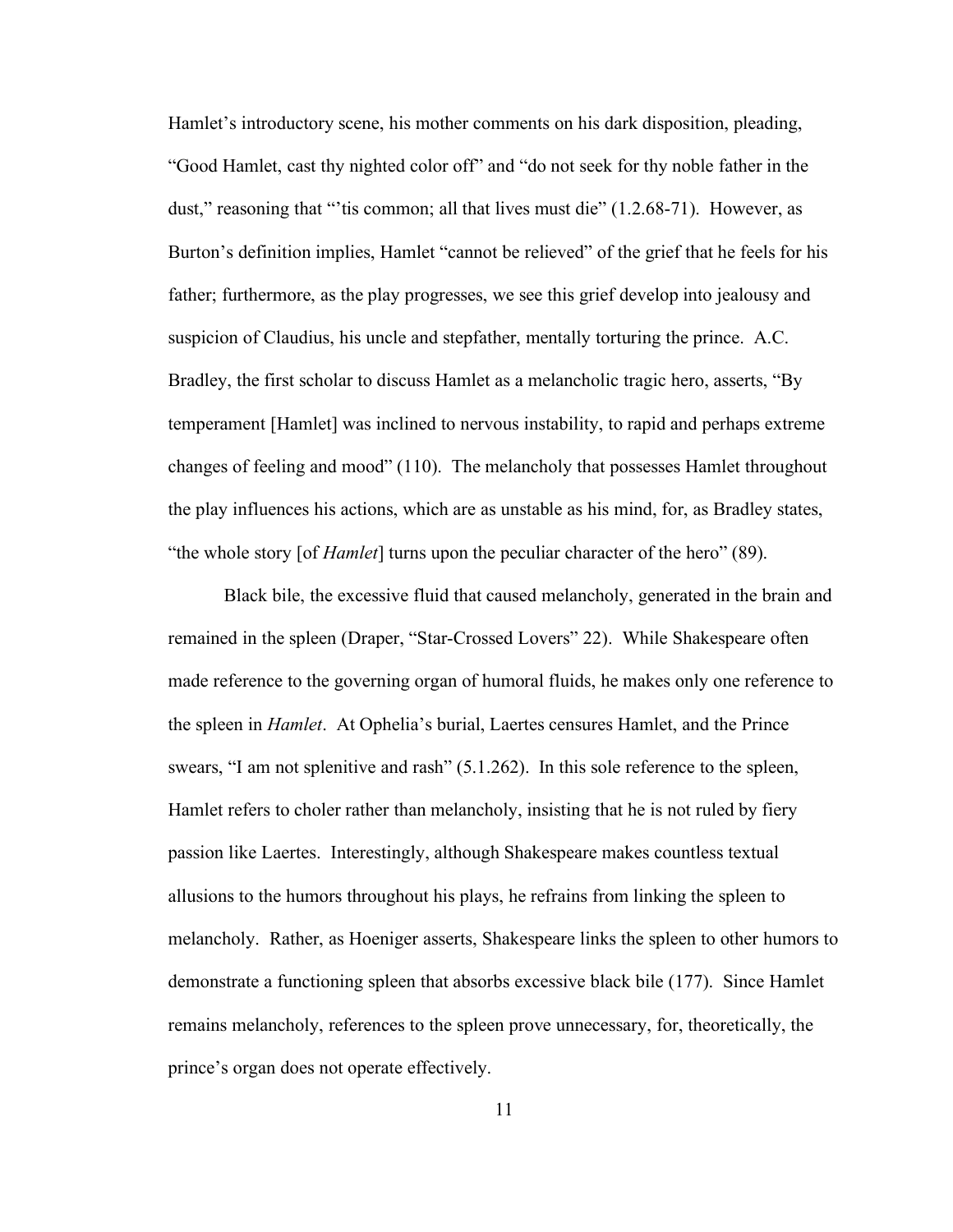The melancholy temperament arises from the element earth. Dry and cold, a surplus of earth causes slow, heavy movement in its host (Anderson 32). Throughout *Hamlet*, the many references to "earth" embedded in the text remind the audience of the underlying cause of the tragedy. Shakespeare uses the word "earth" and its variants, e.g. "earthly," twenty-three times in the text of *Hamlet*. If this number seems insignificant, we must remember that Shakespeare chose his words carefully and deliberately. *Richard II,* which shares with *Hamlet* a melancholy hero, mentions the word "earth" twenty-four times, but otherwise the word is scarce in Shakespeare's plays. *Antony and Cleopatra*, which has the third most references to "earth," trails far behind *Hamlet,* only invoking the word fifteen times. To prove that usage of the word was not common, I will point out that *The Taming of the Shrew* uses the word only once. David Bevington submits that "a recurring motif in *Hamlet* is of a seemingly healthy exterior concealing an interior sickness" (546). The subtle references to earth hidden in the text reflect the interior sickness of Hamlet—a sickness related to both earth and black bile—and, as Bevington continues, "this motif of concealed evil and disease continually reminds us that, in both a specific and a broader sense, 'Something is rotten in the state of Denmark'" (546). Thus the text offers clues to the melancholy temperament of its protagonist. Often, characters in the play make references stressing the distance between heaven and earth. While Hamlet is alive, he is ruled by melancholy; he is ruled by the element earth while he walks the earth. This melancholy prevents him from the decisive action to which he has been called by the ghost of his father.

The melancholy temperament is often associated with both Saturn and the moon. In act 1, Horatio cautions Hamlet, "The very place puts toys of desperation, without mere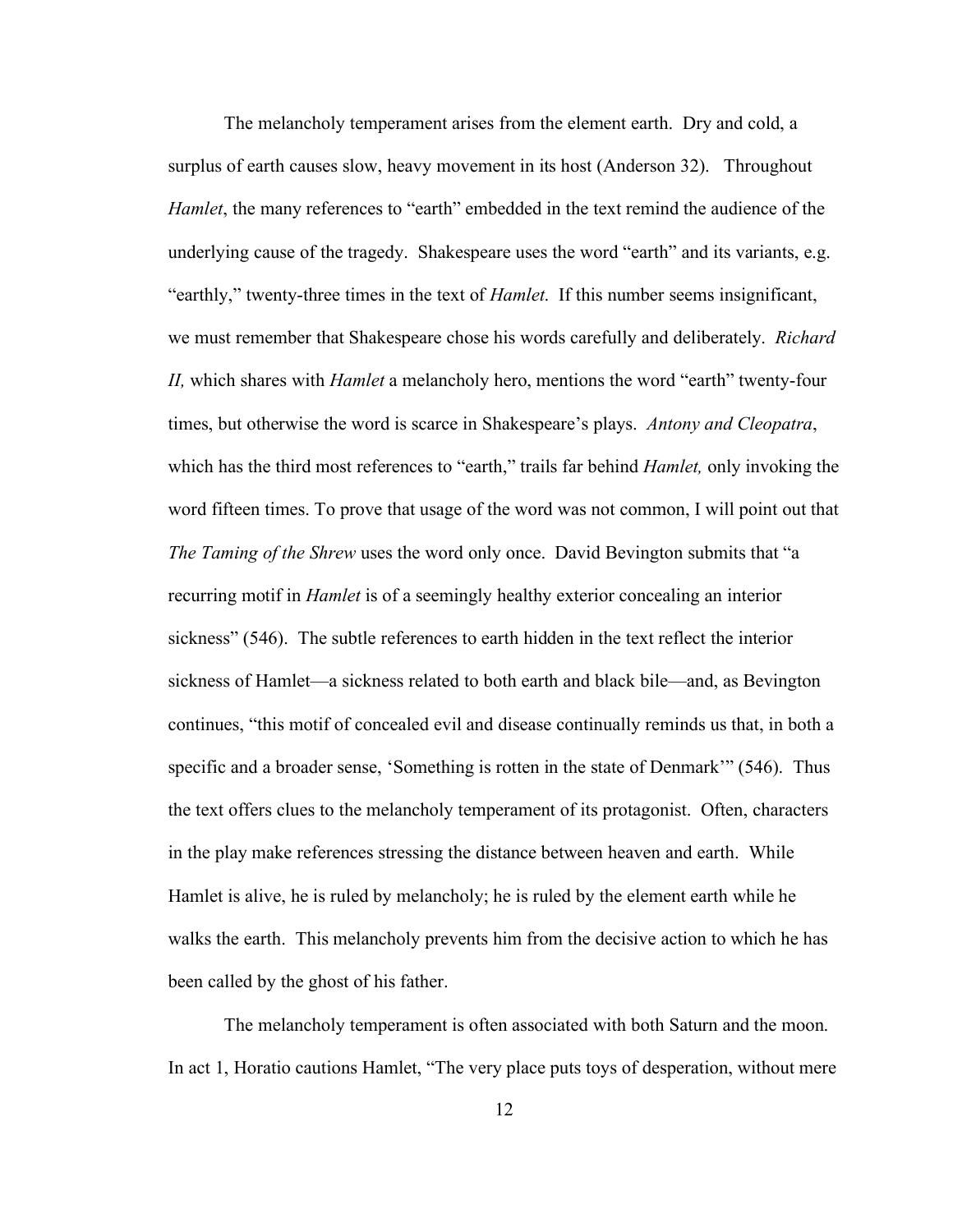motive, into every brain that looks so many fathoms to the sea and hears it roar beneath" (1.4.75-78). However, Hamlet does not heed this warning, and is thrown into a sea of melancholy. Moreover, Horatio's statement links the concept of melancholy to the moon. Theorists maintained that the planet Saturn influenced the excess of black bile that led to a melancholy disposition, although Thomas Vicary and others also listed the moon and stars as having an effect on one's temperament (Overholser 336-337). In fact, Burton claims that the moon "many times produceth melancholy," and cites "lunatic persons that are deprived of their wits by the moon's motion" as an example (qtd. in Overholser 337). The moon, playing an important role in one's sanity (or lack thereof), serves as an important symbol throughout *Hamlet*. The moon's motion influences the tide, and the early moderns believed that it affected a melancholy person's wits in a similar manner. When Horatio mentions "every brain that looks…to the sea," he describes the brains of the melancholy individual, which, like the tides of the sea, are controlled by the moon. In 1587, Vicary claimed, "The brain hath this property that it moveth and followeth the moving of the moon; for in the waxing of the moon the brain followeth upwards; and in the wane of the moon the brain descendeth downwards" (qtd. in Overholser 337). Lunar references throughout the play include the use of the terms "wax" and "wane." Laertes assures Ophelia that Hamlet's love is inconstant: "As this temple waxes the inward service of the mind and soul grows wide withal" (1.3.12-14); moreover, when Hamlet follows the ghost, Horatio describes, "He waxes desperate with imagination" (1.4.87). These utterances occur early in the text, and, in act 2, Hamlet wonders how the Player King "could force his soul so to his own conceit that all his visage…wanned" (2.2.553-554). The Player perplexes Hamlet. In a world where a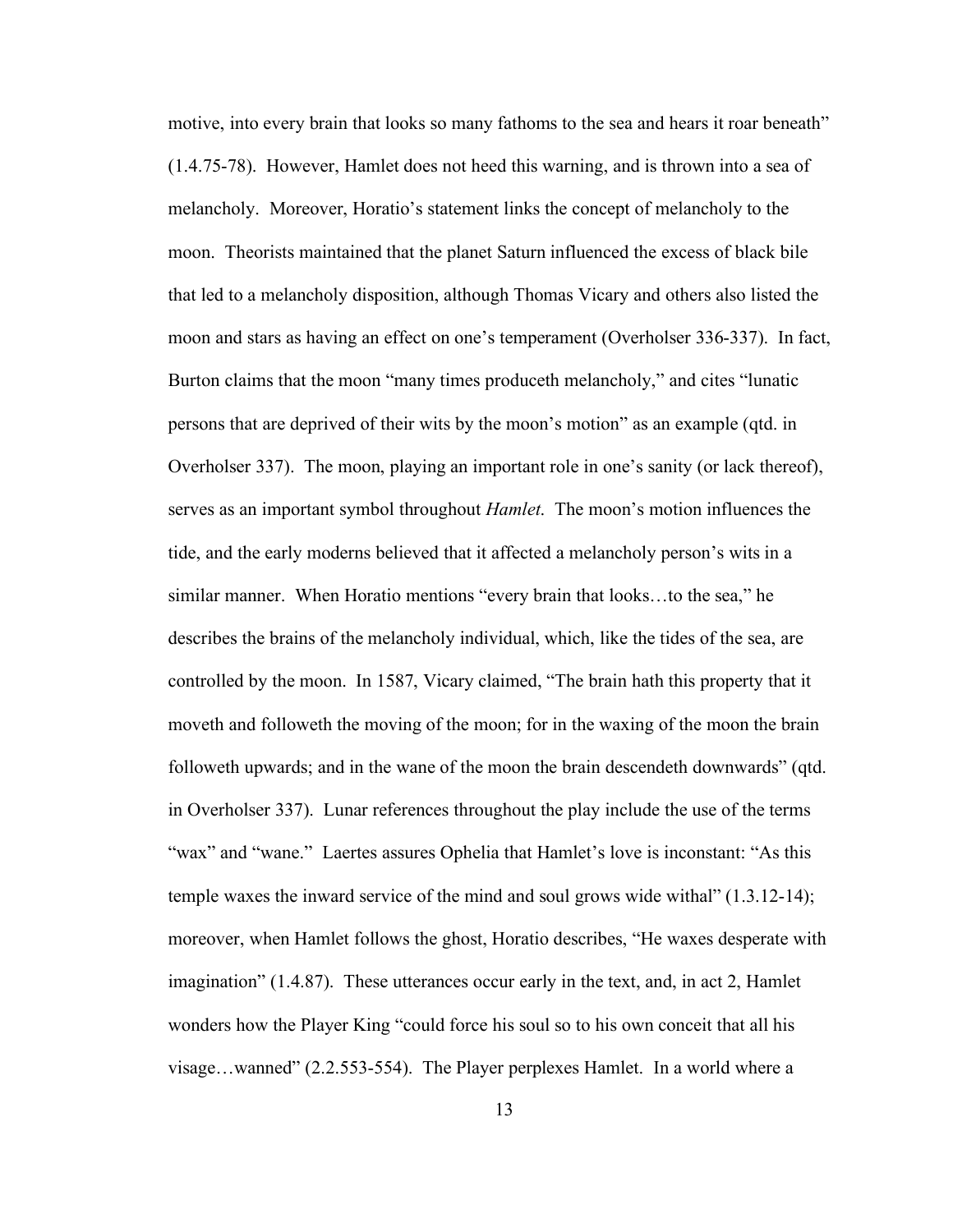healthy exterior conceals an ill interior, the Player King acts as a foil. While most of *Hamlet*'s figures feign normalcy, the actor portrays "tears in his eyes, distraction in his aspect, [and] a broken voice" (2.2.555-556). The actor's visage, although not his soul, wanes; conversely, Hamlet's soul "descendeth downwards" as the play progresses.

The Player King is not the sole foil to the melancholy prince. Sara Munson Deats contrasts Hamlet to "the fiery Laertes," and compares him to Claudius: "as he descends spiritually, Hamlet begins more and more to resemble his arch adversary Claudius" (22- 23). Although the wicked Claudius possesses enough choler to kill his brother the King to claim the crown, he also may exhibit some phlegmatic qualities. In act 1, scene 4, Hamlet scoffs that the king "takes his rouse, keeps wassail," and that "as he drains his draughts of Rhenish down, the kettledrum and trumpet thus bray out the triumph of his pledge" (8-12). "Fiery" Laertes, then, portrays the most choleric figure in the play. At Ophelia's grave, the splenitive Laertes does not hesitate to attack Hamlet in a rage, crying, "The devil take thy soul!" (5.1.259). Here, unlike Hamlet, Laertes rejects conscience, God, the afterlife—everything. In the final scene of the play, Hamlet mentions that his melancholy actions, which "might [Laertes'] nature…roughly awake" were caused by madness (5.2.229-230), thus linking his melancholy to madness and acknowledging the ignition of Laertes' choler in response to his own melancholy temperament. Moreover, as they duel, Hamlet asserts that Laertes' skill will "stick fiery off indeed" (5.2.255), again linking his opponent's exploits to his exorbitant passion. Laertes' hot passion contrasts drastically with Hamlet, and Anderson posits that "whenever the quality [of melancholy] becomes extreme… it benumbs the powers of the soul" (38). Whereas heat may incline Laertes to his hot passions, "cold, in the real sense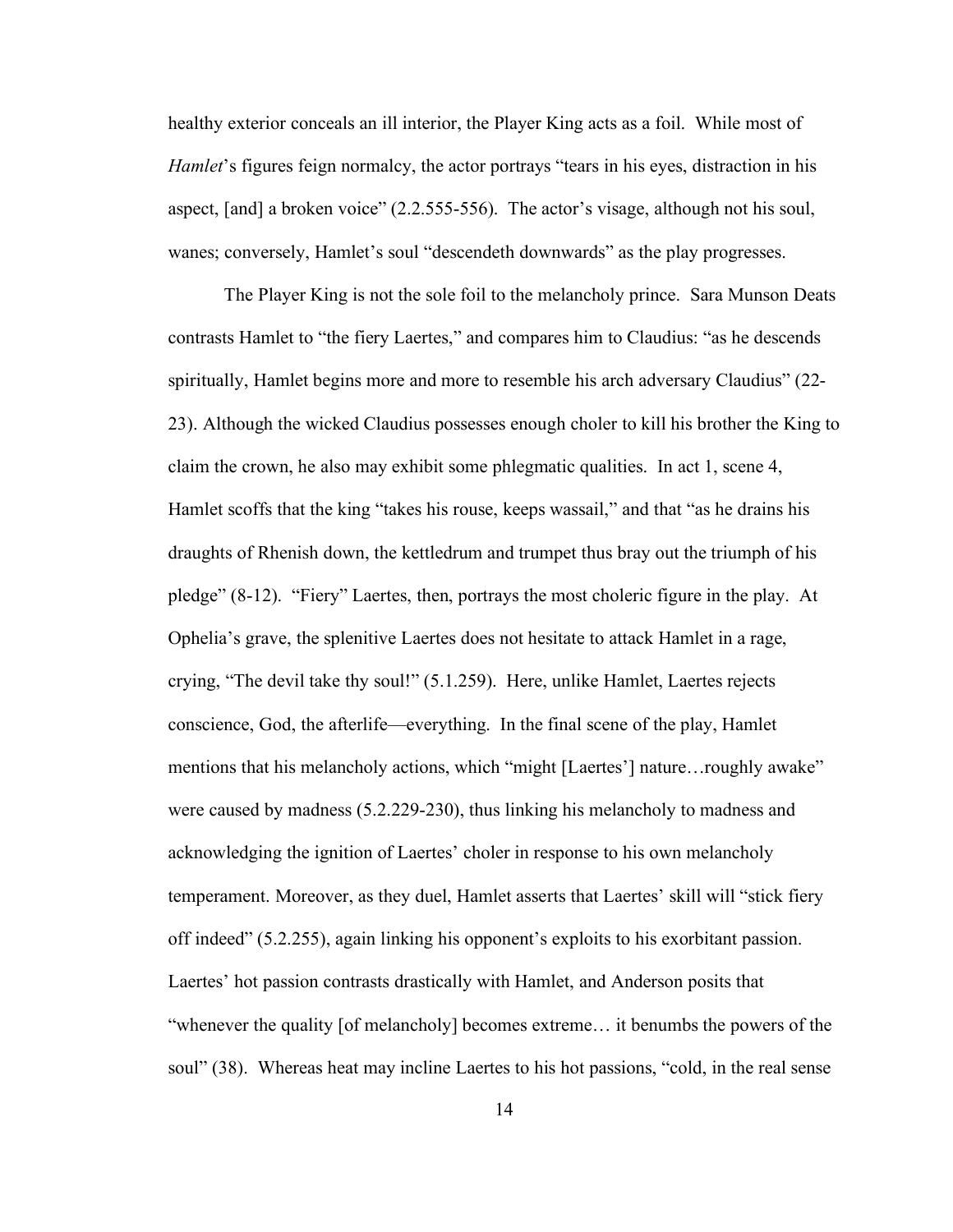of the word, [is] detrimental to man" (Anderson 38), and Hamlet certainly demonstrates this point.

Even as the melancholy type is the most referenced temperament, it is also the most frequently mentioned mental illness in Elizabethan literature (Overholser 344). In early modern England, the word "psychiatry" did not exist; however, types of mental illness were nonetheless categorized, "as maniacs, as melancholics, as suffering from phrenitis, frenzy, lunacy, or demoniacal possessions" (Overholser 335). Melancholy was classified among several types of mental illness, and taken very seriously. Melancholy was linked to madness and associated with the effects of insanity, including hallucinations and frenzy. Overholser submits that "it was generally believed also that the melancholy individual was particularly subject to demonic influence" (343). Therefore, because Horatio, Marcellus, and Barnardo also see the spirit, we can assume that the ghost is not a hallucination, but that Hamlet may have been particularly susceptible to supernatural communication in his melancholy state, since as a melancholic, it would have been logical to the Elizabethans that the melancholy Hamlet would interact with a supernatural force, "doomed for a certain term to walk the night and for the day confined to fast in fires" (1.5.11-12). If Hamlet had already succumbed to the agony of his mother's quick remarriage and his uncle's new role as stepfather, perhaps he needed no further prodding to cross the line into madness.

Deats has observed Hamlet's unbalanced behavior and views the play as "a tragedy of misdirected action" (23). In her study of two important scenes of the play, Deats concludes that "the Prince's own wild whirling between the extremes of melancholy and choler certainly contributes to the bloody conclusion" (22). In *Hamlet*,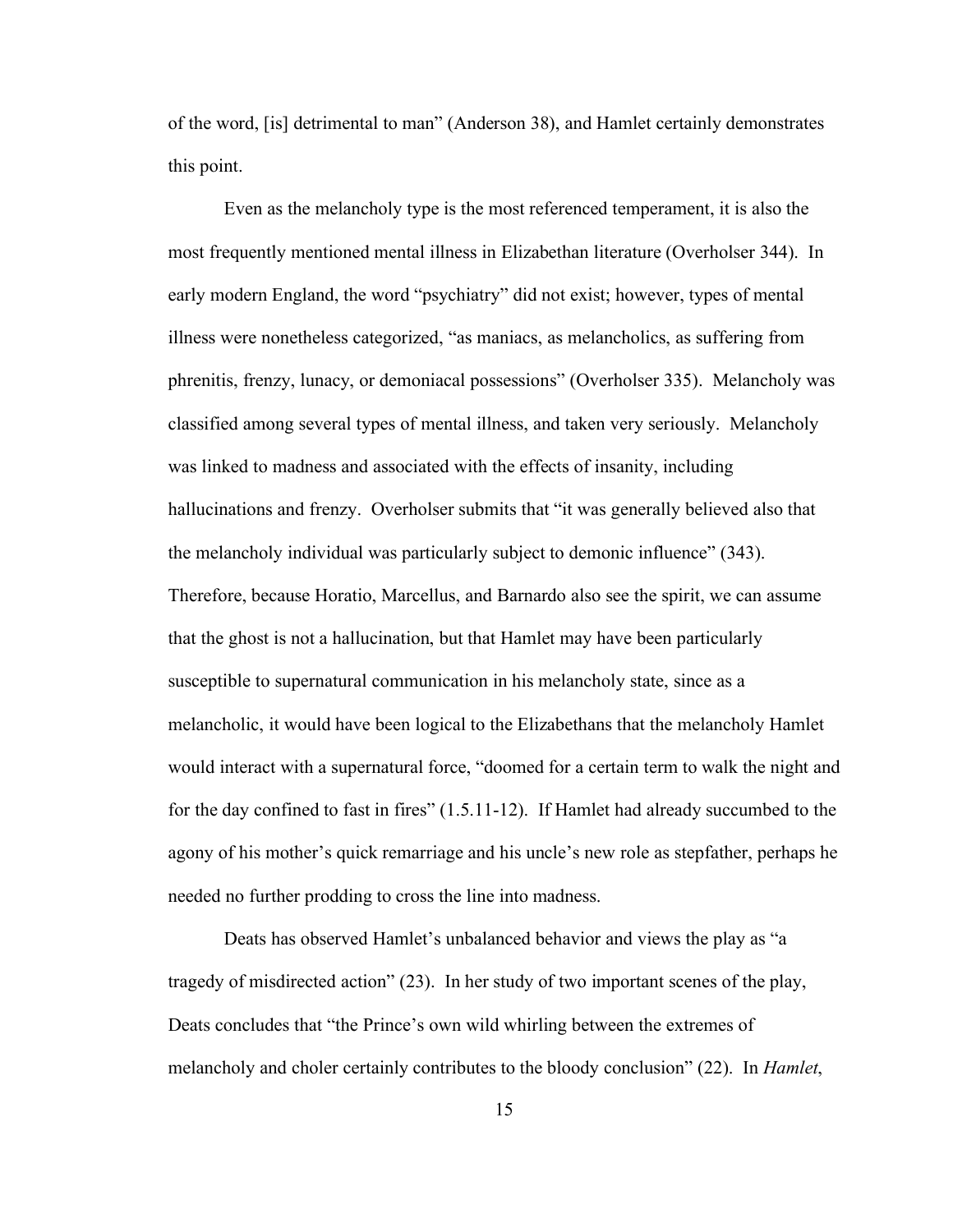the melancholy temperament causes the prince to think when he should act, or, conversely, to act when he should think. Deats focuses first on act 3, scene 3, in which Hamlet, armed to slay Claudius, finds his stepfather kneeling in prayer. Burton observes of the melancholic person: "He will freely promise, undertake any business beforehand, but when it comes to be performed he dare not adventure but fears an infinite number of dangers, disasters, etc." (135). Indeed, in act 1, Hamlet promises his father's ghost, "Thy commandment alone shall live within the book and volume of my brain, unmixed with baser matter" (1.5.103-105), yet when the moment arrives, the prince falters. Here, as Deats points out, he thinks when he should act. Bradley also asserts that Hamlet fails here, citing his first words upon seeing Claudius: "Now *might* I do it" (qtd. in Bradley 135, emphasis mine), describing Hamlet's hesitation as "melancholy paralysis" (135), and identifying this incident as the play's turning-point (136). In sparing the king's life, claims Bradley, Hamlet ultimately sacrifices the other characters in the play who begin to die shortly theareafter (136).

Deats next cites "the skewering of Polonius" (23) behind Gertrude's curtain in act 3, scene 4, as a contrast to Hamlet's hesitation: "In failing to avail himself of this fortuitous opportunity for action [by sparing Claudius' life], Hamlet commits his first serious error in judgment…Yet clearly some action should be taken lest Hamlet irrevocably lose the initiative" (22). Indeed, Hamlet does take "some action": shortly after he refrains from killing Claudius, Hamlet acts quickly, recklessly slaying Polonius. Thus, he becomes a murderer rather than his father's avenger by acting too quickly instead of pausing to assess the situation. Hamlet blames his haste on his "madness," which Deats reads "in the Elizabethan sense of 'uncontrolled by reason'" (23).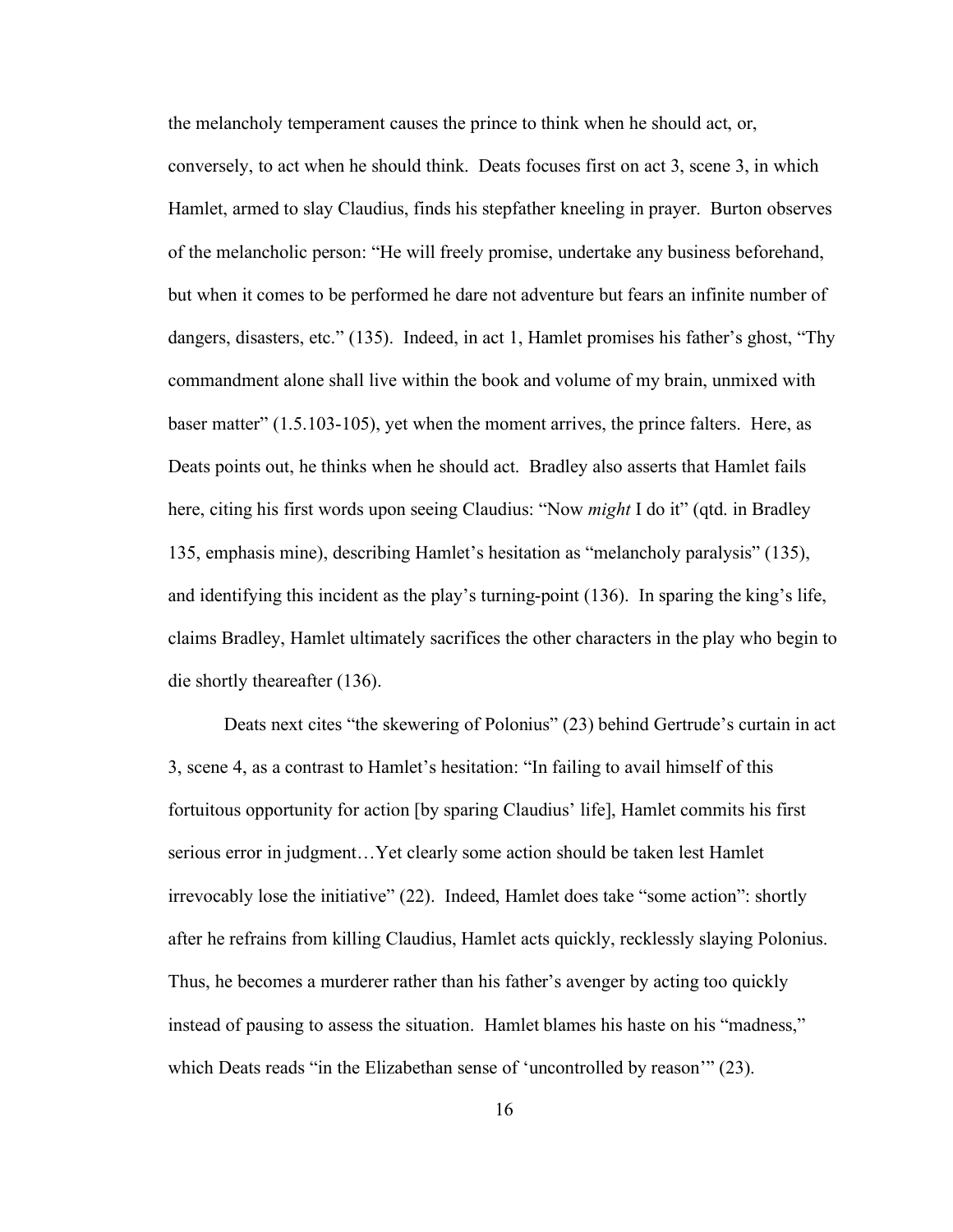Throughout the play, Hamlet struggles to achieve a balance between reason and passion, thought and action, which is exemplified in these two paradoxical scenes.

Hamlet laments to Horatio, "Blessed are those whose blood and judgment are so well commeddled" (3.2.67-68). *Hamlet* is a play that revolves around the titular character's lack of balance, caused by his melancholy temperament. Deats believes that Hamlet would have been a better king than Fortinbras, who wins the crown after the deaths of Claudius and Hamlet (25), but Hamlet's melancholy seals his fate. Although Deats suggests that Hamlet does achieve equilibrium between passion and reason at the end of the play, his newfound stability comes too late. Of course, many others besides the Prince of Denmark suffer as a result of Hamlet's fickle temperament; Polonius, Ophelia, Gertrude, Claudius, Laertes, Rosencrantz, and Guildenstern also die in its wake. Thus, *Hamlet* illustrates the severity of the most referenced temperament in early modern England.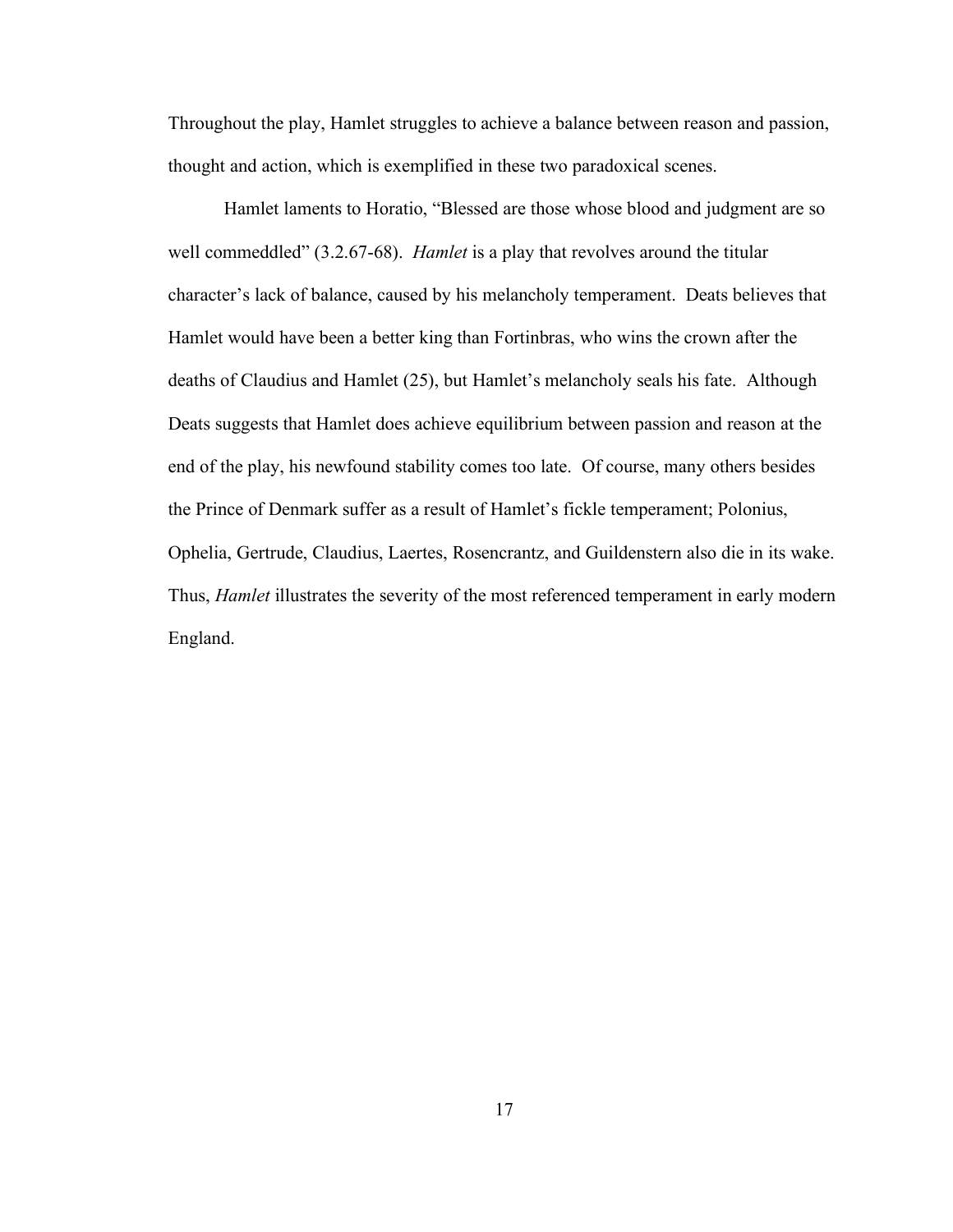#### Sir John Falstaff, the Phlegmatic Knight

Shakespeare's phlegmatic characters often function in the subplots of his plays, or perform minimal roles of comic relief. In *Twelfth Night,* the phlegmatics, Sir Andrew Aguecheek and Sir Toby Belch, serve as comic foils to the lovers of the play, as Sir Toby suggests Andrew as a suitor for Olivia in order to continue drinking on Andrew's dime. In *The Tempest,* Trinculo and Stefano stumble through the island, their exploits contrasting with the adventures of the other shipwrecked characters. In *Macbeth*, a drunken porter draws laughter from the audience in a brief intermission between two bloody scenes—the murder of King Duncan, and the discovery of the crime. While the phlegmatic characters elicit laughter, they rarely share the spotlight with the protagonists of their respective plays.

In *Henry IV, Part 1*, however, the phlegmatic character is given a much larger role. In fact, the drunken, slothful Sir John Falstaff remains one of most memorable characters in the entire Shakespearean canon. Albert H. Tolman declares,

> Of the characters of the great dramatist, Hamlet, Cleopatra, Iago, and Falstaff are among the most marvelous…Each of the first three named…is the central force in a great play…but how is it with Falstaff? Is he a mere accident that befell Part I and II of *Henry IV*—a happy casualty? (1-2).

IV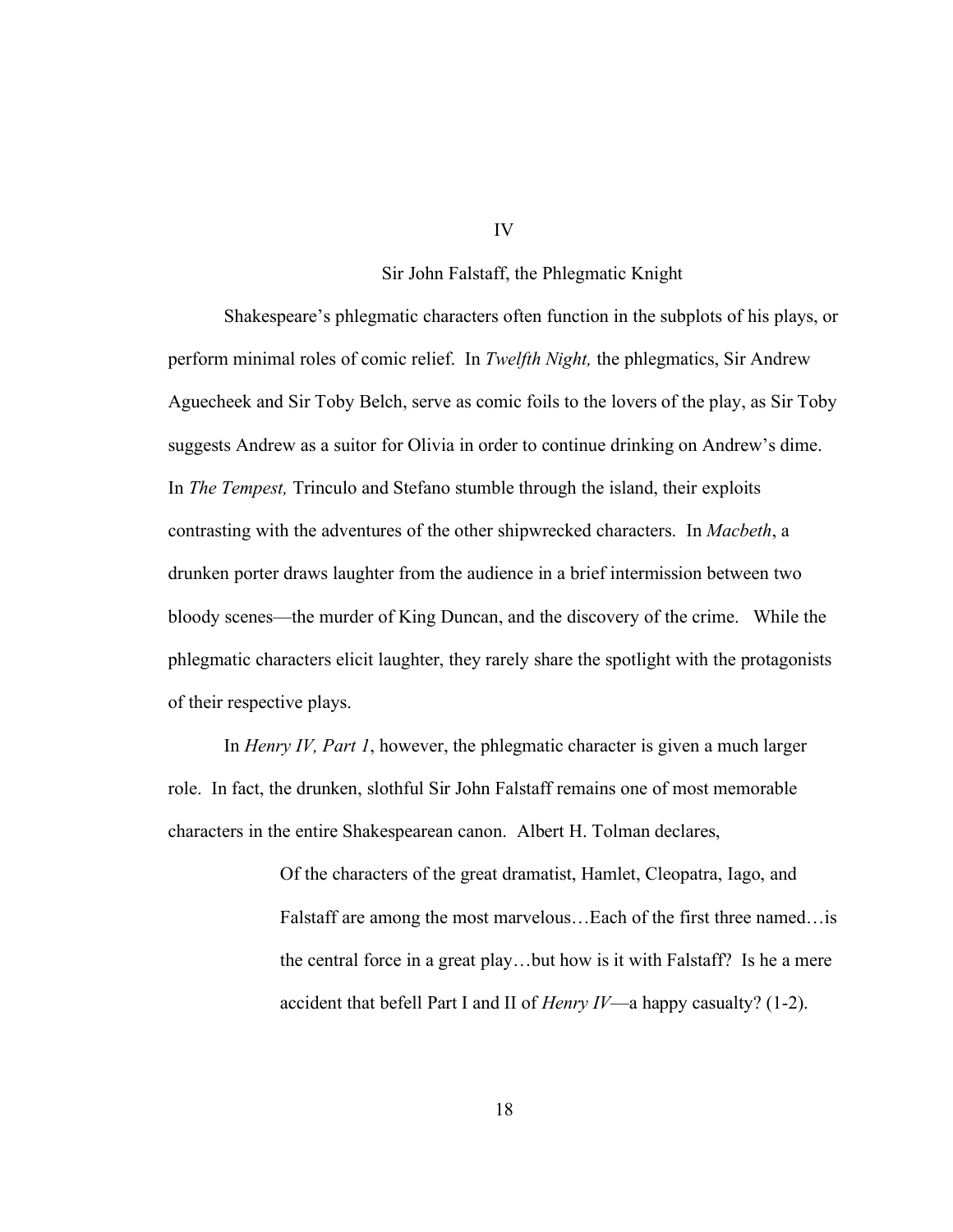David Scott Kastan agrees: "indeed, through the nineteenth century, criticism tended to focus on the fat knight to the exclusion of the rest of the play, attracted to his irrepressible vitality and largely unconcerned with how (or even if) the character fitted into the larger dramatic design" (14). Why would Shakespeare invent a comic figure who would inadvertently detract from the main plot of his play? I suggest that the character of Falstaff was no accident; he is an intentionally likeable character who, although largely lacking in merit, displays several commendable virtues. Kastan declares that "though Falstaff is, of course, Sir John, an aristocrat, he continuously reinvents himself as an irrepressible everyman: 'sweet Jack Falstaff, kind Jack Falstaff, true Jack Falstaff, valiant Jack Falstaff,' one with 'every man jack' (2.4.463-4)" (39). In creating his "everyman," Shakespeare deemed it appropriate to make him phlegmatic.

When Falstaff enters *Henry IV Part 1*, he requests the time, an honest query. Prince Hal responds with an insulting summary of Falstaff's character:

> Thou art so fat-witted with drinking of old sac, and unbuttoning thee after supper, and sleeping upon benches after noon, that thou hast forgotten to demand that truly which thou wouldst truly know. What a devil hast thou to do with the time of the day? Unless hours were cups of sack, and minutes capons, and clocks the tongues of bawds, and dials the signs of leaping houses, and the blessed sun himself a fair hot wench in flamecoloured taffeta, I see no reason why thou shouldst be so superfluous to demand the time of day (1.2.2-11).

Falstaff has barely walked onstage when Hal paints for the audience the portrait of the phlegmatic man. Anderson describes the phlegmatic character as "generally slothful,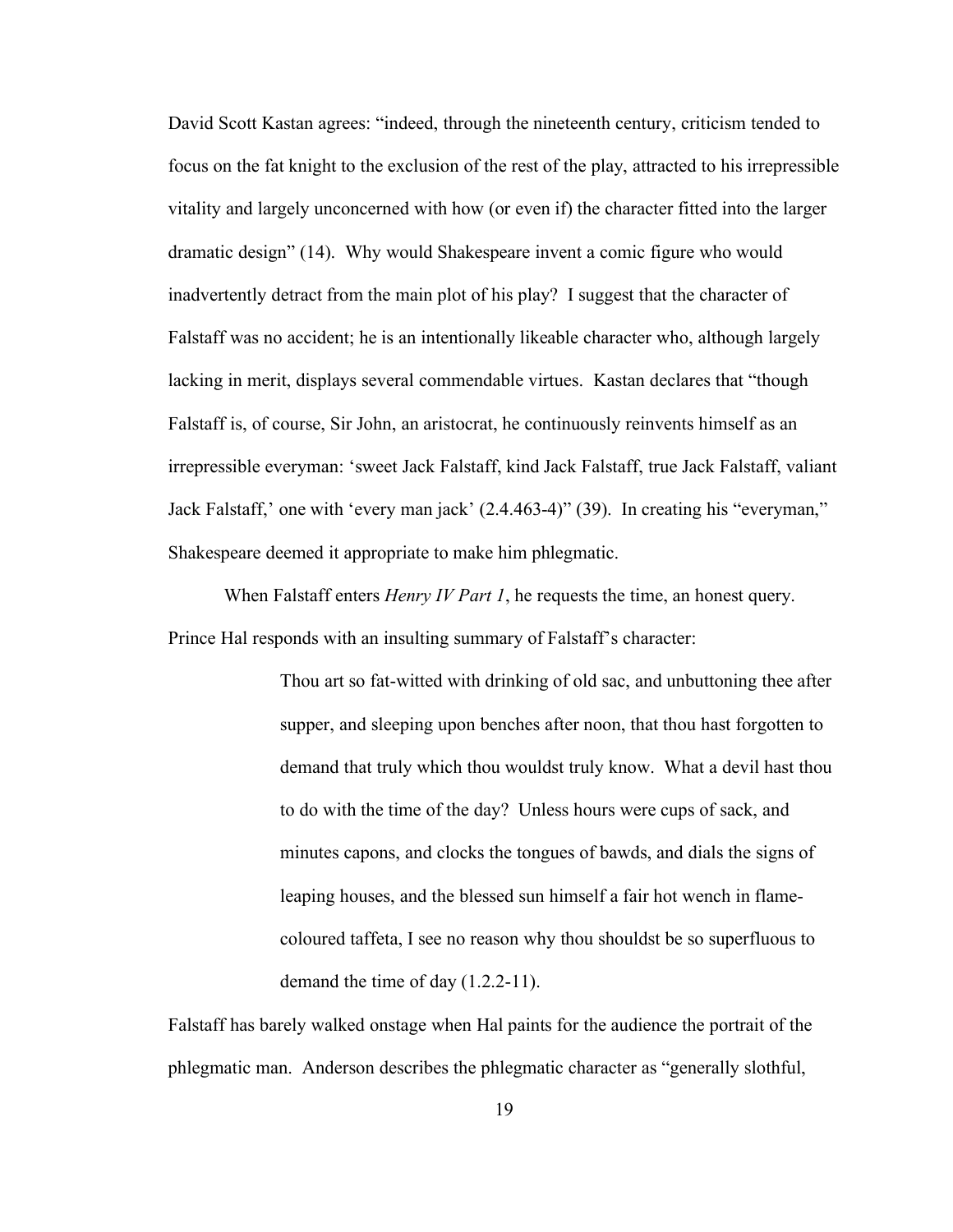given to bodily pleasures, sleepy, idle, dull of wit, heavy, and slow" (34), all traits that Hal attributes to Falstaff. Immediately, we know that Falstaff is lazy, "fat-witted" or dull, and, most important, a drunk. Falstaff's excessive "drinking of old sac" (a habit that continues throughout the play), is characteristic of the phlegmatic humor, whose element is water. As U.C. Knoepflmacher bluntly observes, "[Falstaff's] element is Water, or, more properly, wine" (498).

Hal accuses Falstaff of "sleeping on benches until after noon." As mentioned earlier, Anderson lists the phlegmatic hours as between 3 p.m. and 9 p.m.; thus, Hal's comment implies that Falstaff does not begin his day until his appropriate hour. While Hal criticizes Falstaff for sleeping through the morning, I suggest that this habit occurs in opposition to the choleric hours. Choler, according to Anderson, reigns between 9 a.m. and 3 p.m.; thus, the dull-witted Falstaff would have no need to be awake at this hour, when a hot passion is in abundance. Because choler opposes phlegm, I also suggest that Falstaff may sleep through these hours simply because he lacks the choler that would incite activity in the morning hours.

To Hal's assertion, Falstaff replies, "We that take purses go by the moon and the seven stars" (1.2.13). The moon reduced phlegmatics to mere simpletons, and so here it seems that Falstaff not only acknowledges Hal's suggestion that he is "fat-witted," but he also embraces it. By attributing his role as petty thief to the intrinsic influence of his humor, Falstaff asks Hal to forgive his flaws, pleading, "When thou art king, let not us…be called thieves of the day's beauty" (1.2.22-24); that is, do not let his men be criticized for "[wasting] the daylight in sloth" (Kastan 151). Continuing, Falstaff repeats himself, begging Hal, "Let us be Diana's foresters, gentlemen of the shade, minions of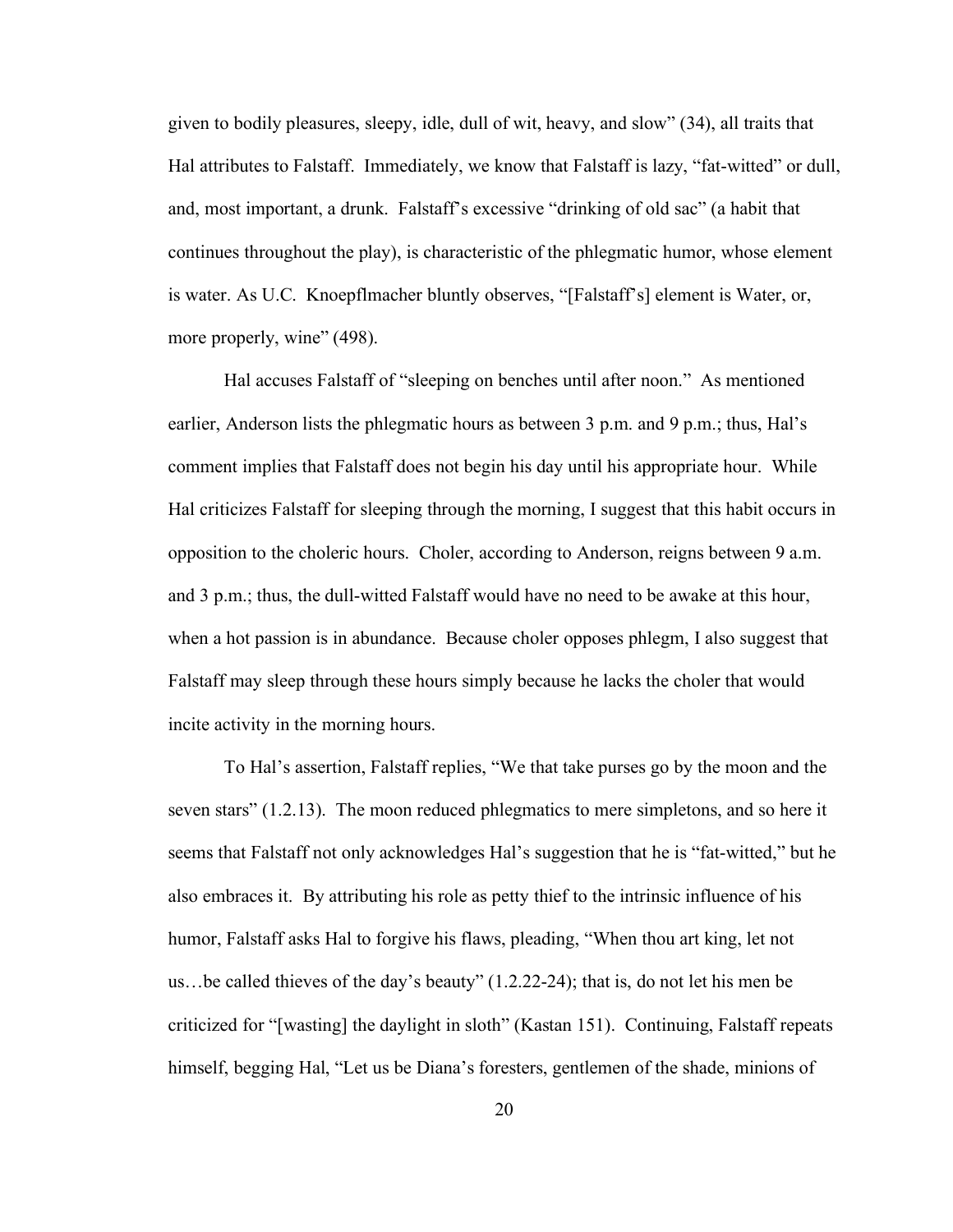the moon, and let say we be men of good government, being governed, as the sea is, by our noble and chaste mistress the moon" (1.2.24-28). Kastan's footnote suggests that Falstaff's reference to Diana "echoes the familiar language of praise surrounding Elizabeth" (152). Here, Falstaff uses his fidelity to Prince Hal to excuse his behavior, again stressing that he is controlled by his humor and that he will be "in good government" under the rule of Diana. Moreover, the phlegmatic element water links Falstaff to the sea. Since the moon governs the sea as well as Falstaff, the fat knight takes no responsibility for his behavior, since Falstaff's persona, innately born under the moon, is controlled by the phlegmatic humor. Only after building a defense replete with humoral references does Falstaff admit to what exactly he and his men *do*—"we steal"  $(1.2.29)$ .

All four of the humoral temperaments are present in *Henry IV, Part 1*. In his article, "The Humors as Symbolic Nucleus in *Henry IV, Part 1,*" Knoepflmacher asserts that the differentiation between the humors "provides the basis for a symbolic nucleus which binds the play's abundant references to blood, sickness, and the four elements" (497). According to Knoepflmacher, King Henry portrays the melancholic figure; Hotspur embodies the choleric man; Prince Hal represents the sanguine hero; and, of course, Falstaff illustrates the effects of a phlegmatic temperament (497).

Kastan also comments on the nuclear characters of *Henry IV, Part 1*: "The four major roles, unique in Shakespeare's canon in the almost equal sharing of the lines, do define the outlines of the play's brilliant prismatic achievement" (7). While Kastan notes the uniqueness of the play that divides the four major roles into nearly equal parts, he also delineates the breakdown of lines in the play. Ironically, the titular character speaks only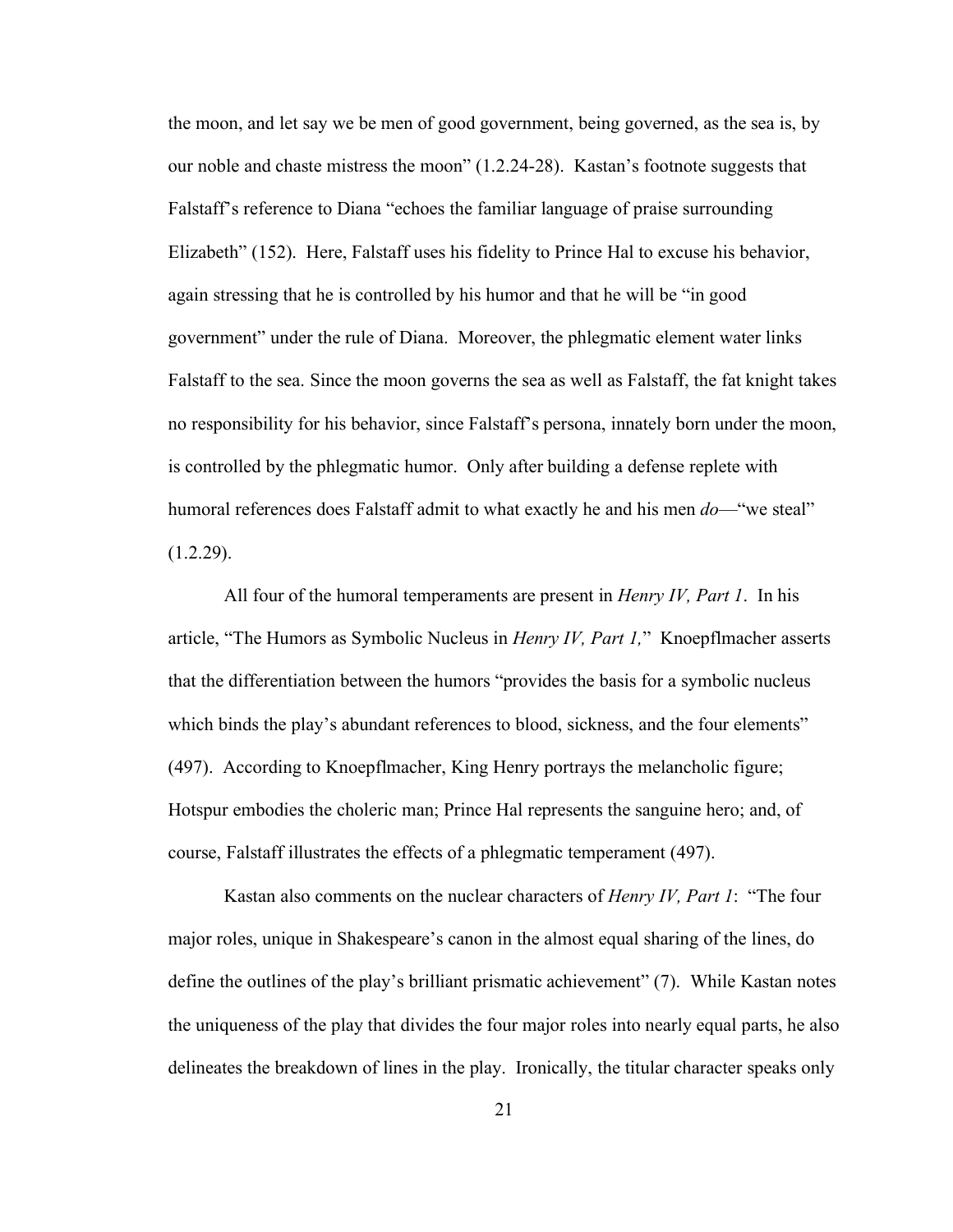338 lines, while Hal speaks 514, Hotspur 538, and the phlegmatic Falstaff dominates the play with 542 lines (Kastan 7). It might seem ironic that Shakespeare would give more lines to the central character in the supposed comic subplot than to the eponymous hero of the play; however, arguably, the comic plot shares dominance in the play with the political plot.

Knoepflmacher notes that Falstaff's superfluity of phlegm distinguishes him from the other humoral characters in *Henry IV, Part 1*. First, Falstaff's behavior in the battle situates Falstaff in opposition to Hotspur. Knoepflmacher delineates the contrast: "Falstaff, in turn, shuns the heat of battle…His 'instinctive' coldness, however, prolongs his life on earth" (499). However, Falstaff's primary role is not to contrast with Hotspur, but to complement Prince Hal; as Tolman posits, "the whole development of Hal is made natural and understandable by the influence of Falstaff" (11). Early in the play, Prince Hal seems more concerned with playing tricks on Falstaff than with matters of the state. So concerned is King Henry that he asks his son,

Could such inordinate and low desires,

Such poor, such bare, such lewd, such mean attempts,

Such barren pleasures, rude society,

As thou art matched withal and grafted to,

Accompany the greatness of thy blood

And hold their level with thy princely heart? (3.2.12-17)

Initially, Hal seems to follow Falstaff's phlegmatic path by carousing at the tavern while Hotspur builds his army and King Henry rebukes his son, admitting "[Hotspur] hath more worthy interest to the state than [Hal] the shadow of succession" (3.2.98-99). Although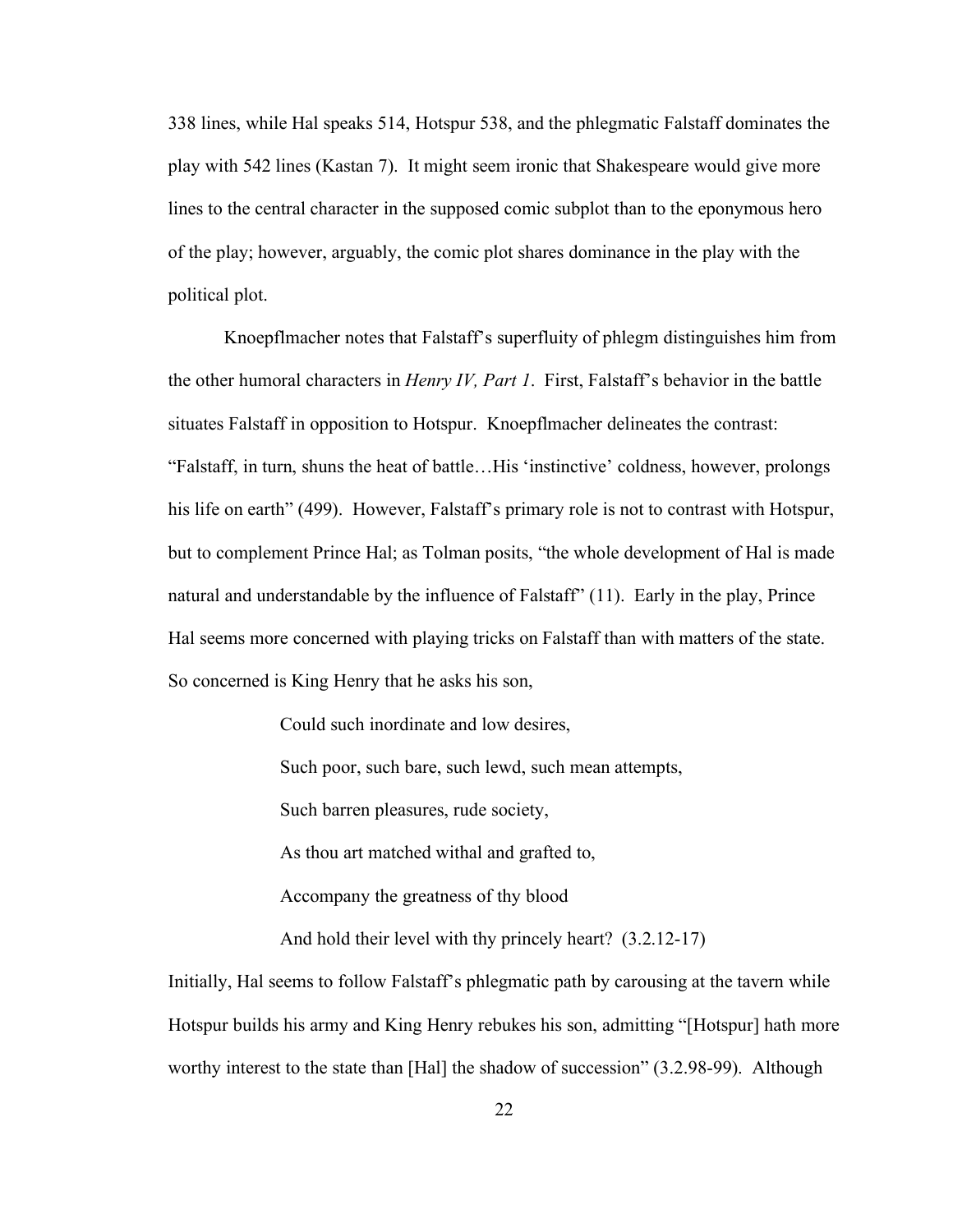the title of the play suggests that the play is the history of King Henry IV, much of the plot relies on Hal's "coming of age," in which Falstaff plays a crucial role. Falstaff provides the comparison between the Prince Hal whom we see early in the play, and the Prince Hal who triumphs over Hotspur in the denouement.

In act 2, Hal declares that "I am no proud Jack like Falstaff" (2.4.11), but in act 3, Falstaff reminds Hal that neither is he a King Henry:

Falstaff: ...but as thou art prince, I fear thee as I fear

the roaring of the lion's whelp.

Prince: And why not as the lion?

Falstaff: The King himself is to be feared as the lion.

Dost thou think I'll fear thee as I fear thy father? (3.3.147-151) King Henry admonishes Hal's behavior, lamenting that the choleric Hotspur is more fit for the throne than his son; similarly, Falstaff attests that Hal remains subordinate to the king; clearly, Hal must abandon his phlegmatic ways in order to ascend the throne. As Hal changes, Falstaff remains the same as a reminder of the early image of the prince. Tolman elaborates: "how can [Shakespeare] make us feel that the boon companion of roisterers develops naturally into the hero-king, admired of all? A large part of the answer…is—Falstaff" (8). Throughout, the play compares Hal's weaknesses to the vices of the phlegmatic Falstaff, the strengths of the choleric Hotspur, and the vacillations of the melancholy King Henry IV. In terms of the four humors, Falstaff's excess of phlegm is necessary to accentuate "the unbalance of humors which exists in the characters of the King, Hotspur, and Falstaff, the 'foils' to [Hal's] 'glitt'ring' reformation" (Knoepflmacher 498).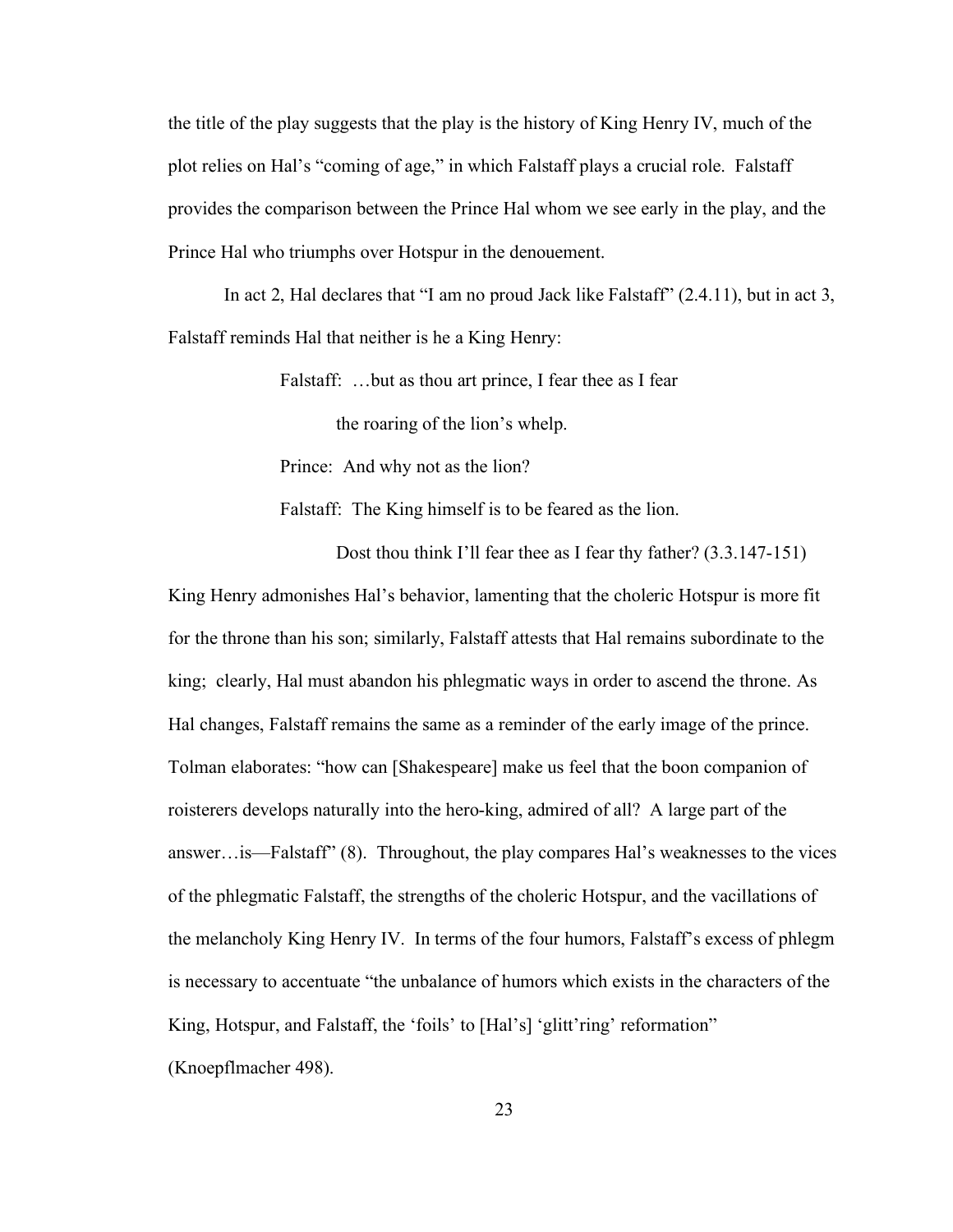As a common thief, "Sir" John Falstaff creates a stark contrast with the royal figures in the play. Moreover, Kastan submits that "the social and generic richness that marks *Henry IV, Part 1* reveals and disrupts the social hierarchies that conventional histories silently assume and reproduce" (16). I suggest that Falstaff's effectiveness relies in part on his phlegmatic personality. Tolman explains that "in Shakespeare's day the drinking of alcoholic liquors was universal. Everybody drank, and at some time in his life even the most abstemious man was likely to be overcome by his potations" (44). It seems reasonable then, that Shakespeare's "everyman jack" has something in common with Shakespeare's audience. Shakespeare exploits Falstaff's alcoholism for comic effect, but the character nonetheless includes even the Globe's groundlings in an otherwise aristocratic history play. From Hal's initial chiding of Falstaff to the continuous jests at Falstaff's expense, the fat knight functions as both a comedic force and a sympathetic character for every social class in attendance at the Globe.

Even the name "Falstaff" suggests a bawdy play on words, while signaling one effect of the phlegmatic's indulgence in alcoholic beverages. In *Macbeth*'s brief comedic interjection amidst the murder of King Duncan, the weary Porter provides some insinuations regarding liquor. He remarks that alcohol "provokes the desire, but it takes away the performance" and "makes [men] stand to and not stand to" (*Macbeth* 2.3.28- 33). The porter's revelation applies to the origin of Sir John's name. Murray J. Levith claims that "Hotspur conveys phallic potency and contrasts meaningfully with the name Falstaff, implying 'fallen staff' for impotence" (36). Falstaff's name, then, functions as both a bawdy joke and a physical effect. Levith's observation also creates opposition

24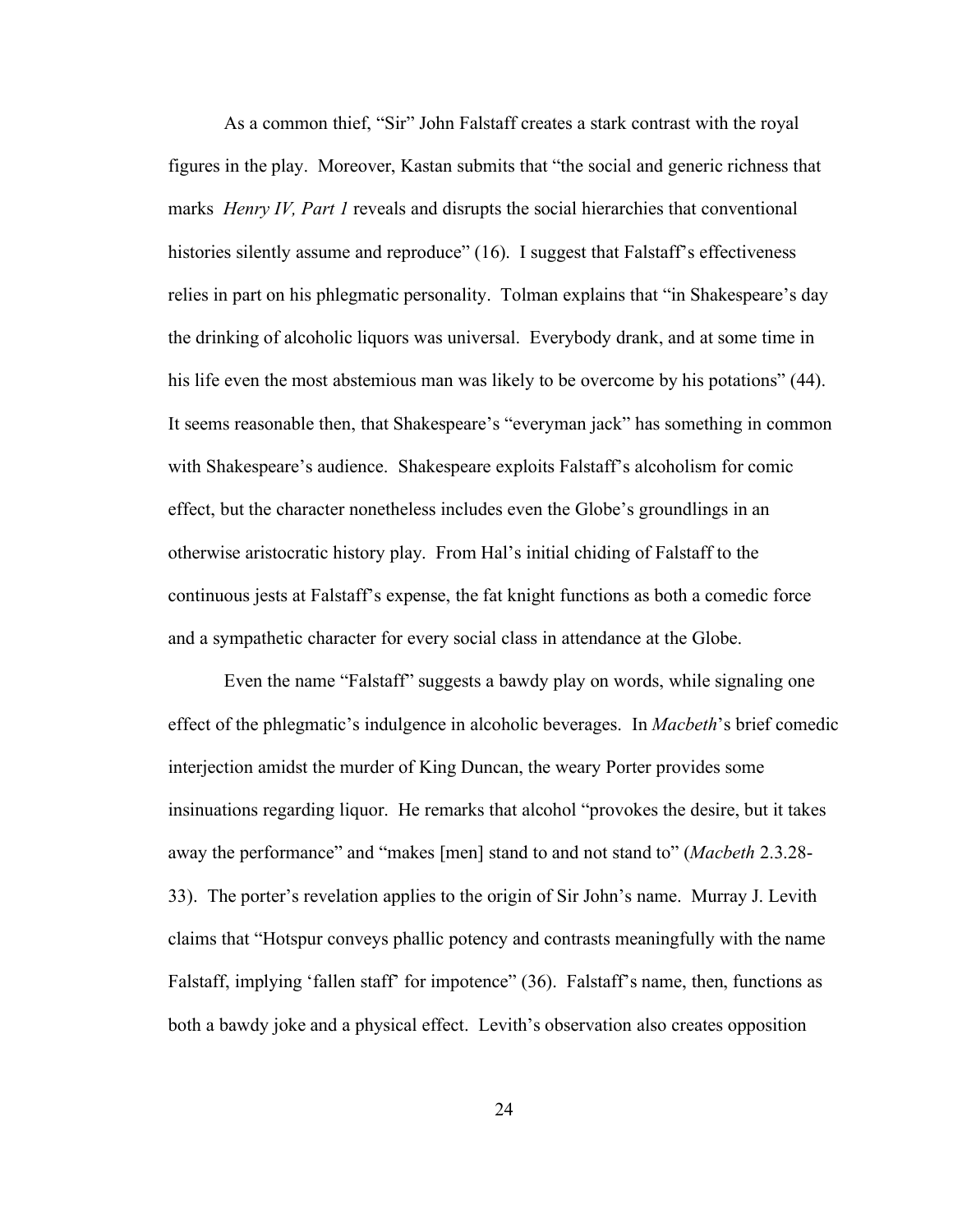between the names of Falstaff and Hotspur, a subtle reference to the conflict between Hotspur's choleric temper and Falstaff's excess of phlegm.

Amidst the culminating battle in act 5, Falstaff assures Hal, "Well, if Percy be alive, I'll pierce him. If he do come my way, so" (5.3.57-58). However superficially, Falstaff claims to desire to fight on Hal's behalf; nonetheless, in the following scene we watch Falstaff's "performance," for when the Earl of Douglas engages him in battle, "[Falstaff] falls down as if he were dead" (5.4). Thus, Falstaff's involvement in the battle is creatively and comically phlegmatic. Overholser posits, "The phlegmatic type was fond of luxury, and if he had been born under the moon might be a fool and a coward" (342). During the battle, the knight becomes a parody of phlegm; he carries his "luxury," a bottle of sack (5.3), even in the middle of war, and quickly feigns death in an act of cowardice (5.4). Juxtaposed with Hal, who acknowledges the seriousness of war, Falstaff continually draws laughter from the audience.

Upon Falstaff's entrance in the play, Hal labels him phlegmatic, and it is no accident that Falstaff's character usurps Henry IV's history. "The comic plot does more than merely parody the historical action," asserts Kastan (16). In creating a subplot that competes with the main storyline, why make the central, vehicular character of that subplot phlegmatic? A sanguine person might outshine the play's hero, Prince Hal; a choleric character would not evoke the laughter that Falstaff demands. In the vein of Jaques from *As You Like It*, a melancholic figure might be humorous, but would a melancholy Falstaff perhaps overshadow the sanguine young Prince? According to Kastan, "comedy here isn't subordinated to history, nor does it compete with history" (14). Similarly, Falstaff is neither subordinated to Hal, nor does he compete with Hal.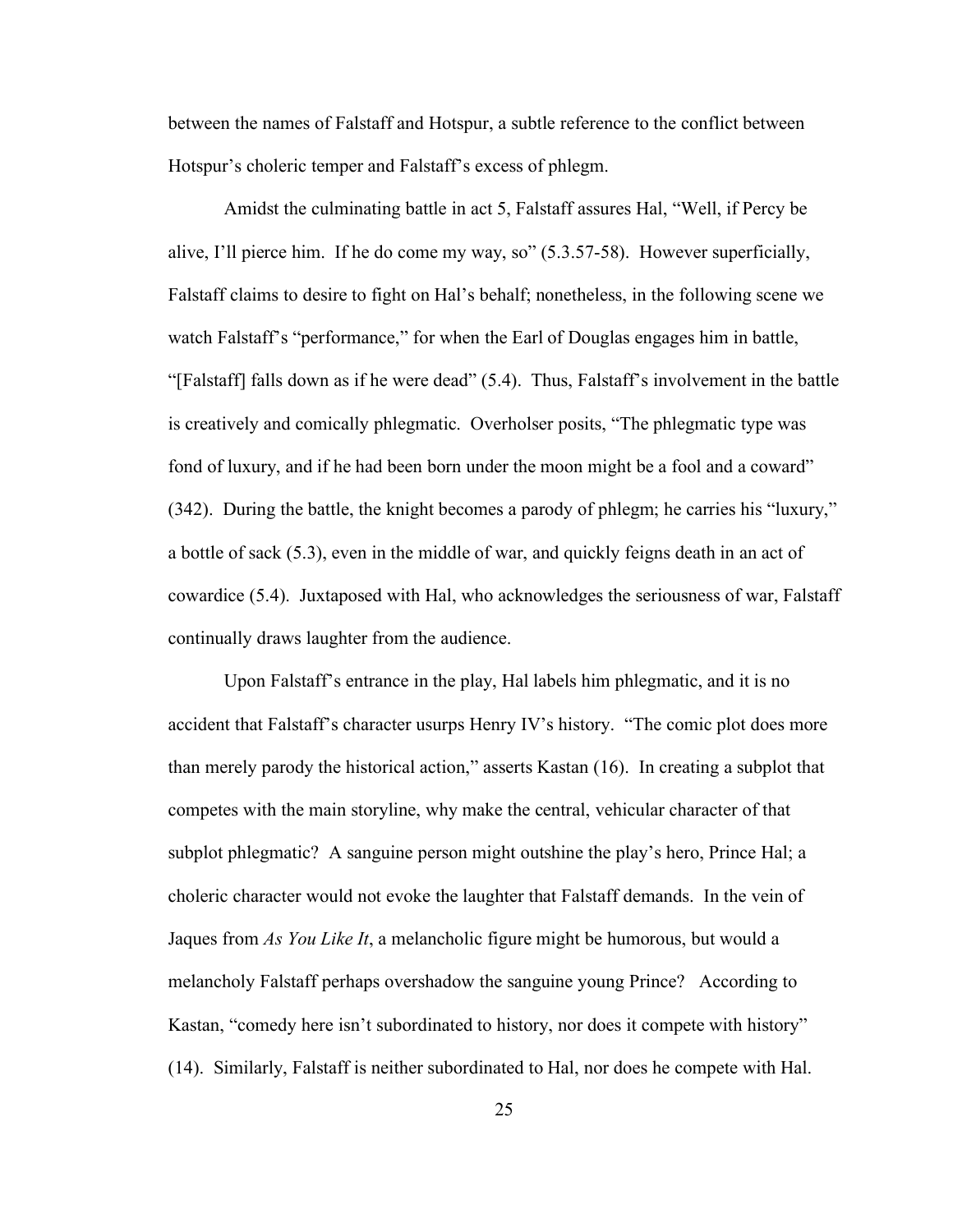The play serves neither as an exclusive retelling of Hal's ascension to the throne, nor as "a mere vehicle for the display of Falstaff's wit" (Kastan 5). Falstaff cannot be in complete opposition to Hal, or he would compete with Hal; therefore, a melancholy Falstaff opposing a sanguine Hal does not work. Because the sanguine and the phlegmatic share "moist" qualities, Falstaff works as a comedic complement to the young prince rather than as a threatening competitor.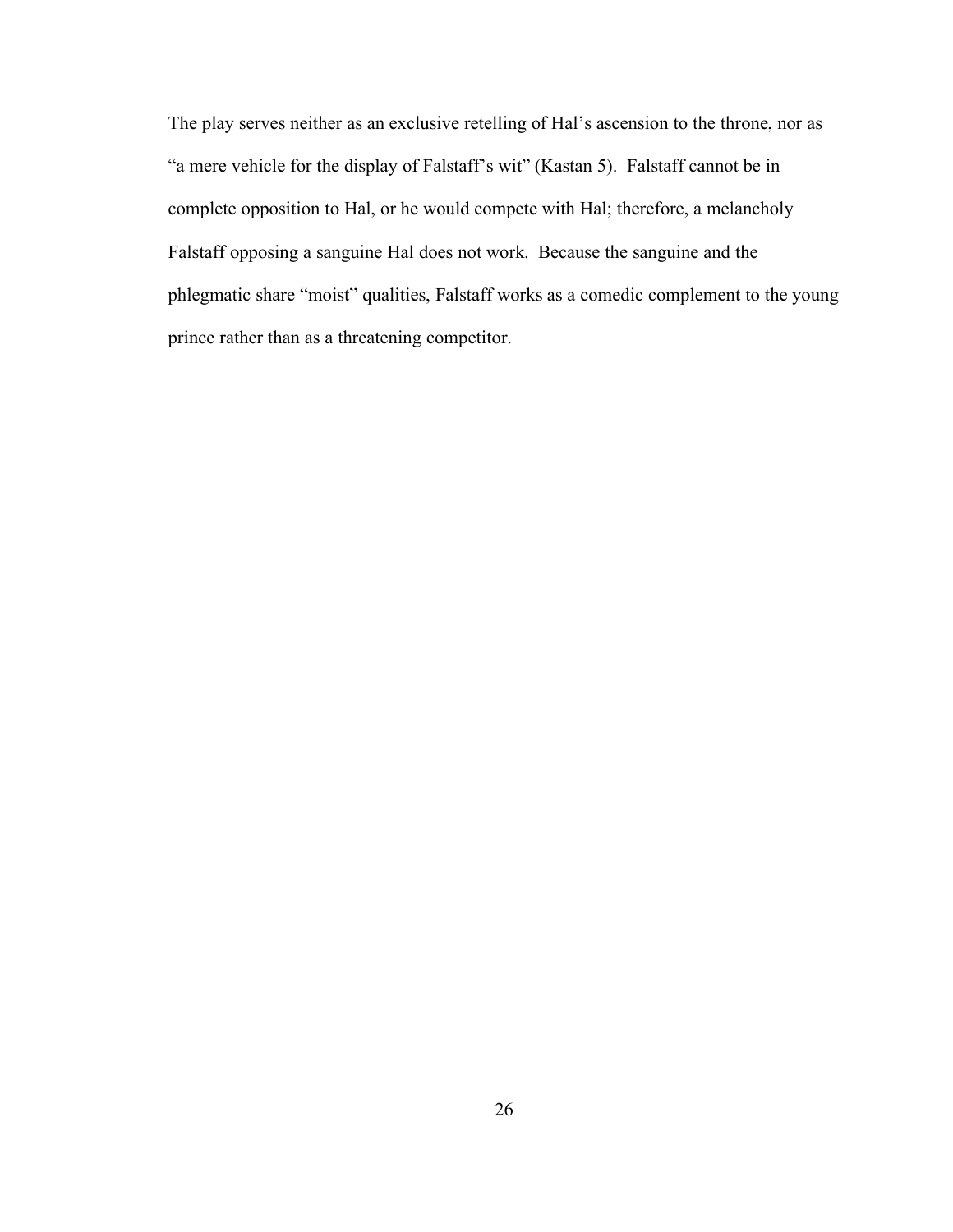#### Lady Macbeth, the Choleric Villainess

Anderson notes that "Hamlet rebukes himself for being pigeon-livered and without gall" (74). Hamlet suffers from melancholia, but perhaps he would have rather been choleric. Choler inflames the spirit and incites action (Anderson 75) rather than enveloping the soul in despair. The tragedies nearly always involve at least one choleric character, with personalities defined by rage, anger, and ambition. Tybalt in *Romeo and Juliet* is a choleric type, as he continues to challenge Romeo even as the latter seeks peace with his new kinsman. *Hamlet* invests first Claudius and then Laertes with choler, while *Othello* presents Iago as the choleric *deus ex machina*, baiting Othello from beginning to end for no reason but jealousy and bad temper, and consistently creating scenes of violence and chaos. King Lear begins as the choleric man, angrily banishing the truthful Cordelia and wrathfully dismissing Kent's plea in her defense, and, ironically, Lear changes only after suffering abuse at the hands of his cruel daughters, Regan and Goneril. Choleric figures are not limited to the tragedies. Some readings identify Shylock, stubbornly seeking vengeance on Antonio in the form of the infamous pound of flesh, as the choleric villain of the comedy *The Merchant of Venice*. *As You Like It's* villainous characters, Oliver and Duke Frederick, both embody the choleric figure, setting the plot in motion by banishing their respective brothers, Orlando and

V

27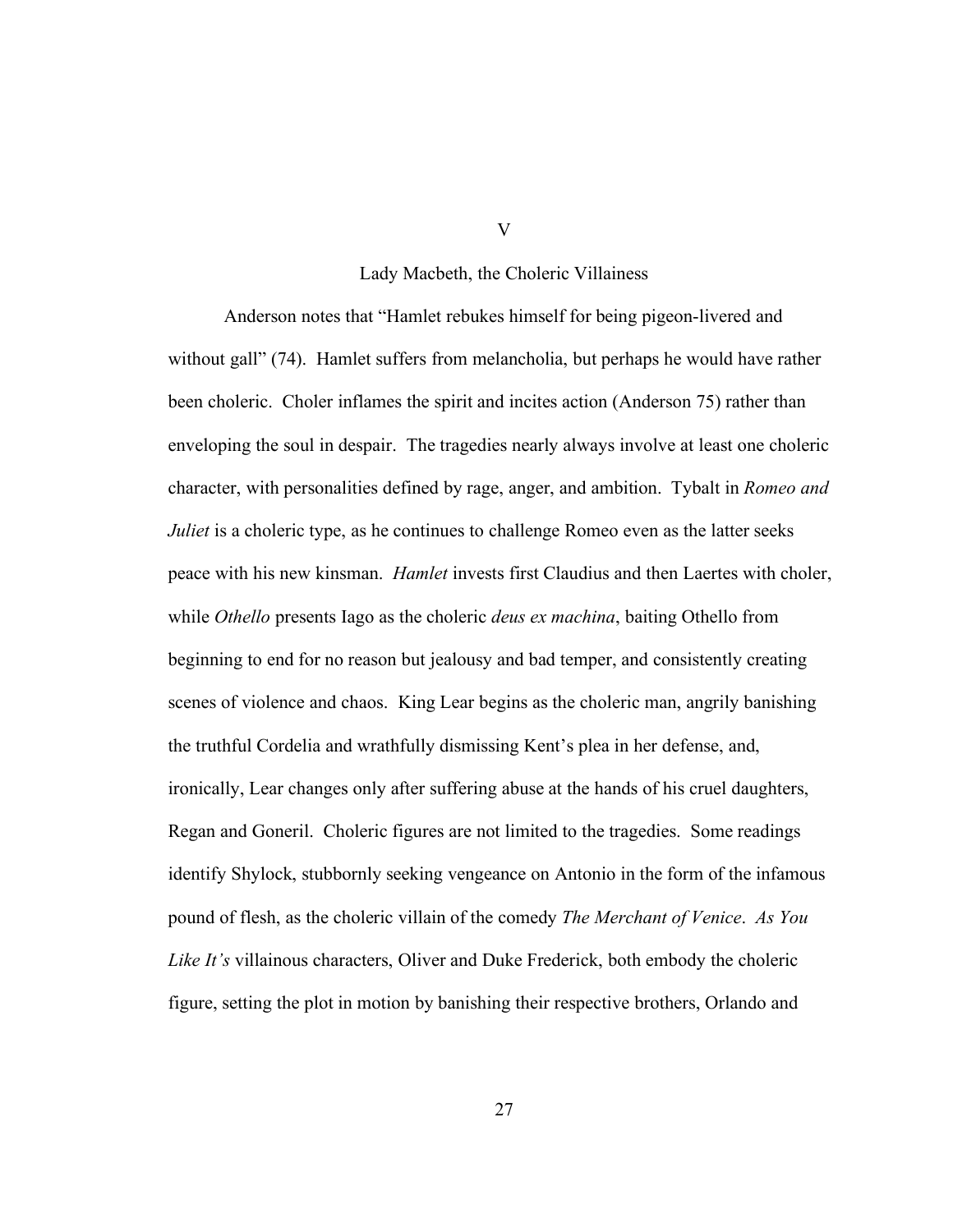Duke Senior, and driving the action of the plot through their attempts to murder these two brothers.

In each case, the choleric characters either initiate the action of the plot through banishment or conspiracy, or create new obstacles in their search for revenge. Macbeth's ambition might suggest his inclusion in this category, but I submit that Lady Macbeth portrays the true choleric figure of the play, and the most memorable choleric female in Shakespeare. Many of the characters in Shakespeare's plays, such as Jaques who appears innately melancholic, seem intrinsically linked to a particular humor. Others may have been socially constructed into their respective temperaments—who can blame Shylock for his choler, after witnessing his treatment by the other characters? However, Lady Macbeth chooses her temperament. Not only does she invoke the aid of the supernatural, but she begs the spirits to transform her into a wicked, choleric villainess, which she views as her only pragmatic option to successfully secure the crown.

When Lady Macbeth receives her husband's letter, detailing the prophecy of the Weird Sisters, she immediately questions Macbeth's temperament:

Yet do I fear thy nature;

It is too full o' th' milk of human kindness To catch the nearest way. Thou wouldst be great, Art not without ambition, but without The illness should attend it (1.5.16-20).

According to his wife, although Macbeth possesses some ambition, he lacks the choleric "illness" that would drive him to take action. Like Hamlet, Macbeth lacks the "gall" that would "inflame" his action; furthermore, whereas a ghost persuaded Hamlet to seek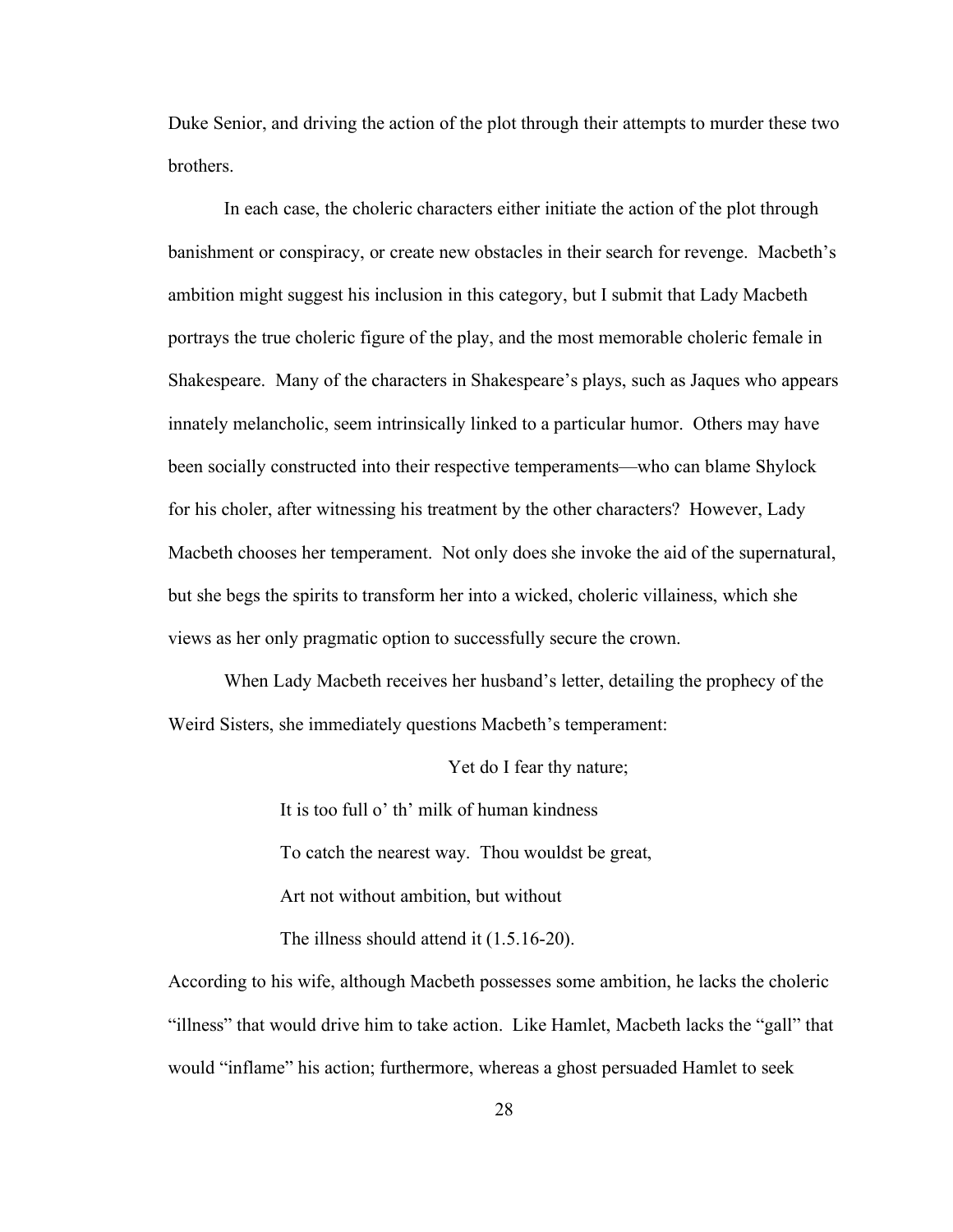revenge, Lady Macbeth must persuade Macbeth to pursue the prophetic crown: "Hie thee hither, that I may pour my spirits in thine ear," Lady Macbeth commands (1.5.25-26). After assessing her husband's personality, she describes how she will direct him to murder Duncan. Anderson explains that in the heat of summer, during which "spirits escape from the body with exhalations…Choler is in ascendancy" (35). With her own ascending choler, the heat of Lady Macbeth's fiery temperament allows her to convey her wrathful, ambitious spirits to her husband by telling him of her plan. In treating this passage, Paul H. Kocher claims, "She obviously means nothing supernatural; she is planning figuratively that she will impart to Macbeth by persuasion the same ambitious courage that her animal spirits have given her" (347). However, she must be certain that *she* possesses these animal spirits.

In order to achieve this ambitious courage, Lady Macbeth is convinced that she must deny her femininity and thus she invokes the animal spirits: "Come, you spirits that tend on mortal thoughts, unsex me here and fill me, from the crown to the toe top-full of direst cruelty!" (1.5.40-43). Anna Jameson posits, "in the mind of Lady Macbeth, ambition is represented as the ruling motive, an intense overmastering passion, which is gratified at the expense of every just and generous principle, and every feminine feeling" (323). Lady Macbeth understands that she must rid herself of her femininity in order to embrace the choler that she covets. Jurgen Schafer points out, "when a distinction is made [among the humors], the hot complexions (sanguine, choleric) are assigned to the male, the cold (melancholic, phlegmatic) to the female" (208). Therefore, Lady Macbeth feels that she must be "unsexed" if she would achieve the rage of choler that she desires. "Make thick my blood!" continues the tragic heroine (1.5.43). Usually, melancholy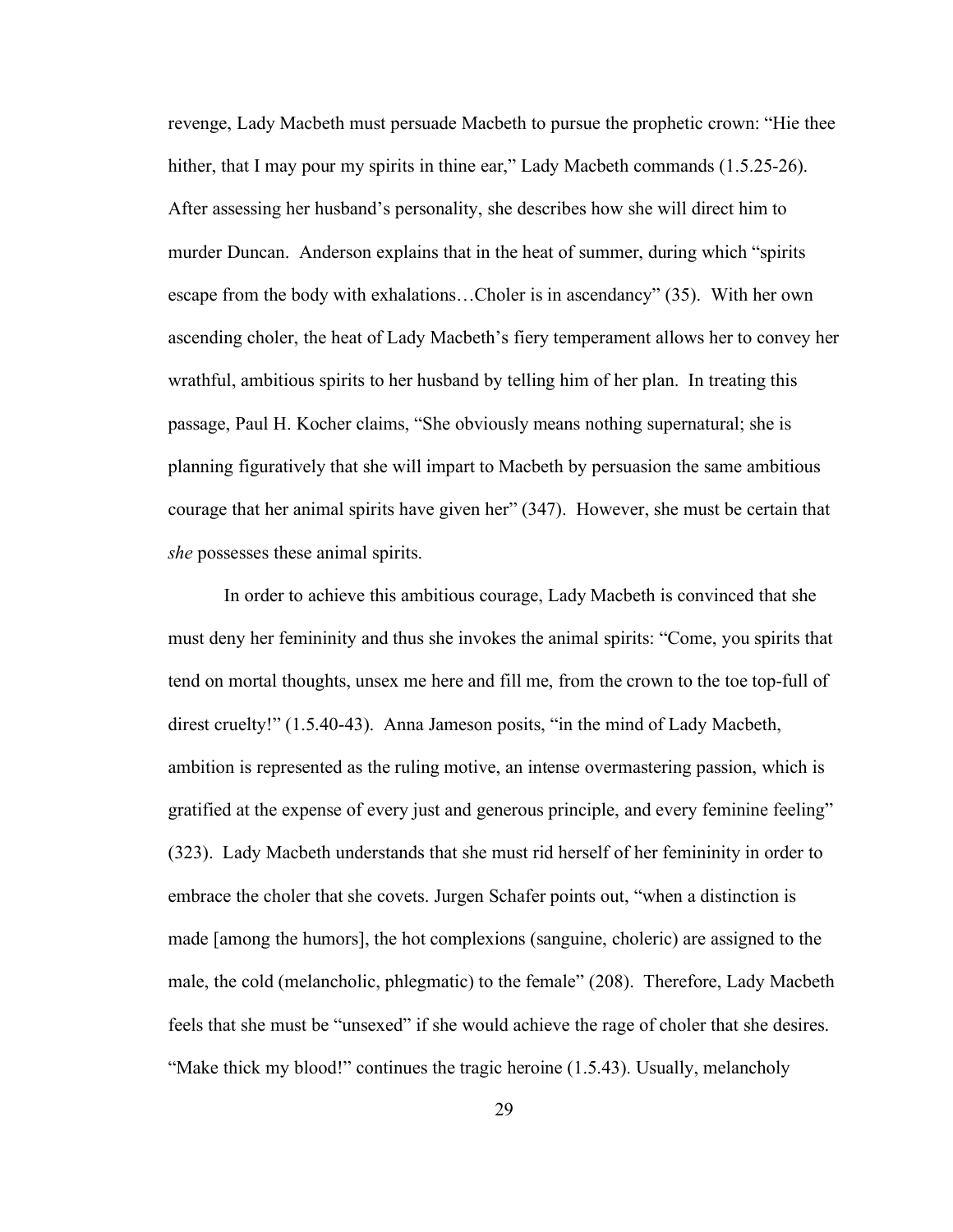contributed to thick blood, preventing it from flowing freely through the body (Anderson 34), and Lady Macbeth has thus been mistaken for a melancholic woman. For example, Kocher argues that "thick melancholic blood…will flow towards the heart and there be made yet heavier and colder. It will stop up the avenues to the conscience" (347). However, I insist that in Lady Macbeth's next lines, she clarifies her goal as choler, not melancholy, ordering the spirits: "Take my milk for gall, you murdering ministers" (1.5.48). Kocher explains, "Both literally and symbolically, the milk of human kindness in her will thus give place to a fluid productive of ruthlessness and rage" (348). Ruthlessness and rage are attributed to choler, and the gall bladder hosts this vile temperament. Hoeniger asserts that the term "gall" encompasses the organ, the gall bladder, and the humor, yellow bile, as well as any intensely bitter substance, or a related passion (175), and Anderson further suggests that choler physically collects in the gall bladder (37). Lady Macbeth barters her femininity, and exchanges her breast milk for choler itself. She does not stop by asking for choler to collect in her gall; she sells her sex, and her soul, for evil.

Anderson describes choleric individuals as "easily provoked, given to treachery, vehement in action; fierce in assailing but inconstant in sustaining assault; inclined to envy, pride, prodigality, and wrath" (34). From her first appearance in *Macbeth* we see that Lady Macbeth is easily provoked, given to treachery, and vehement in action. One letter inspires her to reject all qualities of kindness and of womanhood, and to plan the murder of King Duncan. This scene also clarifies her inclination to pride and to wrath; she thrills at the title of "Glamis" and the prospect of "Cawdor." She foreshadows the "keen knife" that will later slaughter the king and his guards, ominously declaring that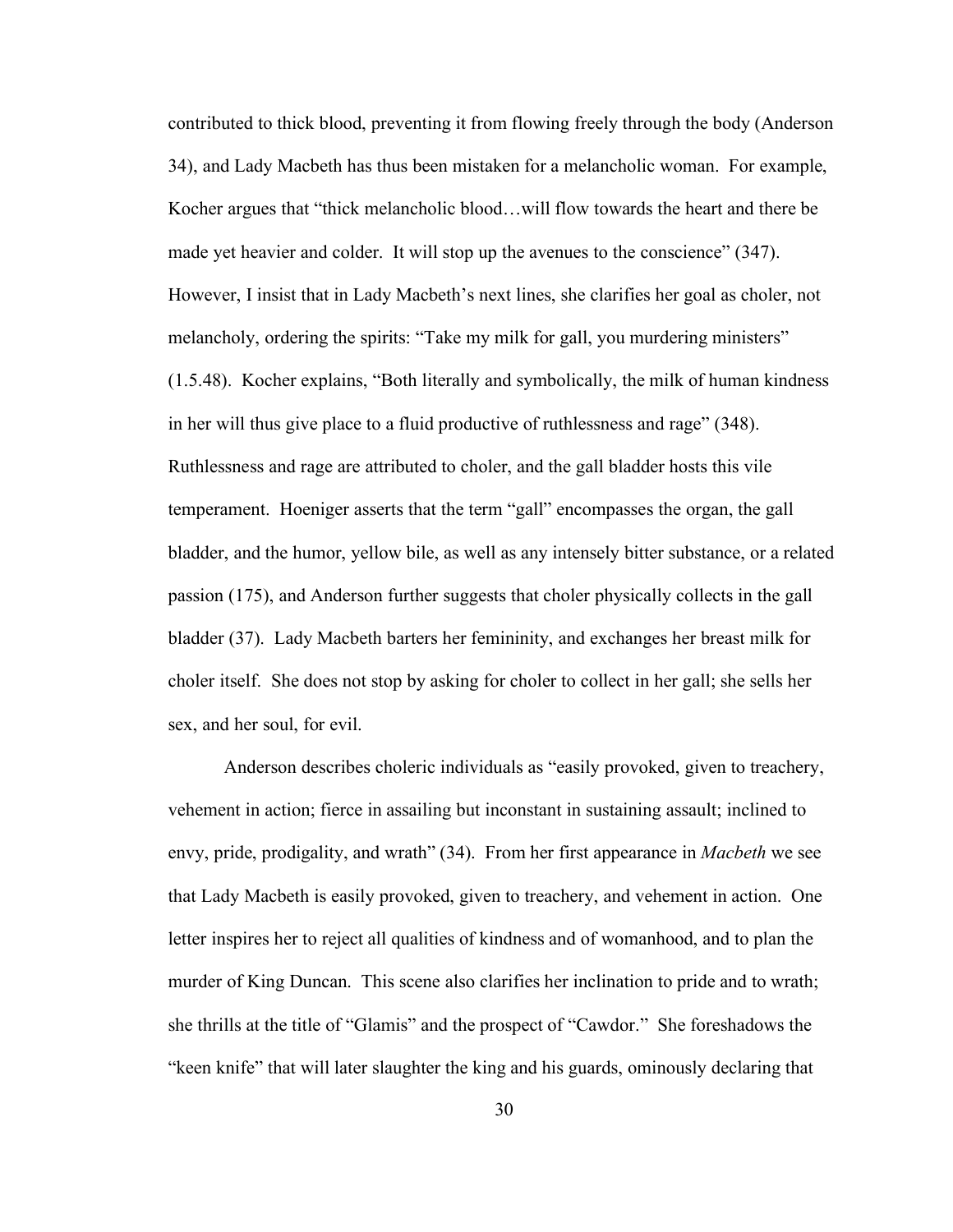"the raven himself is hoarse that croaks the fatal entrance of Duncan under [her] battlements" (1.5.38-40). However, as the play continues, Lady Macbeth proves "inconstant in sustaining assault." Kocher observes that during her monologue in act 1, scene 5, the "thick night must hide her victim from her even as she strikes the blow" (348). Similarly, she must drink in order to screw her courage to the sticking place (1.7.61). Finally, as she awaits the confirmation of the murder from her husband, Lady Macbeth laments, "Had he not resembled my father as he slept, I had done't" (2.2.12-13). This explains why our female tragic hero, although filled with choler, must recruit her husband to carry out her murderous plan.

In "The 'Gracious Duncan,'" John W. Draper argues that *Macbeth*'s ill-fated king possesses a sanguine temperament, which ultimately leads to his demise. Developing Draper's analysis, I suggest that Lady Macbeth's choler serves as a foil to King Duncan's lack of yellow bile. Draper posits, "Duncan must have the innate goodness of a godappointed sovereign, in contrast to the wicked usurper Macbeth" ("Gracious Duncan" 495). However, although Macbeth is certainly wicked, I would insist that he acts under his wife's influence; if he were a true choleric individual, Macbeth would not allow himself to be dominated by his spouse. Conversely, the sanguine personality, although the most genial of the temperaments, "had also weaknesses that might destroy this most blessed condition" (Draper, "Gracious Duncan" 496). Duncan's sanguinity provides his tragic flaw, and he is doomed to die within the confines of the choleric castle at Inverness. Upon entering Macbeth's castle, Duncan remarks, "This castle hath a pleasant seat. The air nimbly and sweetly recommends itself unto our gentle senses" (1.6.1-3). Draper suggests that as a sanguine king, Duncan "lacks the caution that foresees and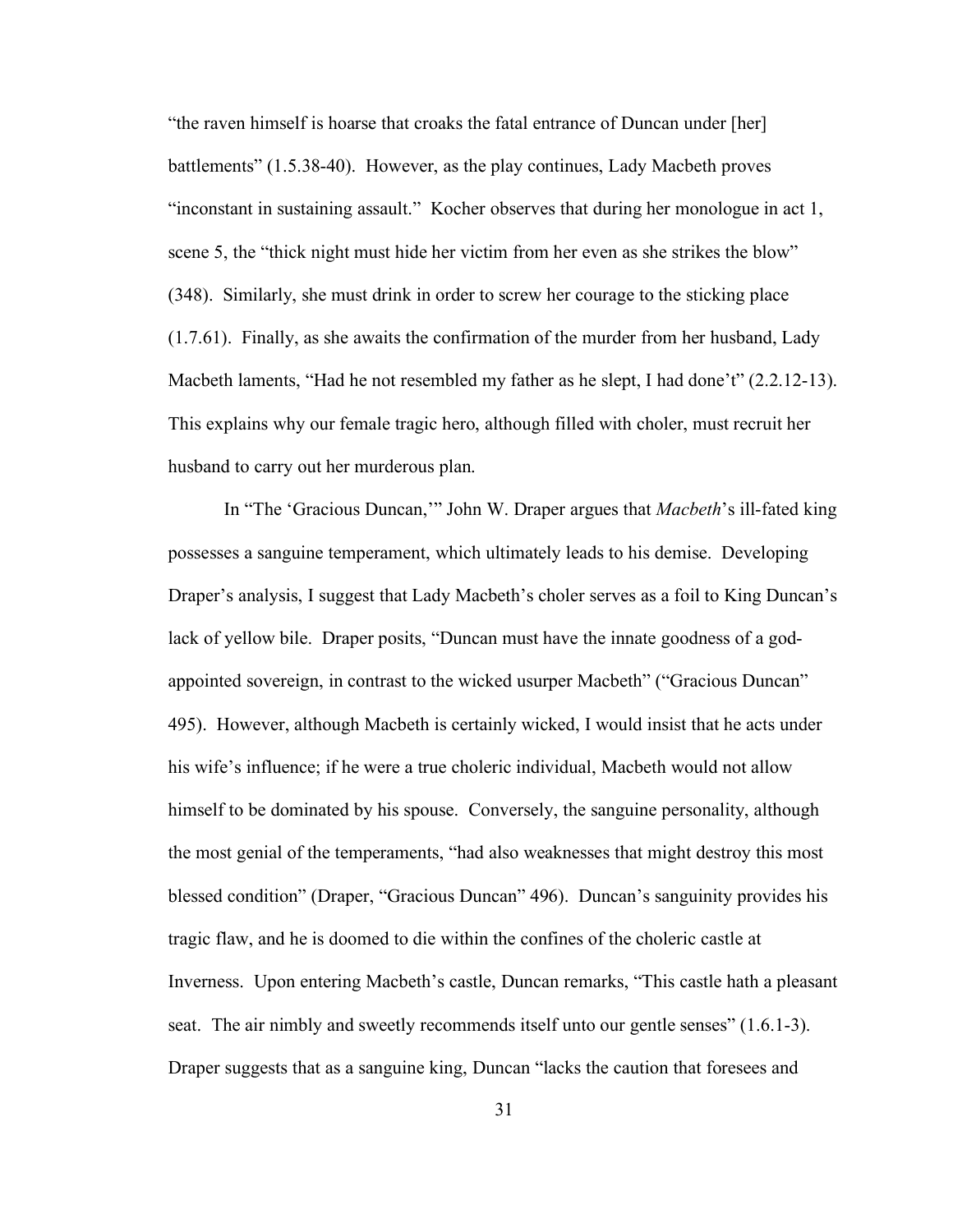evades the pitfalls of catastrophe" ("Gracious Duncan" 498), and is "at once charming and easily deceived" (Gracious Duncan" 495). Ironically, Duncan praises the sweet, nimble air surrounding the castle, although even the atmosphere often influenced temperament; for example, bad smells often caused melancholy (Kail 147). Draper asserts that "[Duncan] places himself in Macbeth's own castle 'in double trust,' without adequate personal safeguards; and indeed he suffers the penalty of his over confidence" ("Gracious Duncan" 497). Lady Macbeth harps on this, asking her husband, "What cannot you and I perform upon th' unguarded Duncan?" (1.7.70-71). Filled with choler, the confident Lady Macbeth assures Macbeth, "screw your courage to the sticking place and we'll not fail" (1.7.61-62); nevertheless, she remains careful. Draper asserts that "royalty in that age had to be made of sterner, choleric stuff" ("Gracious Duncan" 499) than Duncan possesses, and for some time, Lady Macbeth's plan seems to work. However, "the mercurial Macbeth is a misfit in his royal robe, and also Lady Macbeth in her guise as co-conspirator" (Draper, "Gracious Duncan" 499). Macbeth initially lacks the choleric impulse to claim his crown, and Lady Macbeth must obtain the gall to kill Duncan supernaturally; thus "the theme of the piece is the ruinous incompatibility of a man's inner self with the demands of his social place" (Draper, "Gracious Duncan" 499). While Duncan, by nature, is not a fit monarch, Lady Macbeth's tragic flaw remains her *unnatural* attempt to alter her identity. While Hamlet's innate melancholy leads him to his death, Lady Macbeth's demise results from an unnatural invocation of choler.

In *Macbeth*, the female tragic hero disrupts the order of the universe by calling upon supernatural "spirits" to change her temperament. In early modern England, scholars were fascinated by the correspondence between the macrocosm and microcosm,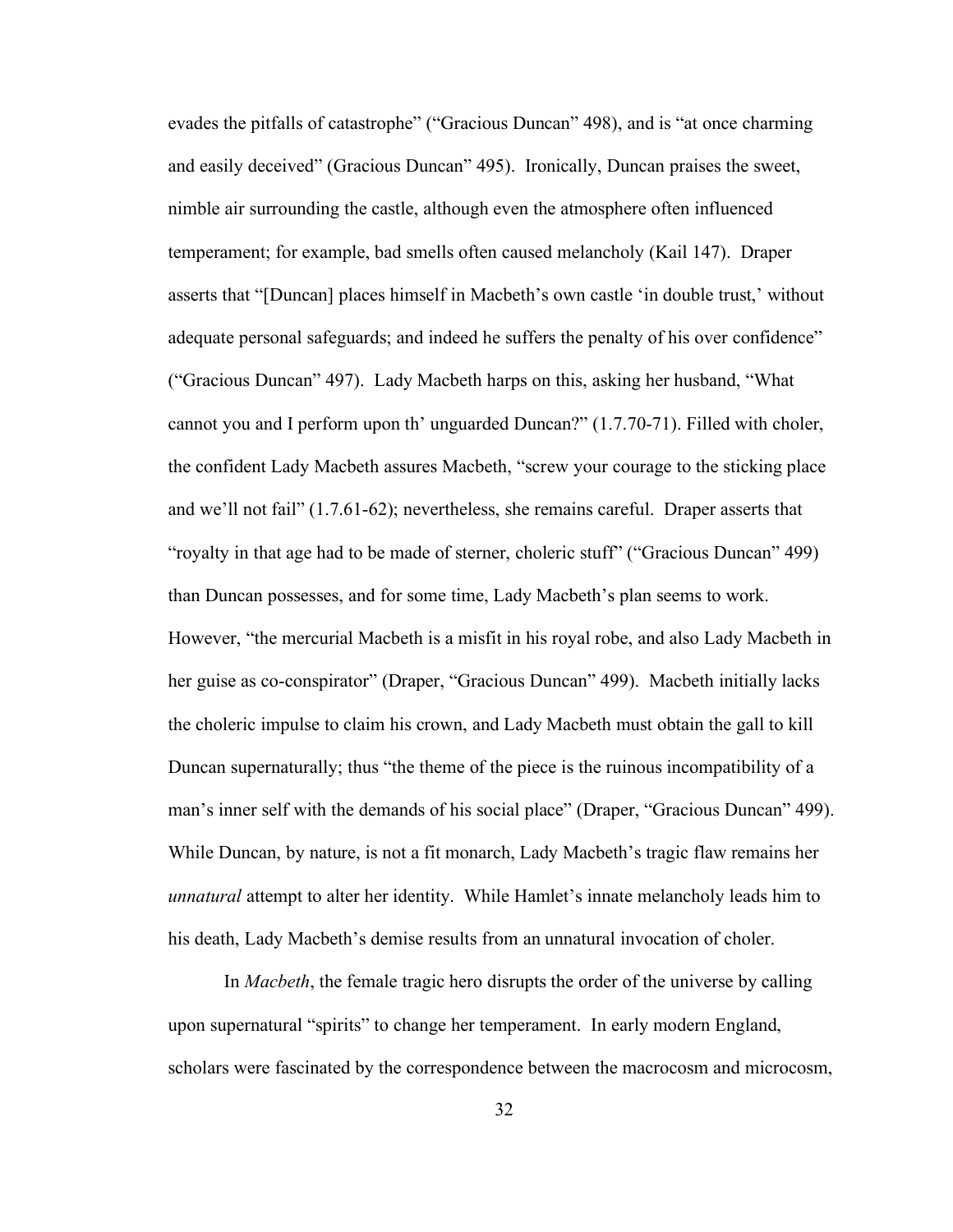the world created by God and the realm of the human body and mind (Hoeniger 115- 116). Choler could be intrinsic or the effect of astrology, diet, or even time of day. In Lady Macbeth's case, however, she must defy nature to alter her temperament, and Shakespeare illustrates the effects of this alteration in her final scene. In act 5, scene 1, a Doctor of Physick attends on Lady Macbeth, a doctor whom Kocher labels superfluous (341). Certainly, early modern doctors were schooled in humoral pathology and might seek to cure illnesses that stemmed from an excess of one of the four humors. However, as Kocher illustrates, "during the sleep-walking scene [the Doctor] confesses, 'This disease is beyond my practice,'" and after the sleepwalking scene has ended, "wishes himself replaced by a clergyman" (341). By disrupting her own microcosm, Lady Macbeth has stepped outside of the territory of physical medicine, and must suffer the consequences.

Critics often view the "sleepwalking scene" through a psychoanalytic lens, attributing the "great perturbation in nature" (5.1.8) to guilt and insanity. I suggest that Lady Macbeth's "slumbery agitation" (5.1.10) may also be studied as an effect of her dominant humor. Anderson asserts that "choler prevents the body from becoming heavy, sleepy, and dull" and that "if choler is corrupt, [choleric individuals] are subject to evil passions and dreadful dreams" (34). According to Hoeniger, "they sleep badly and have bad memories" (165). Lady Macbeth's insanity differs significantly from Hamlet's, being governed by a dissimilar humor, and sleepwalking seems the appropriate effect of her madness. Left to their imaginations, the insane might also revert to mental images (Hoeniger 207), as when Lady Macbeth, in her senseless state, reprimands her husband, "Fie, my lord, fie, a soldier, and afeard?" (5.1.35), and instructs him, "Wash your hands,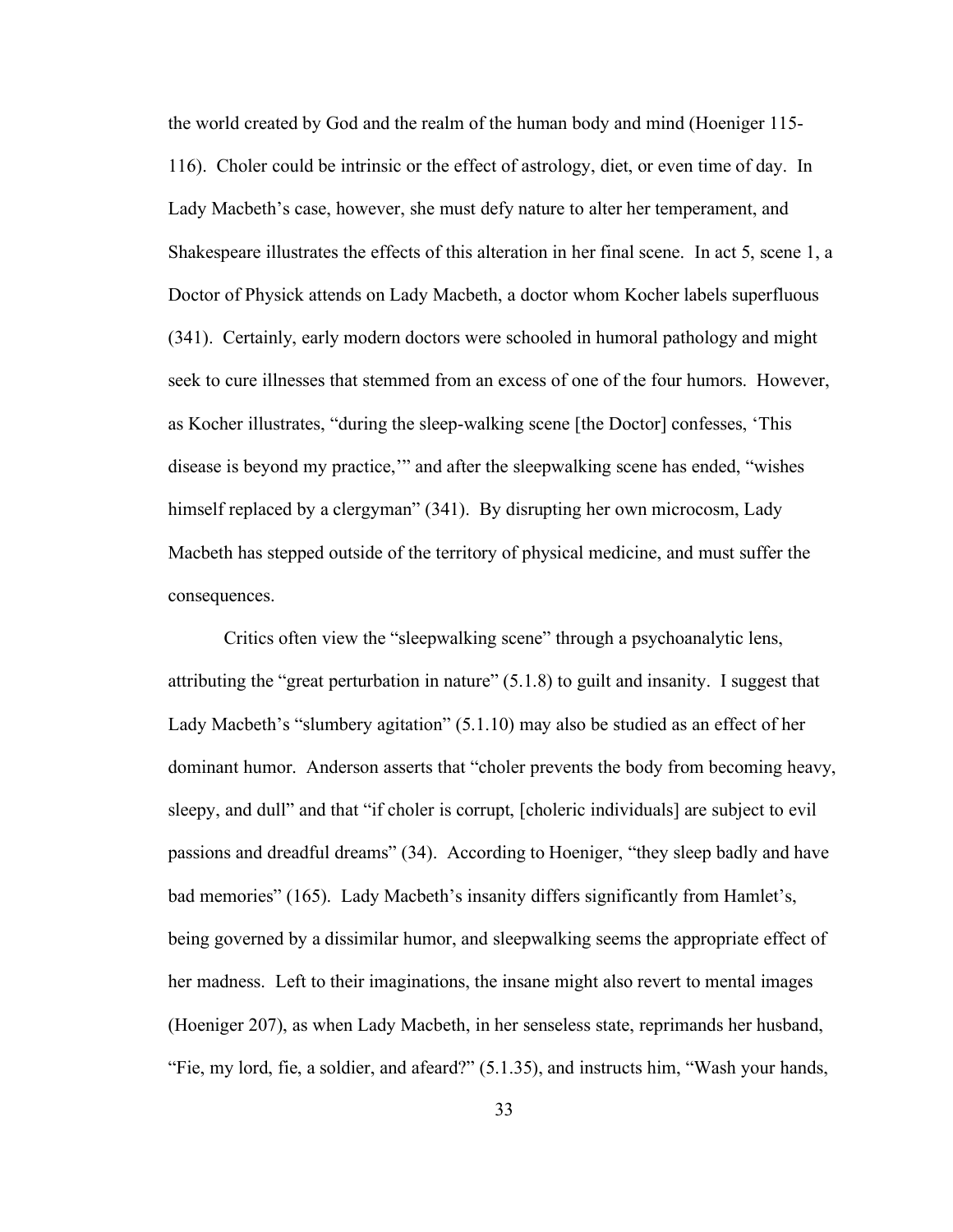put on your nightgown; look not so pale!" (5.1.61-62). Even in psychosis, she remains choleric. In her introductory scene, Lady Macbeth ordered the spirits:

> Stop up th'access and passage to remorse, That no compunctious visitings of nature Shake my fell purpose, nor keep peace between Th'effect and it! (1.5.44-47)

In her final scene, she becomes what she desired—a human shell, devoid of remorse and natural feelings, left alone with the effects of her choler.

As Kocher insists, Lady Macbeth's illness lies beyond her doctor's practice. Of madness, Overholser states, "since the condition was due to a perturbation of the humors, it was important that the patient should be relieved of them as much as possible. Consequently, we find bloodletting frequently prescribed" (345). Lady Macbeth embodies the grossest perversion of humors, yet she cannot be relieved; her blood has been thickened and dried up, and thus no physician can cure her. Burton accorded that "if a disease is caused by incantation, it must be cured by it" (qtd. in Overholser 345), and the doctor echoes this idea: "Unnatural deeds do breed unnatural troubles" (5.1.71-72). Thus, the unnatural Lady Macbeth cannot be saved by any natural remedy. The sleepwalking scene marks the culmination of Lady Macbeth's early transition in the play, from humoral balance to excess choler. The scene displays the consequences of defying one's natural microcosm by calling on supernatural forces to change one's intrinsic humoral makeup. A person's temperament could be determined by seasons or constellations, but should not be altered in the fashion of Lady Macbeth's invocation.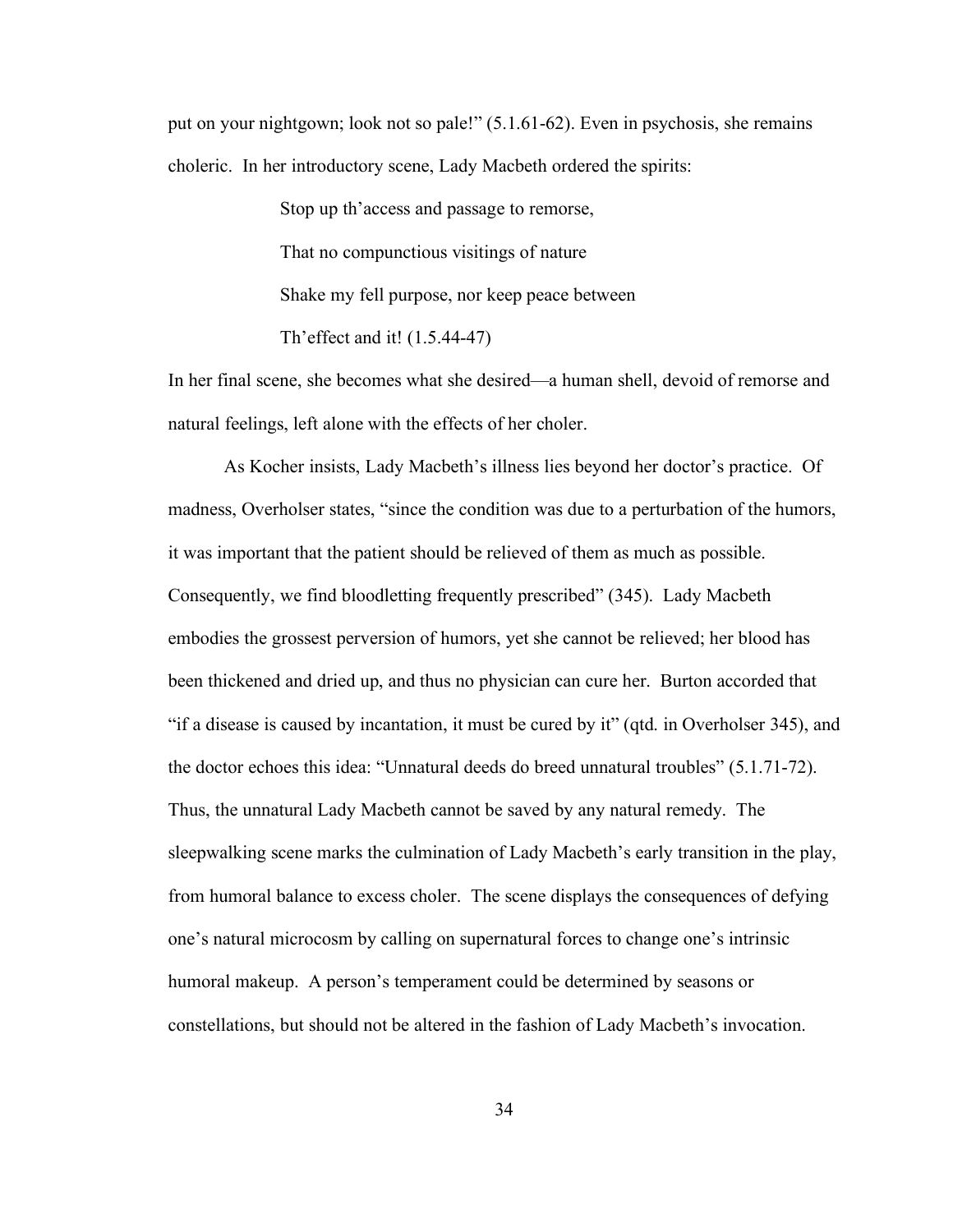More importantly, Lady Macbeth exhibits the consequence of an extreme abundance of choleric wickedness, the most dangerous of the four temperaments.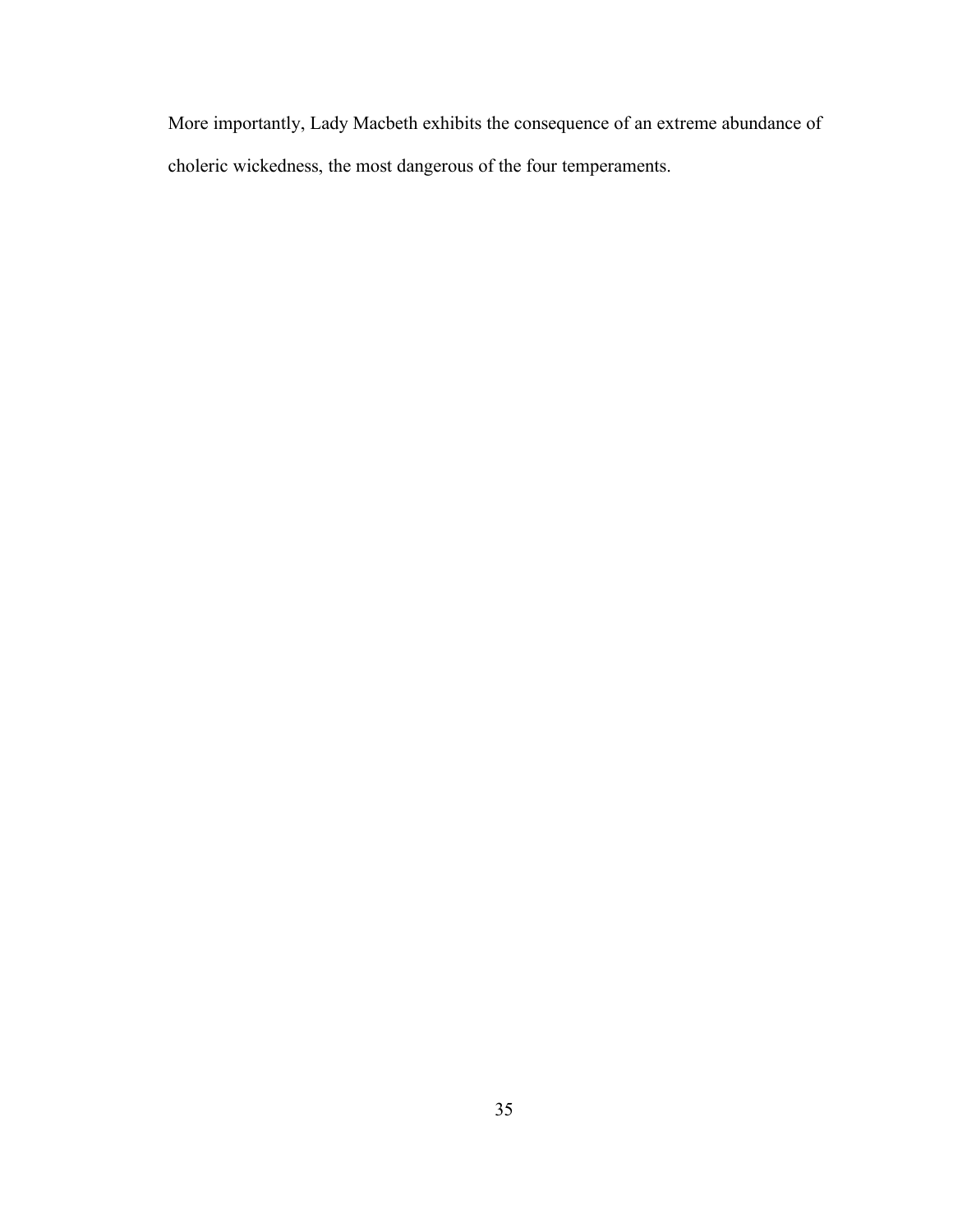#### Viola, the Sanguine Heroine

Purely sanguine characters are difficult to recognize, even in Shakespeare's comedies. Rosalind in *As You Like It* represents a strong, passionate, and well-tempered woman, but she begins as a melancholy female, distraught by her father's banishment, and only achieves a sanguine disposition in the magical Forest of Arden. Galen believed that various internal organs related to passions and emotions, and the liver hosted the humor blood that determined the sanguine personality type. Thus, in *The Tempest,* when Ferdinand persuades Prospero that "the white cold virgin snow upon [his] heart abates the ardor of [his] liver" (4.1.55-56), he is, in effect denying his sanguine temperament; however, arguably, Ferdinand submits to Prospero's demands only in order to win the hand of his love-interest, Miranda. Similarly, a kiss from Benedick silences the sharptongued, sanguine Beatrice in *Much Ado About Nothing*, and Benedick's words conclude the play. However, in *Twelfth Night,* Viola never compromises her strong personality. Viola emerges as the most sanguine of Shakespeare's heroines, because she allows her vital organ, her liver, to govern her actions. Many characters in Shakespeare allow the liver to influence their emotions, but Viola remains the most optimistic and welltempered of characters because her passions are constant. Fittingly, Shakespeare's final festive comedy, *Twelfth Night*, centers on one of the most sanguine of Shakespeare's *dramatis personae*—Viola.

VI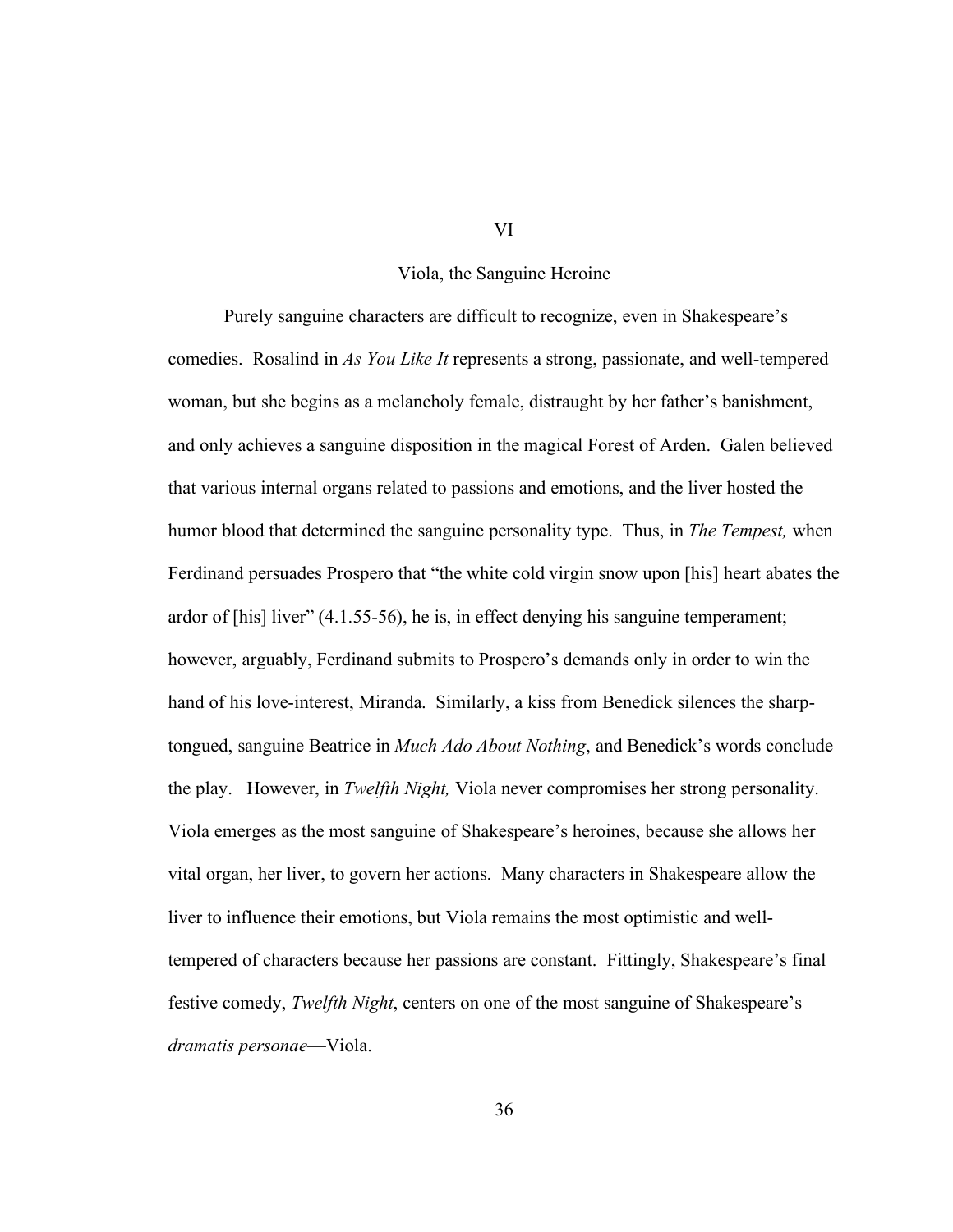Viola's sanguine attitude generates the action of *Twelfth Night*, although little critical attention has been paid to her genial personality. In fact, although many articles have been written about the melancholic and choleric characters in Shakespeare's works, and much has been said about the phlegmatic Falstaff, analyses of the sanguine characters are rare. The majority of the sanguine characters present in Shakespeare's plays are female—an ironic subversion of the patriarchal society of early modern England, in which the generic "man" referred to both sexes, and, as mentioned above, sanguinity was usually assigned to males. Conversely, in Shakespeare's comedies, the sanguine women frequently function as the problem-solvers and interior directors. Although these heroines, such as Rosalind, often act melancholy at some point during their respective plays, Viola remains consistently optimistic, even after a shipwreck leaves her alone and stranded in foreign Illyria.

The play's title derives from a traditional festivity celebrating happiness and joviality, and, predictably, Viola's sanguine characteristics are rewarded by the end of the play. While Galen described an excess of yellow bile, black bile, or phlegm as a "cacochymia" in a person, he called the superfluity of blood a "plethora," derived from the Greek "abundance" (Brain 11). The fluid blood, which governs the sanguine temperament, remains superlative, and, unsurprisingly, comprises the most pleasant personality type. Schafer explains, "it is perhaps sufficient here to state that 'hot' complexions are generally given preference over 'cold' and that the sanguine is generally considered the best of these because its first qualities, heat and moisture, correspond to the general necessities of life" (206).

37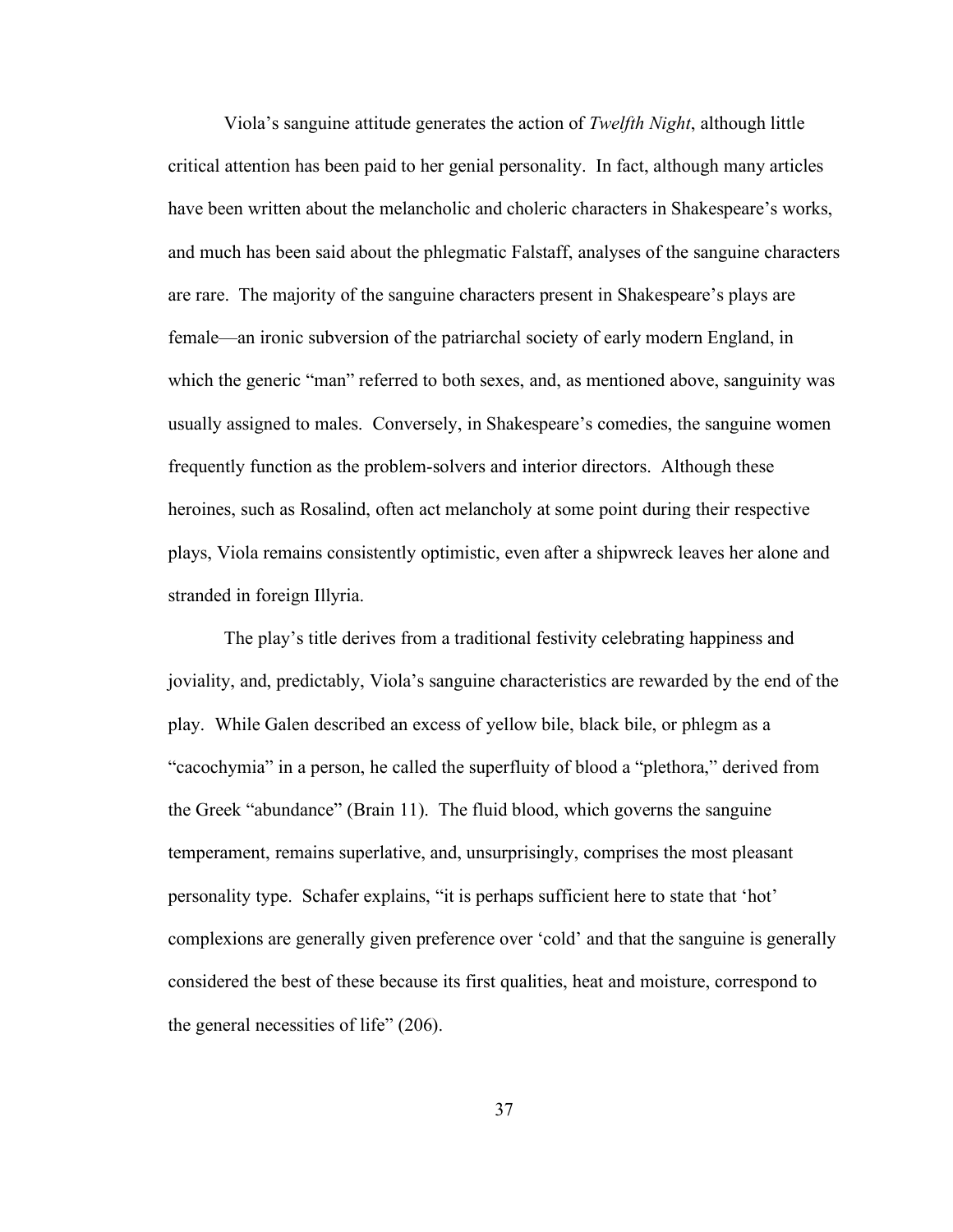As blood served as the fluid linked to the sanguine humor, it was also associated with the liver as its organ. Henry Alan Skinner mentions the idea that blood, linked to health and nutrition, formed in the liver (214); and the foremost function of the liver remained to serve as the blood-forming organ (256). Peter Brain expands on the usefulness of the organ by linking blood and liver to the heart: "From the liver, the route of the veins in Galen's system, the venous blood is distributed to the periphery through the veins, except for some that goes to the right side of the heart" (10). Therefore, the liver aids in nutrition by forming blood, the sanguine fluid, and distributing it throughout the body, including the heart. Of course, the sanguine individual relies most on his or her heart, the seat of the passions, and the amount of blood in the heart is determined by the strength of the liver. I will argue that the liver, identifying the humor of its heroine, appears as a dominant symbol in the language of *Twelfth Night*.

When Viola, disguised as the eunuch Cesario, suggests to Duke Orsino that perhaps some woman loves him as strongly as he loves the countess Olivia, the Duke immediately dismisses the possibility, declaring, "Their love may be called appetite, no motion of the liver, but the palate" (2.4.56-7). In a footnote, Bevington explains that Orsino believes that "real love is a passion of the liver, whereas fancy, light love, is born in the eye and nourished in the palate" (206), and that the Duke refuses to believe that any woman could experience the "real" love that he feels for Olivia. Ironically, Orsino represents this fancy love, whereas Viola remains the passionately devoted character. However, the mere reference to the liver, the location of true passion, foreshadows Viola's success in winning Orsino's heart. As Lydia Forbes notes, "By the fourth scene, Orsino has actually fallen in love with Viola. She wins him 'liver and all' in the second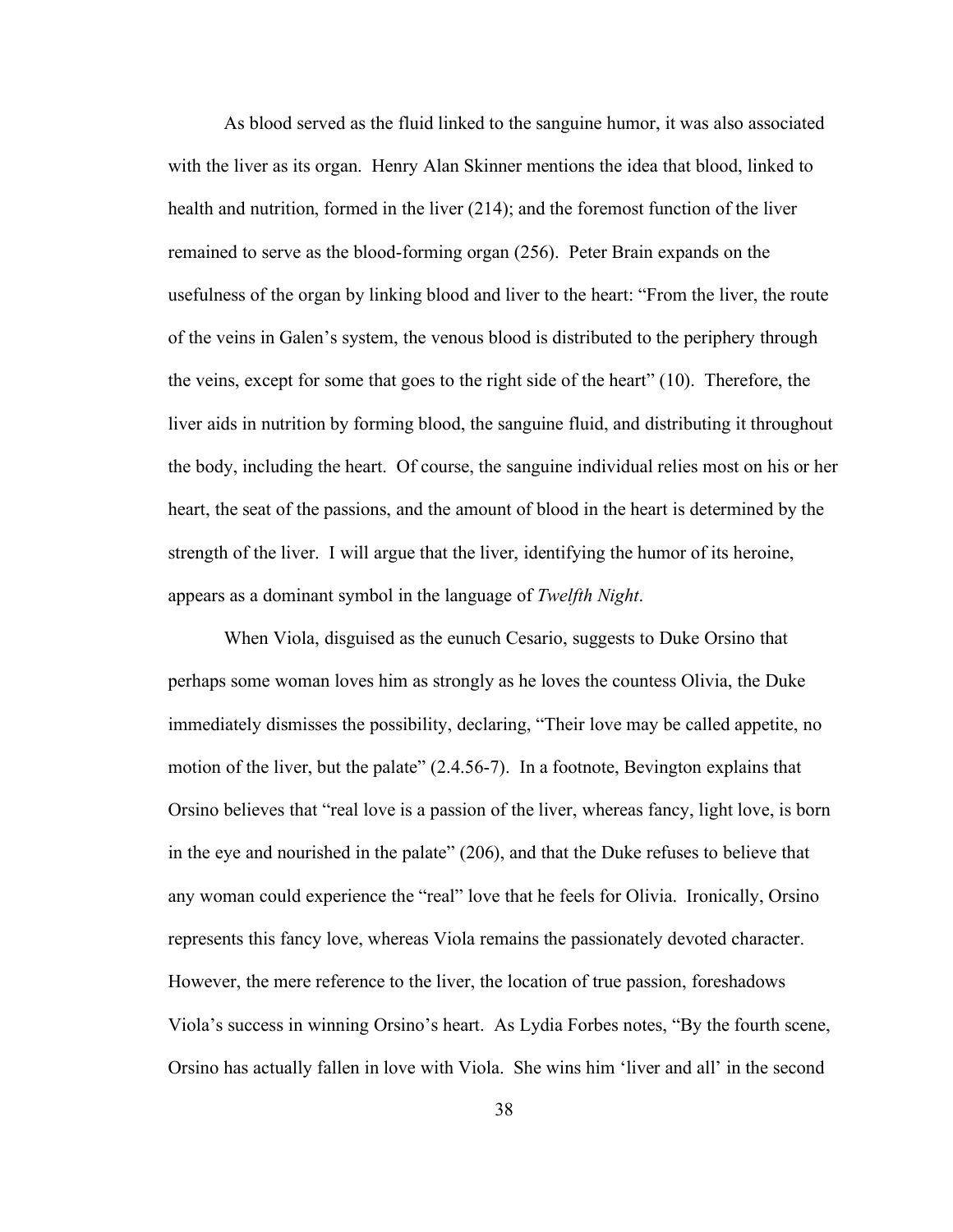act…her disguise lets him become devoted, without being confused by the erratic passions he associates with love of woman" (479). As Orsino's confidante, Viola's personality shines through her "Cesario" disguise, and Orsino unknowingly develops a deeper attraction to Cesario than the light love with which he dotes on Olivia.

Orsino's linking of appetite with love is a metaphor characteristic of his lovelorn pose. Throughout the play, he likens his melancholy to excess of food, as when he opens the play with the demand, "If music be the food of love, play on. Give me excess of it, that surfeiting, the love may sicken and so die"  $(1.1.1-3)$ . Orsino's desire for excess can be satisfied only by Viola, the woman controlled by the sanguine temperament stemming from the blood in the liver. Scientifically, the liver serves as the organ that aids digestions, or the "conversion of food and drink into useful blood" (Brain 9). Blood, of course, was the dominant humoral fluid in the sanguine figure, and, according to Galen, the conversion into useful blood took place in the veins of the liver; furthermore, the particular qualities of useful blood are well-tempered and balanced (Brain 9-10). Fittingly, Viola assists Orsino in absorbing his extreme needs by feeding his craving for love when she wins his heart at the close of the play.

Forbes explains that similar themes present in the main plot are developed in the subplot of the play. Maria uses what Forbes describes as "her determination and successful ruse" (481) to win Sir Toby. As Viola deceives the melancholy Orsino and wins his heart, so Maria dominates the figures who suppress their livers—the phlegmatic Sir Toby and Sir Andrew, and the melancholy Malvolio—manipulating the men for her personal benefit. Maria uses Malvolio as an instrument, and he proves to be a crucial pawn as the melancholic character who never learns to accept his sanguine traits. Forbes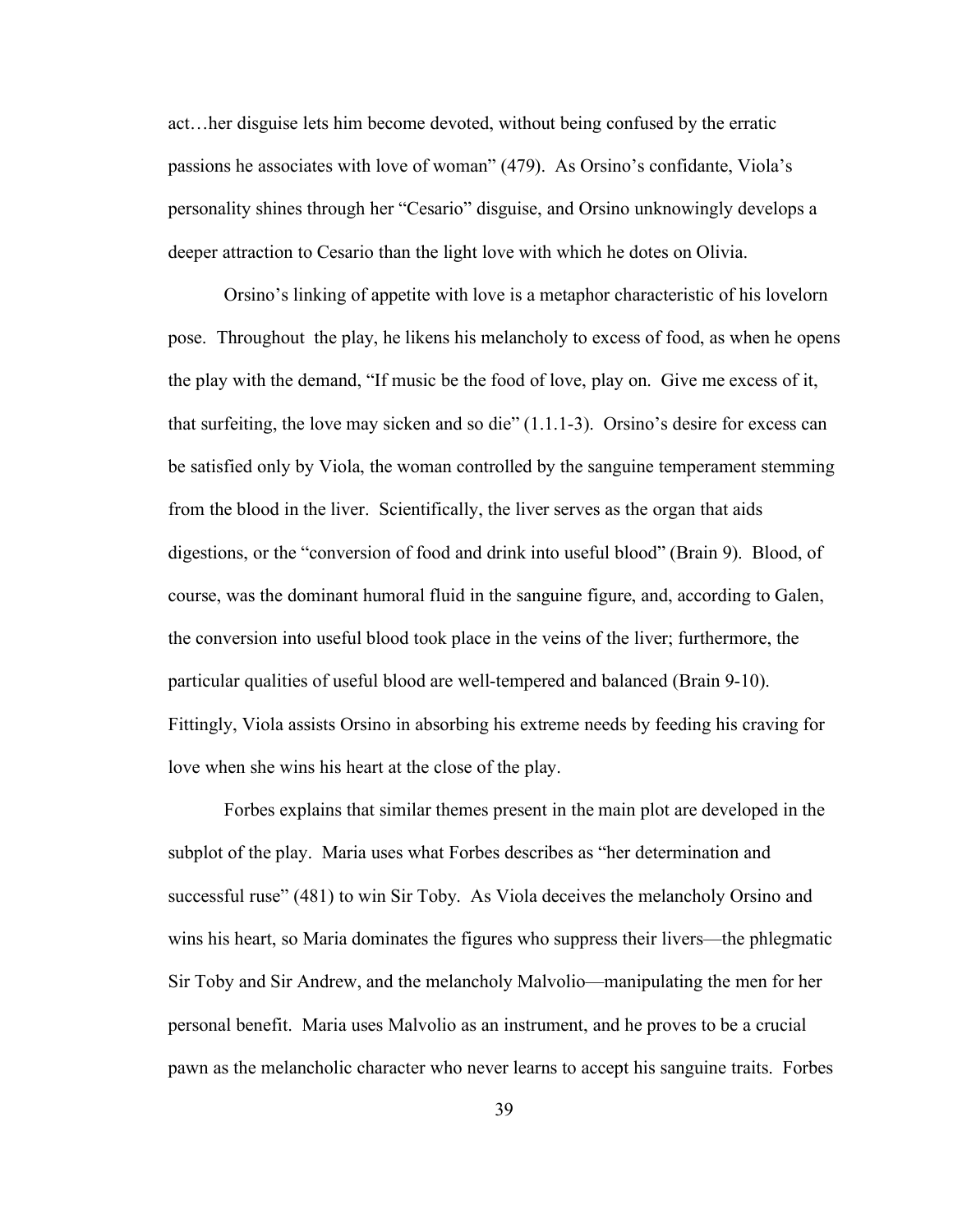describes Maria's cunningness as she proposes to forge a letter to Malvolio, which ultimately leads to his imprisonment. Olivia disapproves of the cruel treatment of Malvolio, which Maria blames on Sir Toby, and this puts Toby in such bad rapport with Olivia that he is forced to marry Maria in order to remain under Olivia's roof. Forbes argues that "this is as superficially sudden as Orsino's capitulation to Viola, and Sir Toby will never be any more aware than Orsino that this result has been in the making since Act  $I''(481)$ .

Sir Toby and Sir Andrew may be easily duped, and even Fabian jests to Andrew that Olivia dotes on Cesario simply to "put fire in [Sir Andrew's] heart and brimstone in [his] liver" (3.2.19). As Brain states, "wine, taken in moderation, increases the innate heat most effectively; in *excess*, however, it has the opposite effect" (9, emphasis mine), and both Andrew and Toby strain their livers with excessive drink. Even Sir Toby wagers, "for Andrew, if he were opened, and you find so much blood in his liver as will clog the foot of a flea, I'll eat the rest of th' anatomy" (3.2.59-61). Bevington's footnote explains that a bloodless liver signified cowardice (212), enforcing Toby's idea that since Andrew's liver is unhealthy, so is his personality. Forbes observes that Maria maintains total control of her actions and affairs, which I consider the result of a dominant sanguine humor. Although the phlegmatic Sir Toby remains drunk at the end of the play, Maria has successfully utilized her forces—her sanguine talents—to manipulate him into marrying her (Forbes 481).

A comparison of the two heroines of the play—Viola and Olivia—reveals the importance of the liver and the sanguine humor in *Twelfth Night*. Viola's liver governs her personality, and throughout the play she strives to teach Olivia to drop her mournful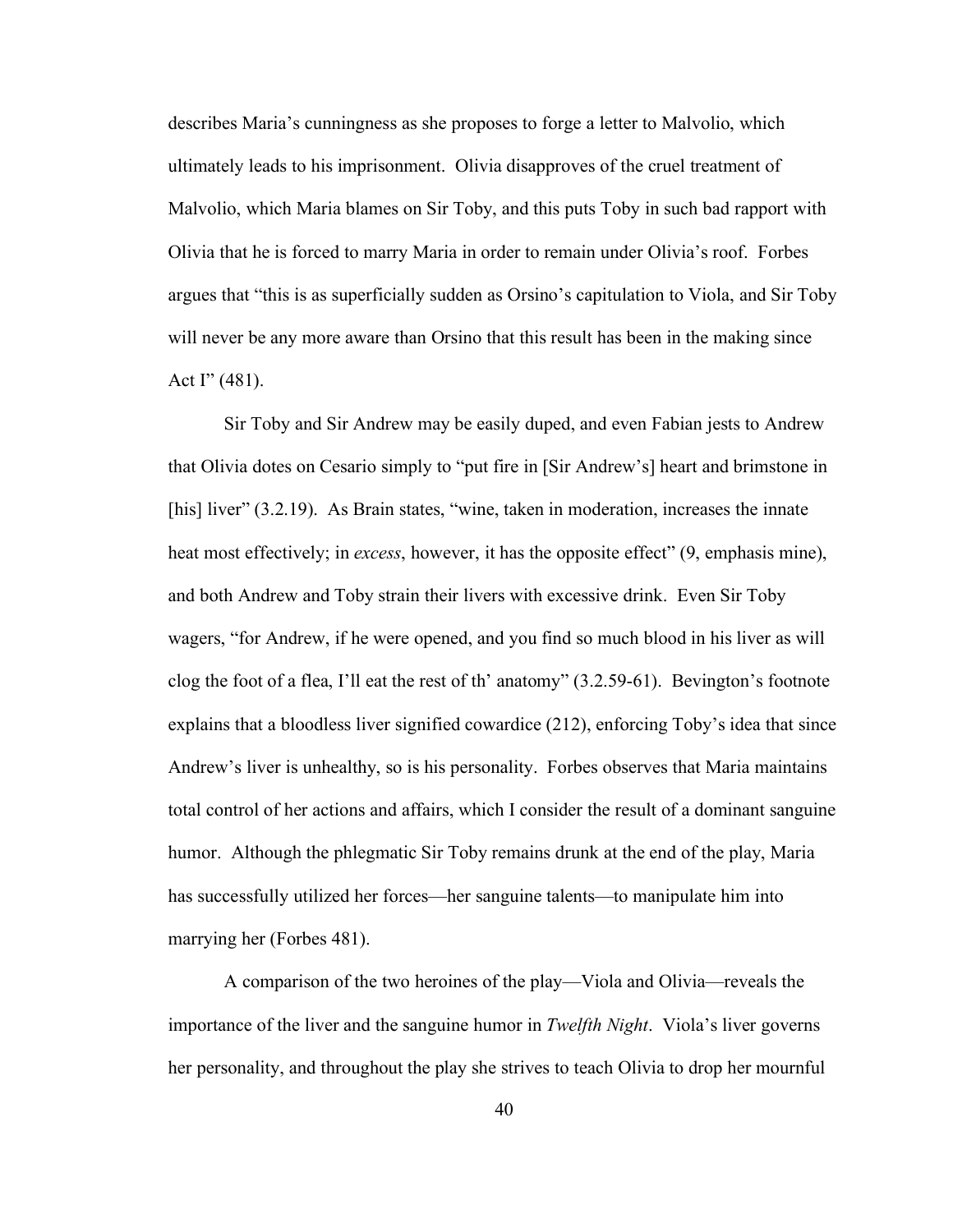persona and become an optimistic individual. Olivia and Viola share several similarities, most notably the loss of their brothers. However, Olivia revels in mourning, refusing to strive for love, whereas Viola makes peace with the notion that if Sebastian lives, she need not mourn: "Mine own escape unfoldeth to my hope" (1.2.19); if he is dead, she understands that he rests in a better place. Feste criticizes Olivia: "The more fool, Madonna, to mourn for your brother's soul, being in heaven" (1.5.67-68), whereas Viola does not mourn, but rather seeks love from Orsino for herself. The different reactions of Olivia and Viola to a similar situation are governed by their humors. When Viola hears of the melancholy Countess and the lovelorn Duke, the sanguine heroine immediately develops a plan, swearing, "Oh, that I served that lady, and might not be delivered to the world till I had made mine own occasion mellow what my estate is!" (1.2.41-4). Once she introduces Olivia to the optimistic temperament of sanguinity, Olivia does fall in love—with Cesario—in the same manner that Orsino develops a homosocial affection for the "boy."

The similarity of their names—Viola and Olivia—consistently reminds the audience that the two leading ladies of the play parallel each other, and these names also identify the force controlling their personalities. The word "liver" originates from the Anglo Saxon "lifer," and is likely a derivative of the Greek and Latin words for "life" (Skinner 255). The letters "L" "I" "V" occur in both names, but in reversed order. The organ that governs the sanguine humor symbolizes the temperament that Olivia must embrace in order to experience a happy ending. The letters, in order, vividly accentuate the importance of the liver, a consistent clue for Olivia. The letters of the name "Viola" need not be so bold because, from first to last, she remains optimistic; thus, the letters can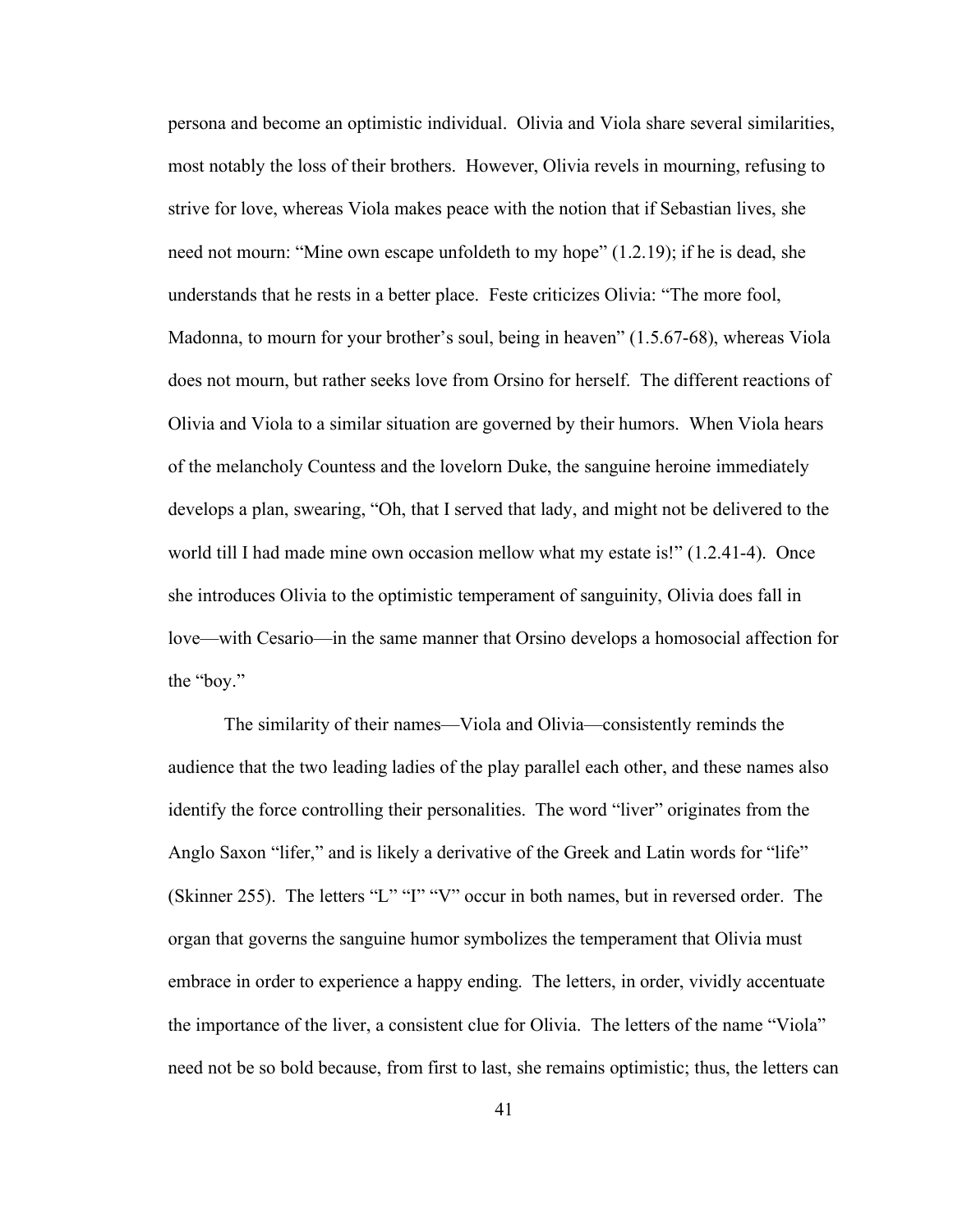run backwards in her name, since Viola needs no reminder of how to achieve happiness. Similarly, Malvolio seems a victim of the same limitations as a very unhappy, pessimistic man whose name also contains the letters "L" "I" and "V," although, in his name, the letters are jumbled. Without examining the spelling of women's forenames, the letters of Malvolio's name would appear unimportant. When he believes Olivia has written to him, in a lewd joke on Shakespeare's part, Malvolio lists her "C" "U" and "T" as recognizable. However, he does not mention the letters identifying the liver, and indeed he never recognizes them, never allowing his liver to govern his personality. While Olivia becomes optimistic and acquires a genuine love by the end of the play, the consistently punished Malvolio remains miserable.

The title of the play connects to the themes of sanguinity embodied in the festival of Twelfth Night and celebrated in the days surrounding Christmas. The holiday falls in the middle of the winter season, but also at the end of the Gregorian calendar year. Of course, the humors were associated with certain seasons of the year and, as Brain points out, "blood corresponds to spring, the season in which it characteristically increases in the body, and in Galen's view, spring has to be thought of as eucrasic or well-tempered" (7-8). The celebration of Twelfth Night, then, arrives at an opportune time to indulge in the sanguine humor, and adopt the emotions that arrive with the spring season. The rites of Twelfth Night nearly parallel the observance of the New Year, a time in which winter ends, and spring follows. For the sake of my argument, the spring season is an appropriate metaphor for the changes that Viola produces through her lessons. Olivia, introduced as woman in mourning, relishes sorrow as an excuse to repel any suitors and any chance of love; her state of mind very closely resembles winter, and the images of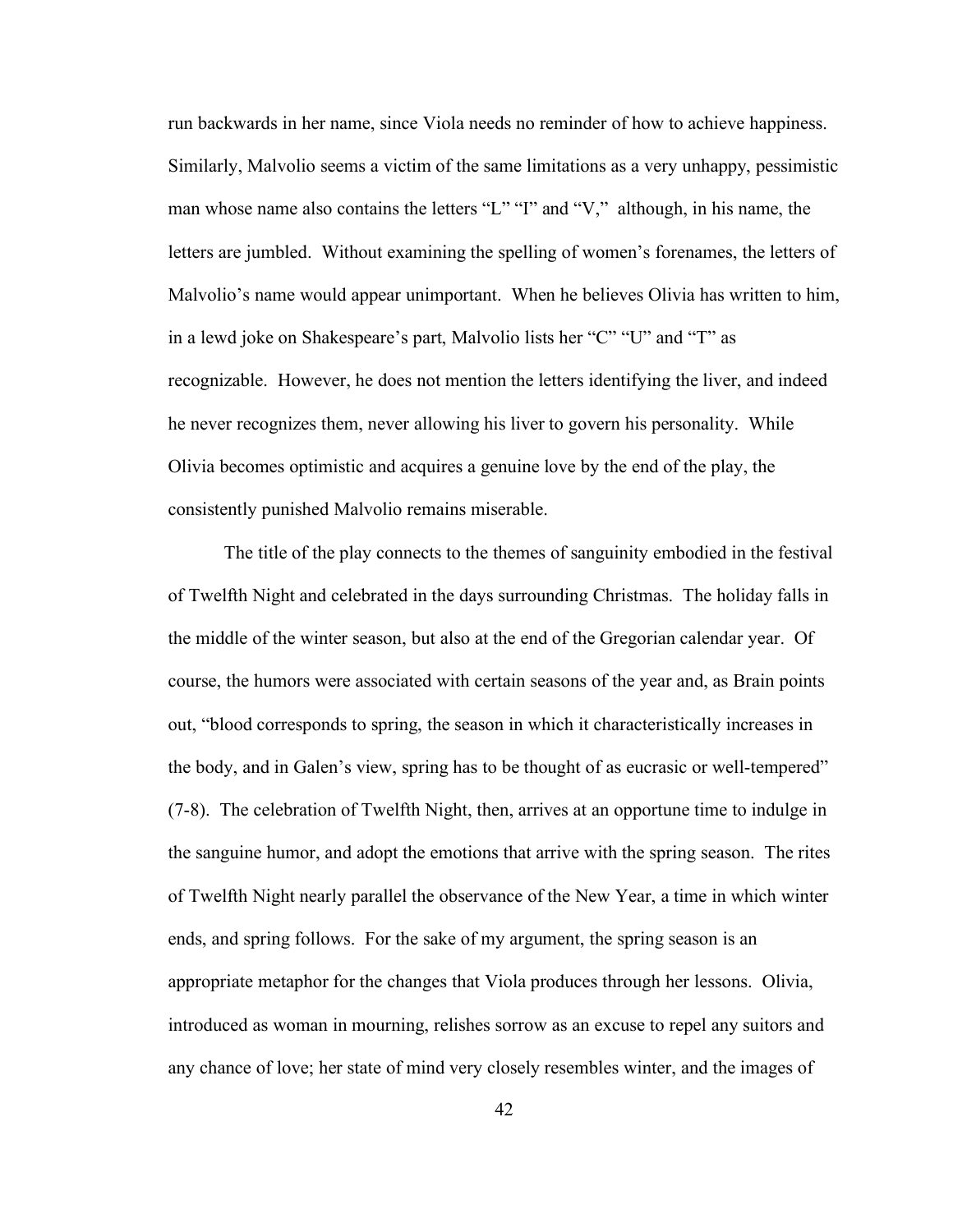death associated with the season. However, under Viola's instruction, Olivia assumes a new approach to love, readily embracing the passion. Of course, Olivia cannot obtain Viola's heart, but when she becomes more sanguine, Sebastian appears as a regeneration of Cesario, whom Viola has laid to rest. Moreover, Orsino, wallowing in melancholy like Olivia at the beginning of the play, is reborn through his love for Viola. The personality changes of both Orsino and Olivia from melancholy to sanguine resemble the metaphors associated with spring, and occur just in time for the seasons to change, thus making *Twelfth Night* an appropriate period to celebrate the most pleasurable temperament.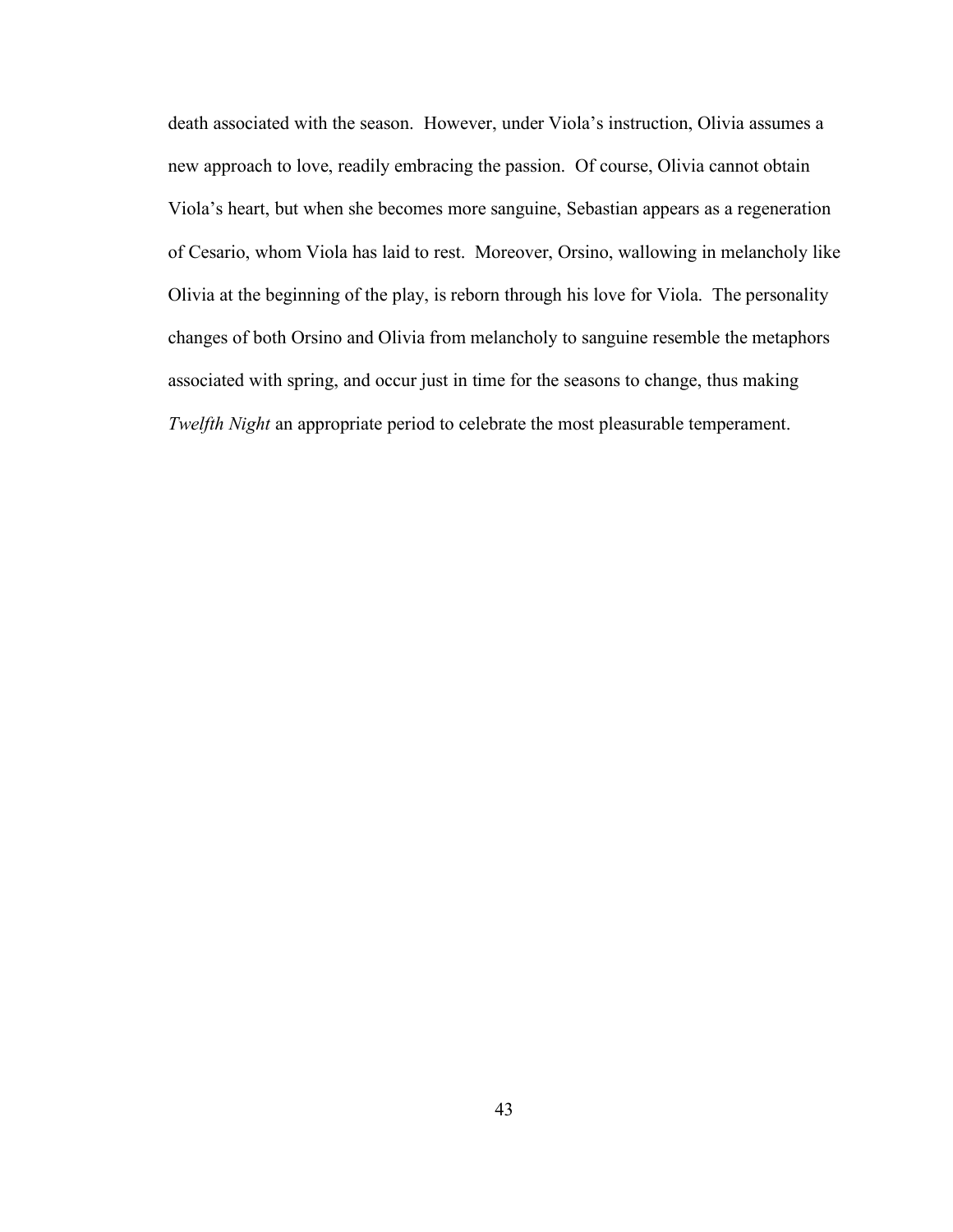#### VII

#### Conclusion

In his book, *Personality and Temperament*, Solomon Diamond references Shakespeare when he asserts, "There have been many attempts in the history of medicine to define a relation between temperament and physique, or gross body build" (138). In creating his characters, Shakespeare knew to make Falstaff fat and Cassius lean for theatrical effect (138). By accepting Hamlet as melancholic, Lady Macbeth as choleric, and Viola as sanguine, we might infer the physical characteristics necessary to these characters just as fatness was required of Falstaff.

Bevington provides a list of the Hamlets of the past, asserting that *Hamlet* possesses a rich production history and a variety of interpretations (551). Henry Irving, who performed the role from 1864 to 1885 (Bevington 551), was rather unattractive and had a slight build (Irving). As the dryness of the humor made the body lean (Anderson 38), Irving may have resembled the essential melancholic, although his physique may have been socially unappealing. John Geilgud, playing Hamlet in 1930, portrayed the pale prince that "Coleridge had imagined" (Bevington 551). More recent Hamlets include Laurence Olivier in 1948, Aiden Quinn in the 1970s, Mel Gibson in 1990, Kenneth Branagh in 1996, and Ethan Hawke in 2000 (Bevington 551-552). While these men look more conventionally attractive than Irving's earlier Hamlet, none has an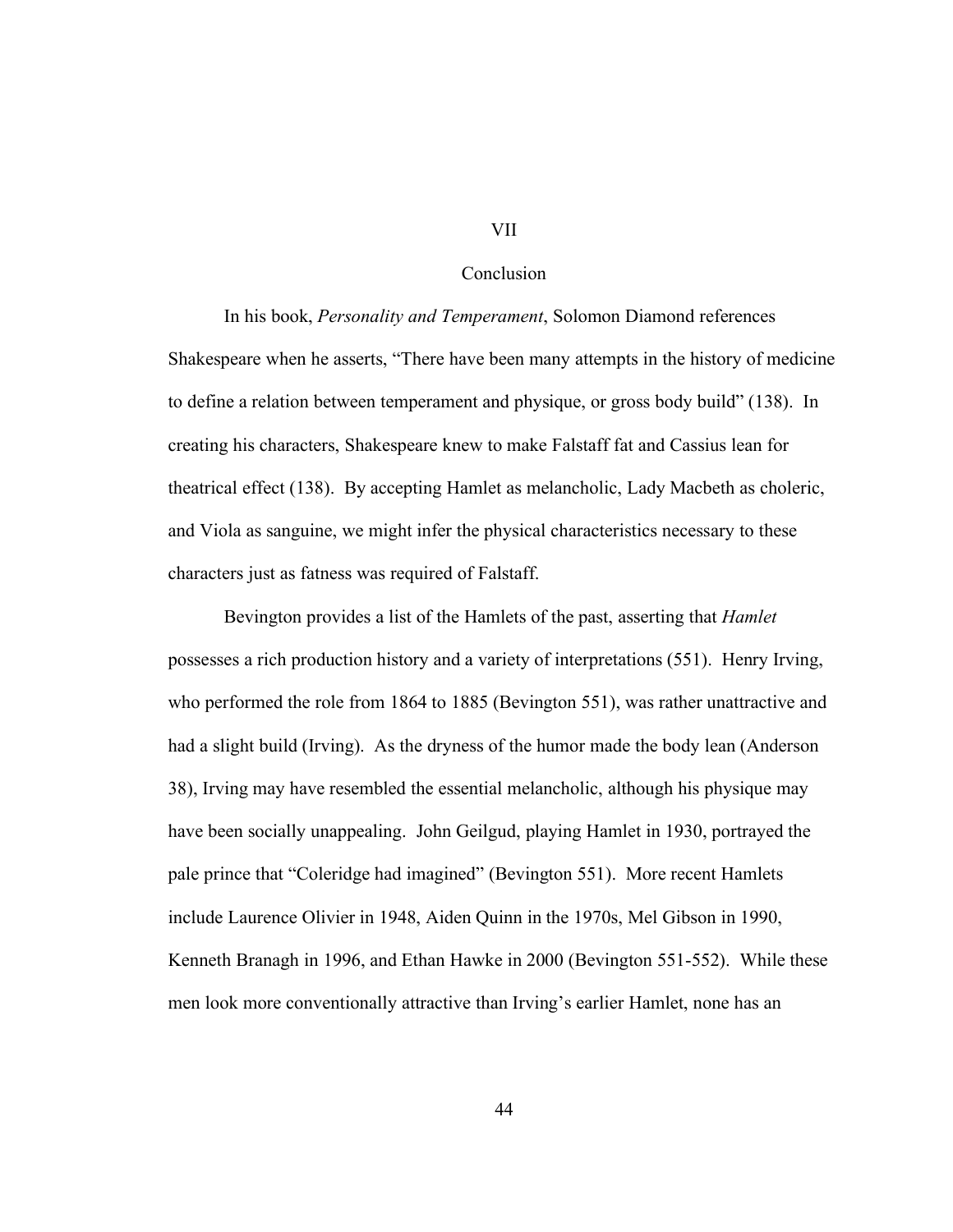exceptional build. Furthermore, it seems that the typical Hamlet, portrayed on both stage and screen, usually has brown hair.

Whereas casting directors for *Hamlet* take some license in choosing their Danish prince, the role of Falstaff provides less flexibility. The stereotyped phlegmatic character is short and fat (Anderson 34) with blond or white hair (Anderson 40). The text of *Henry IV, Part 1* clarifies that Falstaff adheres to this description. Early Falstaffs included John Lowin, who played to "mighty applause" in the seventeenth century; Thomas Betterton, who assumed the role from 1700 to his death in 1710; and James Quin, a popular Falstaff from 1721 to 1751 (Kastan 79-85). Both Betterton and Quin graduated to the role of Falstaff after playing Hotspur, as the former became more appropriate to their age (Kastan 83-85). When actors did not properly fit the rotund model of the knight, they often added stuffing for the part. Although Falstaff must be fat, not all plump actors must be Falstaffs; thus, in the nineteenth century, a performance by the obese Stephen Kemble prompted a review that read, "Every fat man cannot play a great man" (qtd. in Kastan 86). While Ellen Terry's physical beauty and charm compensated for her theatrical shortcomings as Lady Macbeth, the character of Falstaff relies equally on stature and wit.

Anderson lists the physical traits of choler as tall, lean, and brown, with black, crisp hair (34). Jameson presents two illustrations of Lady Macbeth in her book, J.S. Sargent's painting of "Miss Ellen Terry as Lady Macbeth" and R. Westall Pinxt's portrait of Sarah Siddons in the same role. Both women fit the description above, and are posed in powerful, menacing positions. Mrs. Siddons, acclaimed as a "tragic actress," in 1812 played Lady Macbeth in her farewell role to much approbation (Siddons). Miss Terry, an actress who played Lady Macbeth in the late nineteenth century, gained approval from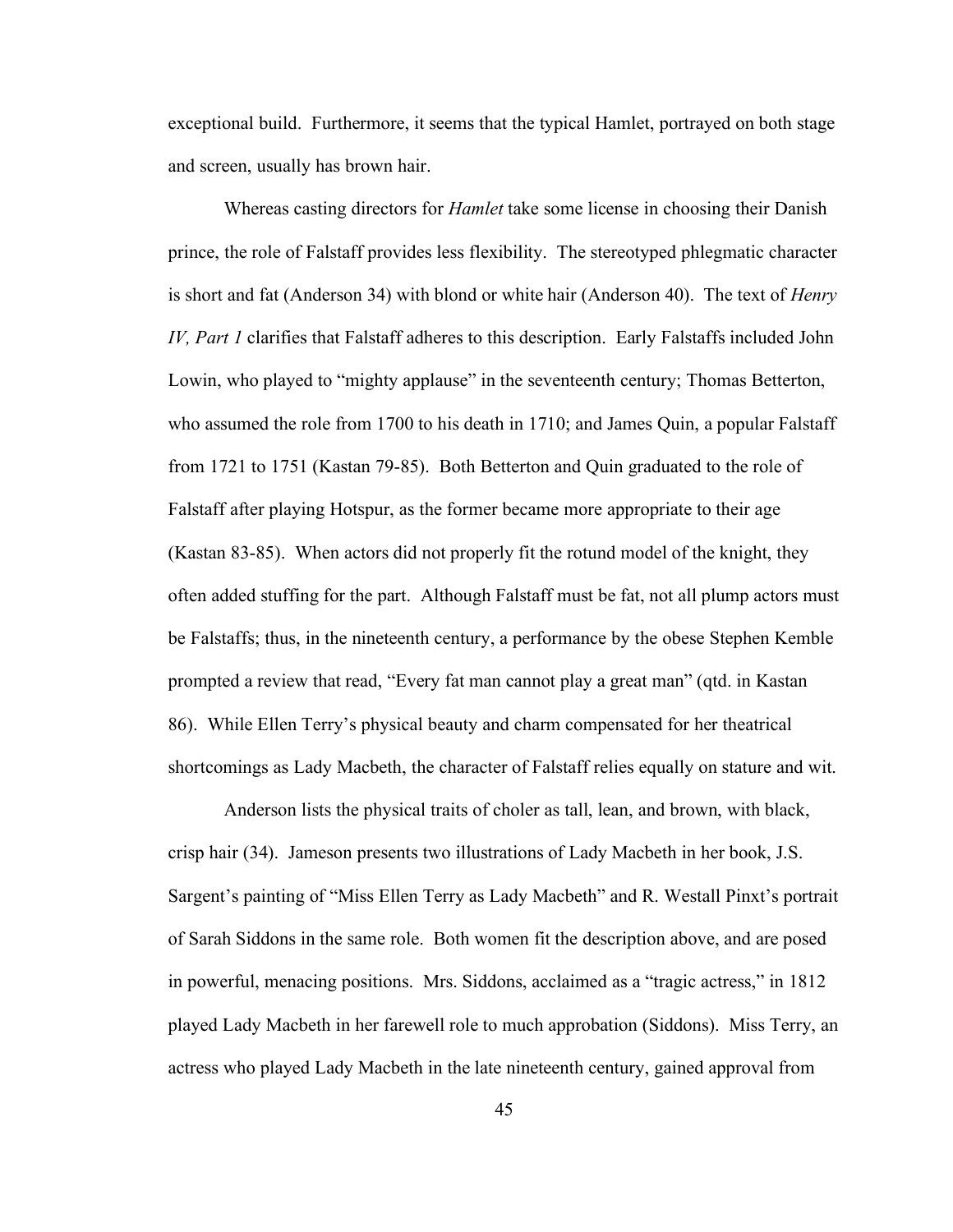her "regal beauty and radiant personality," which compensated for her inadequacies as an actress (Terry). In 1976, Trevor Nunn staged *Macbeth* with Judi Dench as the female lead, clothing Dench in black to provide a stark contrast to Lady Macduff, clothed in white (Rosenberg 195). Dench "seemed unmistakably a wretched queen" (Rosenberg 195), and received praise for her performance. More recently, in 2006, the blonde-haired Jennifer Ehle, wearing a white Michael Krass gown, played the part opposite Liev Schreiber in a Public Theater production in New York. The pair received mediocre reviews, as one critic wrote, "Blood flows regularly, but as if dispensed from silver taps. In the end neither Mr. Schreiber nor Ms. Ehle seems fully to inhabit the darkness of their characters" (Isherwood). In *Macbeth*, the female villain advises her husband to "look like th'innocent flower, but be the serpent under't" (1.5.65-66); conversely, the actress playing Lady Macbeth might need to look like the serpent in order to convincingly play one of Shakespeare's most wicked females.

The sanguine character might be identified by "auburn or yellow hair" (Anderson 40), and as blood influenced the most healthy, genial humor, the sanguine character possessed the most handsome looks (Draper, "Star-Crossed Lovers" 21). We imagine a handsome Viola, as Duke Orsino describes Cesario: "Diana's lip is not more smooth and rubious" (1.4.31-32). In his 1996 film adaptation, Nunn cast his wife, Imogen Stubbs, as Viola, with Helena Bonham Carter as Olivia. To translate Orsino's comment into modern terms, a San Francisco Chronicle critic wrote, "Viola cuts her hair, dons a breast flattener and a fake mustache. She still looks pretty good" (LaSalle). More specifically, Stubbs' blonde Viola fits Anderson's model, and Bonham Carter's dark-haired Olivia allows the audience to compare two very different leading ladies. Because Olivia begins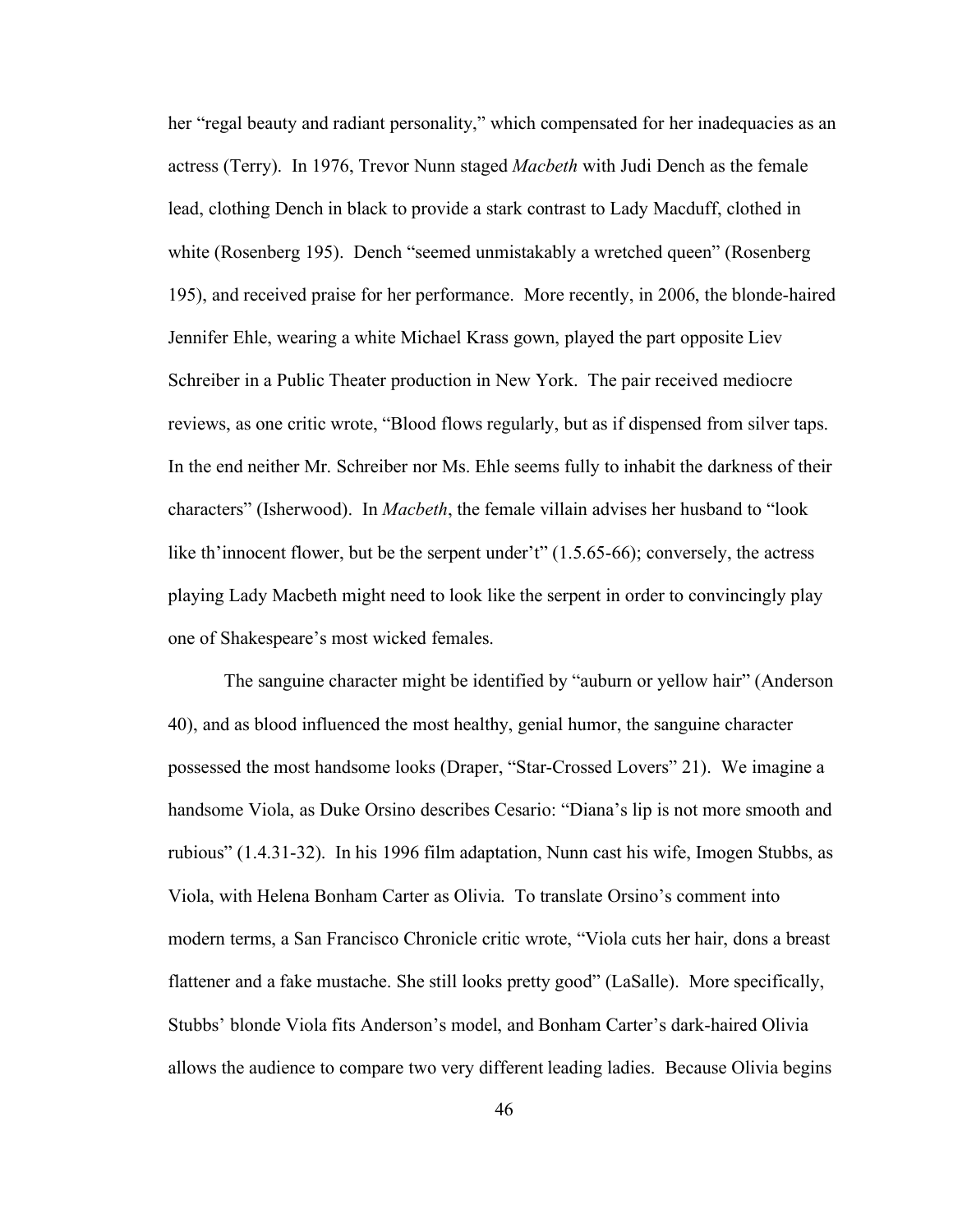the play in mourning, the dark-featured Bonham Carter physically exemplifies the part of the melancholy brunette.

Of course, it would be foolish to suggest that Trevor Nunn and his contemporaries read Galen and Hippocrates before casting their leading parts. While the humoral theory circulated throughout early modern England, our medical practices today have evolved well beyond the ideas that Shakespeare incorporated into his works. Yet, are our theories so far removed from those of the seventeenth century? Overholser points out, "If with all our present understanding of psychology, of physiology and anatomy…*we* still have much to learn, what should we expect of the attitudes and knowledge in the time of Shakespeare…?" (336, emphasis mine). Psychologists continue to spend ample time studying behavioral patterns and personality, and even in the last century we have been offered new theories to accept or to reject as explanations of the human mind and body. Even Overholser's article, not yet fifty years old, seems outdated as she claims that "daily we read of…Freud and Jung" (335). Yet, critics label Macbeth schizophrenic and Hamlet bipolar, as if Shakespeare's character sketches provide relevant insight into modern psychological paradigms.

In Diamond's book, published in 1957, the author lists four dimensions of temperament (126), and four patterns of effective response (128). Although these traits relate to the humoral theory only in terms of number, Diamond draws a two-dimensional model to illustrate how the four humors would fit into modern psychology. Diamond's four feelings, listed in clockwise fashion, are excitement, pleasantness, depression, and unpleasantness (129). Excitement and depression, located top-center and bottom-center, respectively, signify either high or low activity. Unpleasantness, located far left, and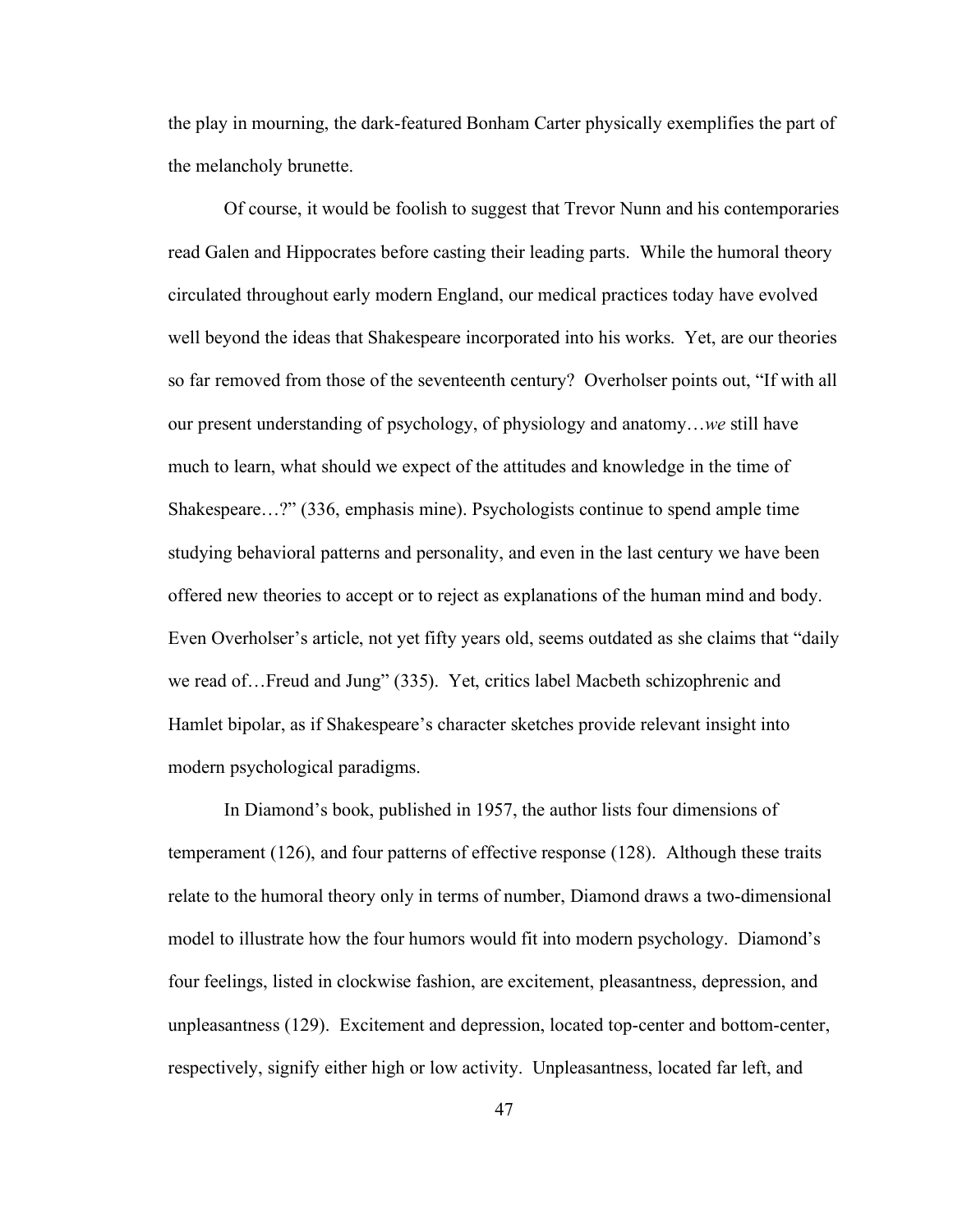pleasantness, located far right, stand for withdrawal or approach, respectively. Just as the four humors consisted of two of the four qualities, hot, cold, moist, and dry, Diamond places the four temperaments at 45-degree angles between each axis. Thus, sanguinity belongs between High Activity/Excitement and Approach/Pleasantness, phlegm between Approach/Pleasantness and Low Activity/Depression, melancholia between Low Activity/Depression and Withdrawal/Unpleasantness, and choler between Withdrawal/Unpleasantness and High Activity/Excitement.

Although Diamond admits that his model does not fit each temperament perfectly, he insists that it creates a visual correspondence between ancient medicine and modern thought. The sanguine personality fits well between the feelings of excitement and pleasantness, as melancholy fits into the space between depression and unpleasantness. Diamond laments that phlegm and choler do not fit so comfortably (130). However, I argue that choler does represent excitement and unpleasantness, as the choleric individual is prone to rage. As for phlegm, Falstaff illustrates the pleasantness of the temperament, and recent studies linking alcoholism to depression might account for the second factor of the chart. Although not an impeccable match, Diamond's more modern model does illustrate some correlations between modern behaviors and the patterns of the humoral theory.

More recently, David Keirsey published his book, *Please Understand Me II*, which deals with temperament, character, and intelligence. Keirsey lists four "groups" of personalities, adapted from Isabel Myers' sixteen "types" (18). Myers and her mother, Kathryn Briggs, created a questionnaire entitled "The Myers-Briggs Type Indicator" which gained popularity in the 1990s, with millions of people taking the test each year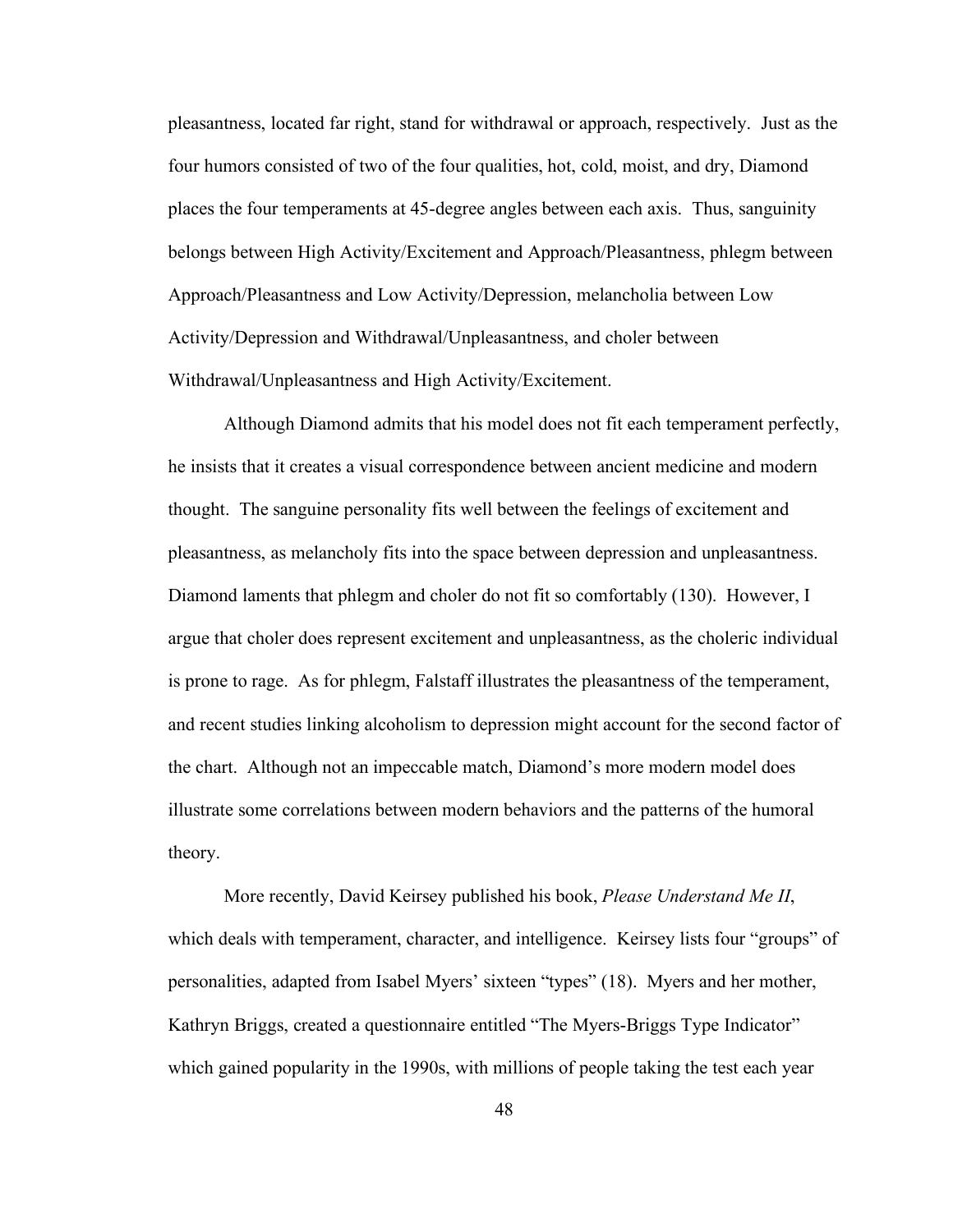(Keirsey 3). Using Myers' groups as a modern example, Keirsey asserts, "If we scan the variety of contributors and the many characteristics they have attributed to the four temperaments, we are able to see how true-to-type the four classifications have remained over the centuries" (26). Arguably, a widely-shared recognition of personality exists, although the most recognized dispositions change over time.

Keirsey includes two personality tests in his book, which he labels "sorters." Complete with answer key, the tests invite readers to discover their own intrinsic personality. The study of personality and behavior still excites interest in today's society, and is embedded in our own literature. Newspapers and women's magazines offer daily or monthly horoscopes, and people are often thought to possess certain qualities depending on their astrological sign. Draper claims that melancholic individuals were often born under Taurus, Virgo, and Capricorn; phlegmatic persons under Cancer, Scorpio, and Pisces; choleric types under Aries, Sagittarius, and Leo; and sanguine individuals under Gemini, Libra, and Aquarius ("Star-Crossed Lovers" 21-22). Today's popular horoscopes often advise "love matches" for each zodiac sign, a practice not unlike the early modern belief that certain qualities were in opposition, while certain temperaments complemented each other.

Shakespeare uses numerous references to the physiological and psychological beliefs of early modern England in his plays. The four distinguishable personality types, melancholy, phlegmatic, choleric, and sanguine, may be attributed to nearly all of the characters within the scope of Shakespeare's works. Usually the characters exhibit more than one temperament throughout the course of a play, but some characters serve as the very embodiment of one humor. Textual evidence purports Hamlet to be tragically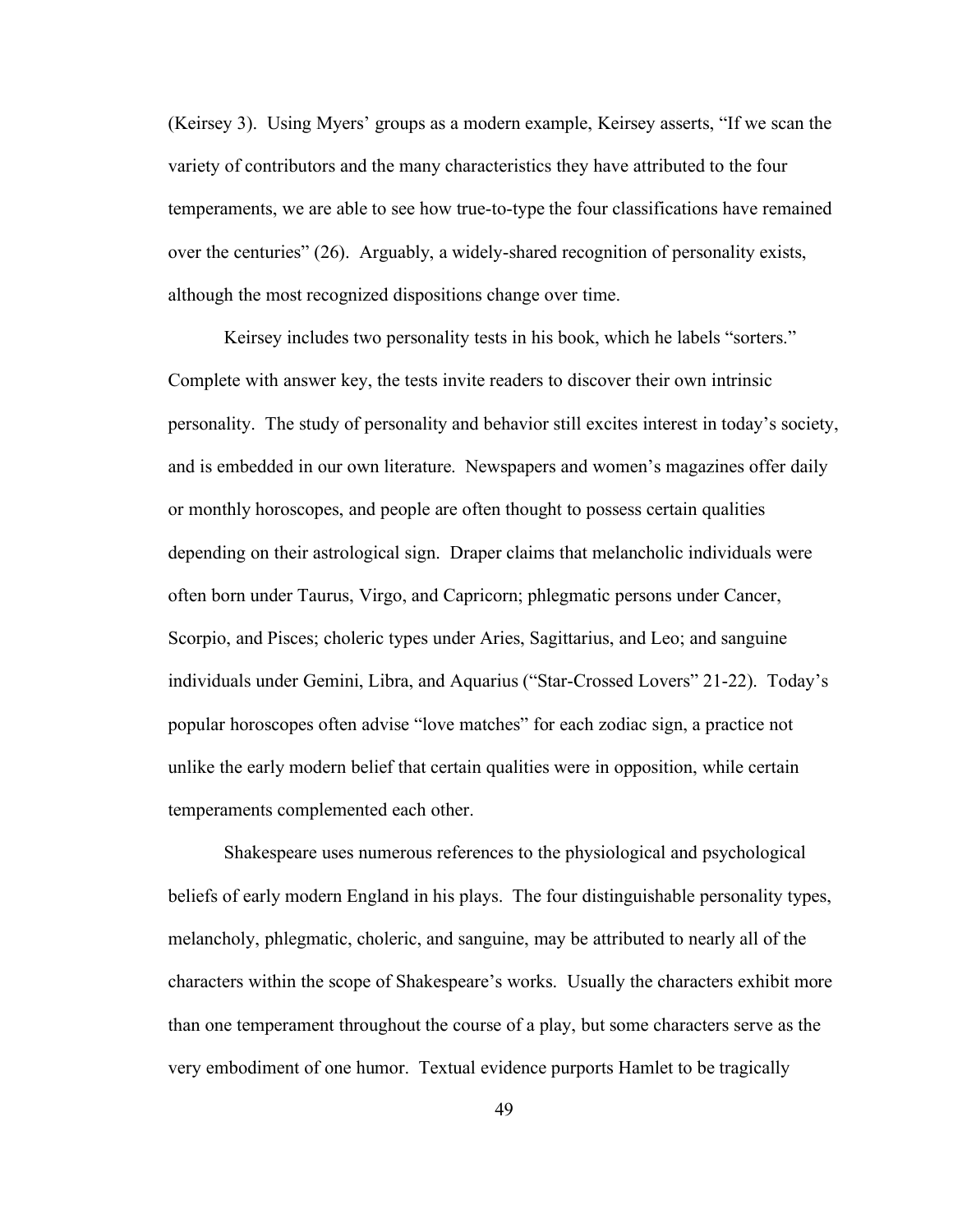melancholic, Falstaff to be wholly phlegmatic, Lady Macbeth to be fatally choleric, and Viola to be innately sanguine. As quoted earlier, Homer provided a glimpse into ancient medical practices, as does Shakespeare. As Nutton claims, these works illustrate the knowledge that audiences of the period expected of the writers. Although Galen and Hippocrates are no longer household names, even today's society reflects on the theories that they presented centuries ago. As modern doctors, psychiatrists, surgeons, and psychologists continue to perform studies on personality, behavior, and medicine, their medical research will continue to influence the literature of even the twenty-first century.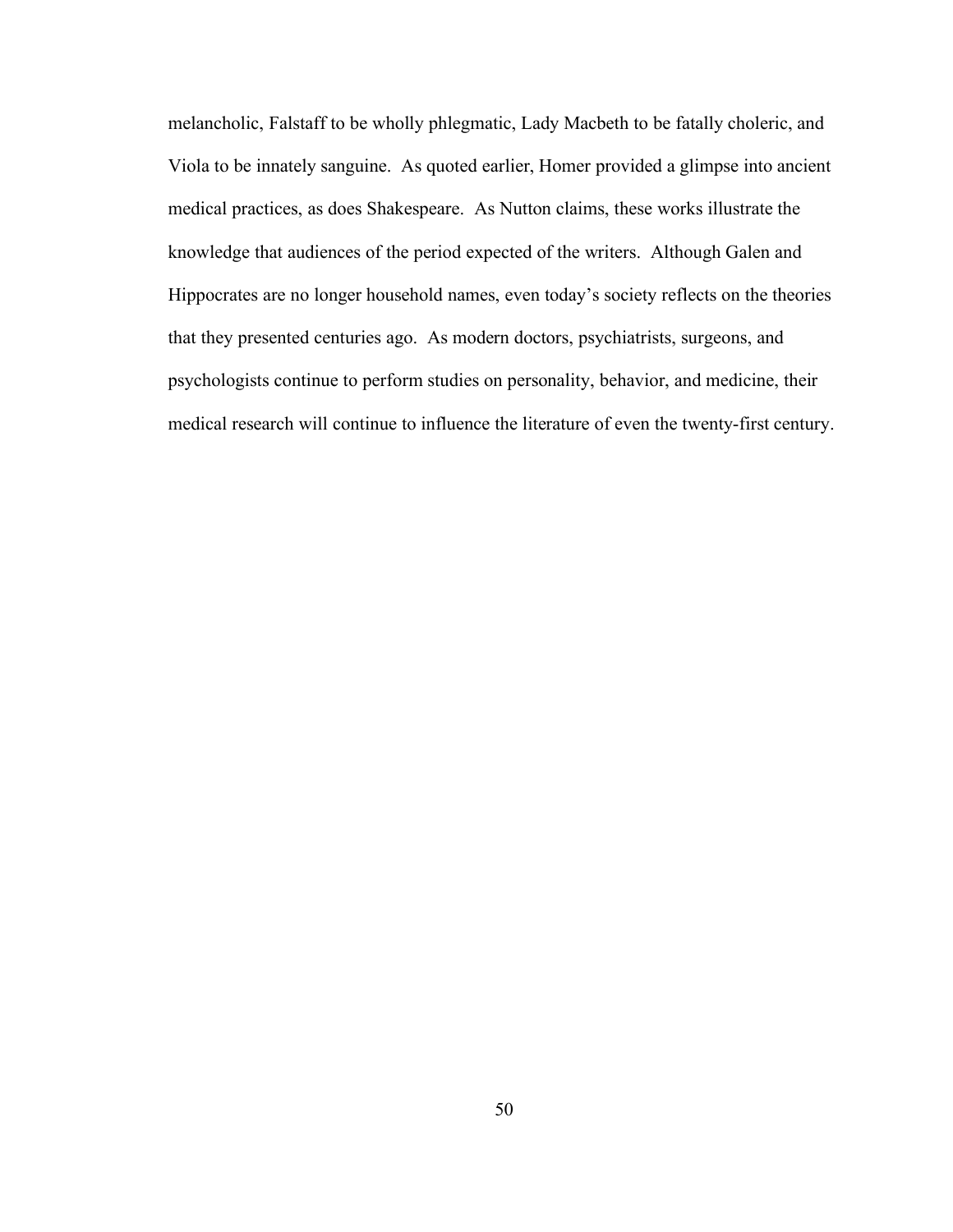#### Works Cited

- Anderson, Ruth Leila. *Elizabethan Psychology and Shakespeare's Plays*. New York: Haskell House, 1964.
- Bevington, David, ed. *The Necessary Shakespeare, Second Edition*. New York: Pearson Education, Inc., 2005.
- Bradley, A.C. *Shakespearean Tragedy: Lectures on Hamlet, Othello, King Lear, and Macbeth, Second Edition.* London: MacMillan and Co., 1915.

Brain, Peter. *Galen on Bloodletting*. Cambridge: University Press, 1986.

- Burton, Robert. *The Anatomy of Melancholy (A Selection)*. Ed. Lawrence Babb. Michigan: Michigan State UP, 1965.
- Deats, Sara Munson. "The Once and Future Kings: Four Studies of Kingship in *Hamlet." Essays in Literature*. 9.1 (Spring 1982), 15-30.
- Diamond, Solomon. *Personality and Temperament*. New York: Harper and Brothers, 1957.
- Draper, John W. "The 'Gracious Duncan.'" *The Modern Language Review.* 36.4 (October 1941), 495-499.
- ---."Shakespeare's 'Star-Crossed Lovers.'" *The Review of English Studies*. 15.57 (January 1939), 16-34.
- Edgar, Irving. *Shakespeare, Medicine, and Psychiatry.* London: Vision Press Limited, 1971.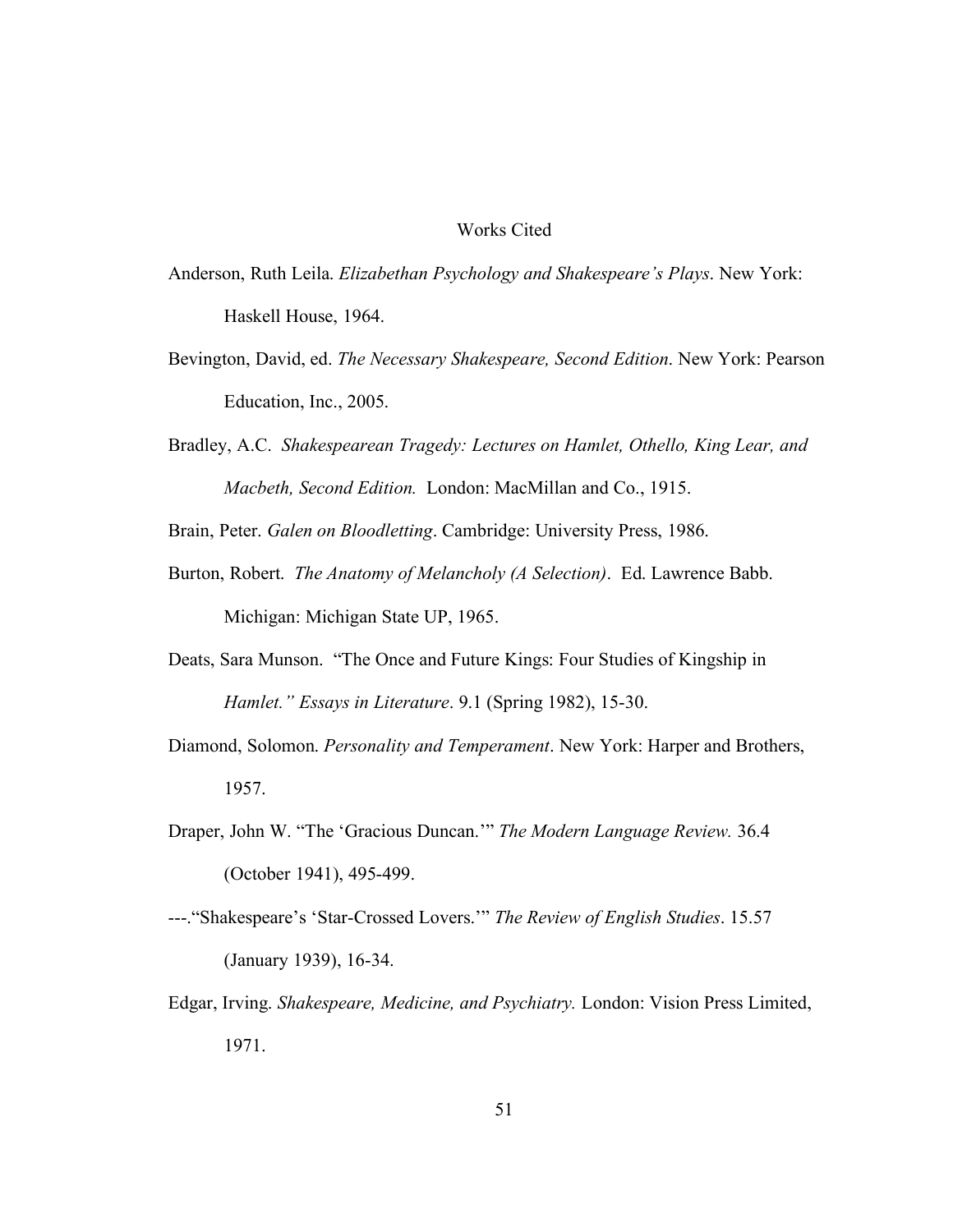Forbes, Lydia. "What you Will?" *Shakespeare Quarterly.* 13.4 (Autumn 1962), 475-485.

- Hoeniger, F. David. *Medicine and Shakespeare in the English Renaissance*. Newark: University of Delaware Press, 1992.
- "Irving, Henry" *The Oxford Companion to American Theatre*, 3rd ed. Eds. Gerald Bordman and Thomas S. Hischak. Oxford University Press 2004. *Oxford Reference Online*. Oxford University Press. University of South Florida. 28 October 2007.

<http://www.oxfordreference.com.proxy.usf.edu/views/ENTRY.html?subview= Main&entry=t149.e1578>

Isherwood, Charles. "'Macbeth' In the Park: Where Fair is Foul and War Still Hell." *New York Times* 29 June 2006. New York Times Archives. 28 October 2007. <http://www.nytimes.com>

Jameson, Anna. *Shakespeare's Heroines*. London: George Bell and Sons, 1898.

- Kail, Aubrey C. *The Medical Mind of Shakespeare*. Balgowlah: Williams and Wilkins, 1986.
- Kastan, David Scott. Introduction. *King Henry IV, Part 1*. By William Shakespeare. London: Thomson Learning, 2002.
- Keirsey, David. *Please Understand Me II: Temperament, Character, Intelligence.* Del Mar: Prometheus Nemesis Book Company, 1998.
- Knoepflmacher, U.C. "The Humors as Symbolic Nucleus in Henry IV, Part I." *College English.* 24.7 (April 1963), 497-501.
- Kocher, Paul H. "Lady Macbeth and the Doctor." *Shakespeare Quarterly.* 5.4 (Autumn 1954), 341-349.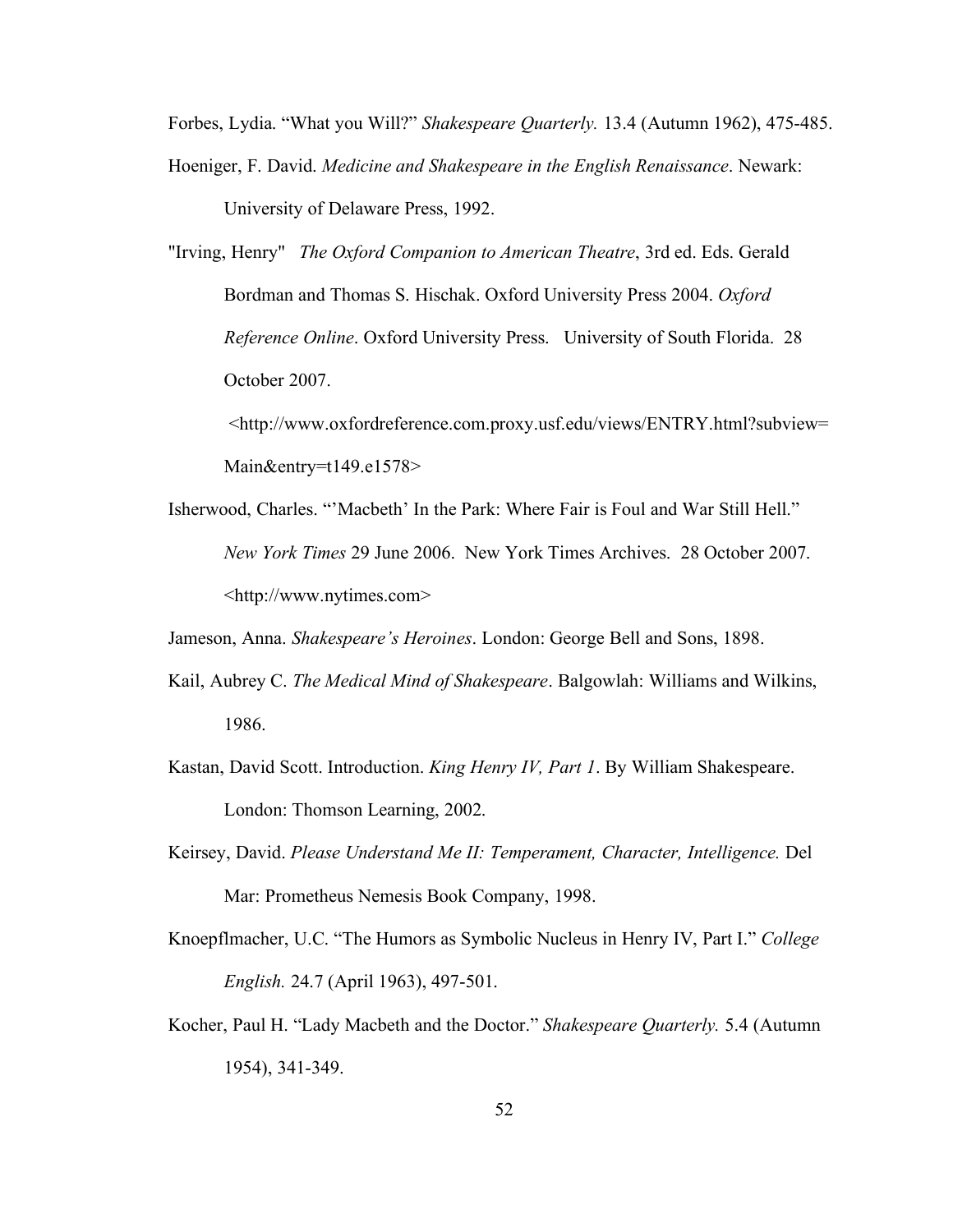- LaSalle, Mick. "Film Bends Genders But Not Shakespeare: Nunn's Wistful Version of 'Twelfth Night.'" *San Francisco Chronicle* 8 November 1996: C3. San Francisco Chronicle Archives. 26 October 2007. <http://www.SFGate.com>
- Levith, Murray J. *What's in Shakespeare's Names*. Hamden: Archon Books, 1978.

Nutton, Vivian. *Ancient Medicine.* New York: Routledge, 2004.

- Overholser, Winifred. "Shakespeare's Pyschology—And After." *Shakespeare Quarterly.* 10.3 (Summer 1959), 335-352.
- Rosenberg, Marvin. "Trevor Nunn's Macbeth (Review)." *Shakespeare Quarterly*. 28.2 (Spring 1977), 195-196.
- Sargent, J.S. *Miss Ellen Terry as Lady Macbeth. Shakespeare's Heroines*. By Anna Jameson. London: George Bell and Sons, 1898.
- Schafer, Jurgen. "When They Marry, They Get Wenches." *Shakespeare Quarterly* (Summer 1971), 203-211.
- Shakespeare, William. *The First Part of King Henry the Fourth.* Ed. David Bevington. *The Necessary Shakespeare, Second Edition.* New York: Pearson Education, Inc., 2005. 373-411.
- ---.*Hamlet*. Ed. David Bevington. *The Necessary Shakespeare, Second Edition.* New York: Pearson Education, Inc., 2005. 552-604.
- ---. *Macbeth*. Ed. David Bevington. *The Necessary Shakespeare, Second Edition.* New York: Pearson Education, Inc., 2005. 715-747.
- ---. *Twelfth Night.* Ed. David Bevington. *The Necessary Shakespeare, Second Edition.* New York: Pearson Education, Inc., 2005. 194-226.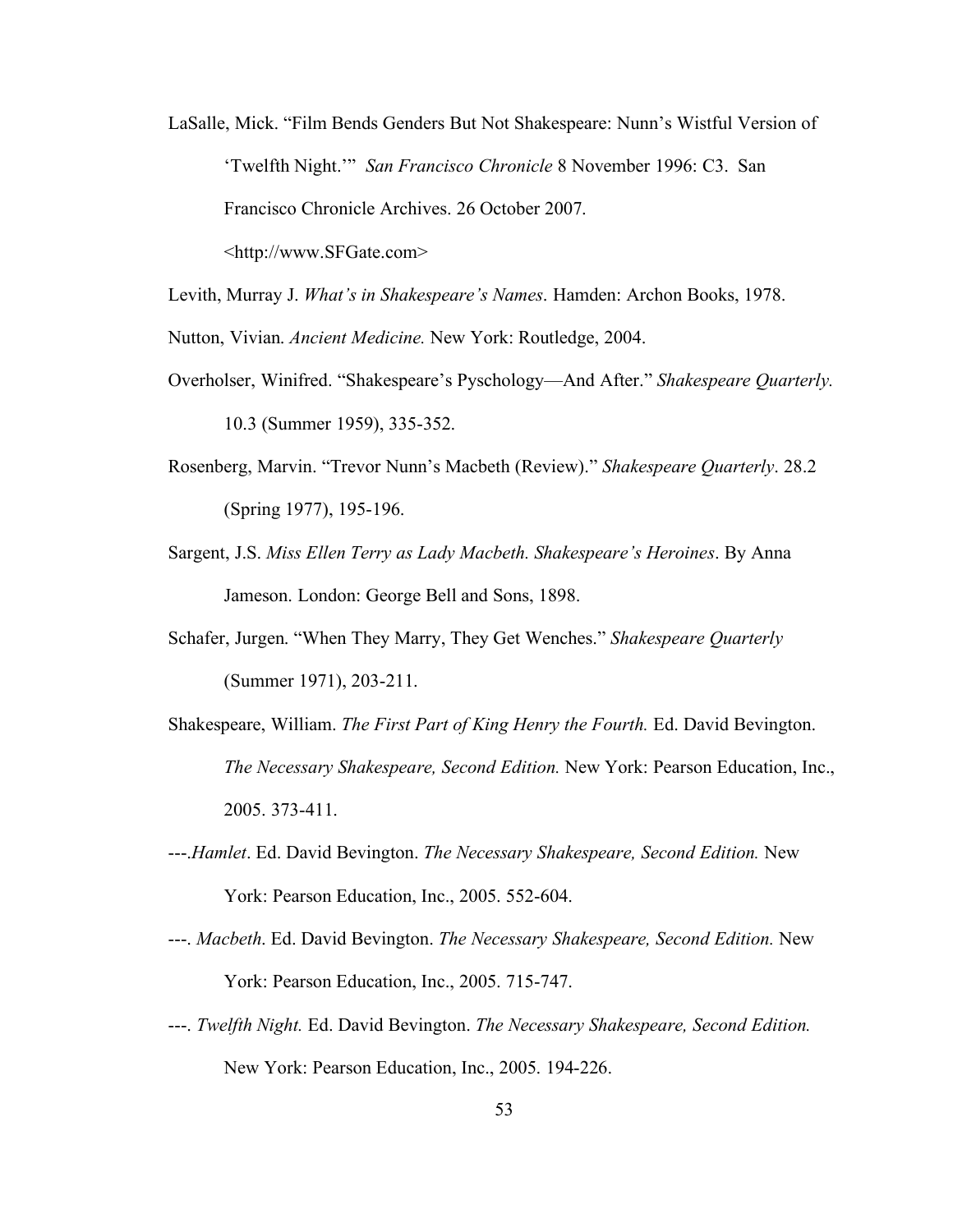- "Siddons, Sarah." *The Concise Oxford Companion to the Theatre*. Ed. Phyllis Hartnoll and Peter Found. Oxford University Press, 1996. *Oxford Reference Online*. Oxford University Press. University of South Florida. 28 October 2007. <http://www.oxfordreference.com.proxy.usf.edu/views/ENTRY.html?subview= Main&entry=t79.e2811>
- Skinner, Henry Alan. *Origin of Medical Terms.* Baltimore: Williams and Wilkins Co., 1961.
- "Terry, Ellen [Alice]." *The Oxford Companion to American Theatre*, 3rd ed. Eds. Gerald Bordman and Thomas S. Hischak. Oxford University Press, 2004. *Oxford Reference Online*. Oxford University Press. University of South Florida. 28 October 2007.

< http://www.oxfordreference.com.proxy.usf.edu/views/ENTRY.html?subview= Main&entry=t149.e3029>

- Tolman, Albert H. *Falstaff and Other Shakespearean Topics.* New York: The Macmillan Company, 1925.
- Westall Pinxt, R. *Lady Macbeth (Mrs. Siddons)*. *Shakespeare's Heroines*. By Anna Jameson. London: George Bell and Sons, 1898. 320.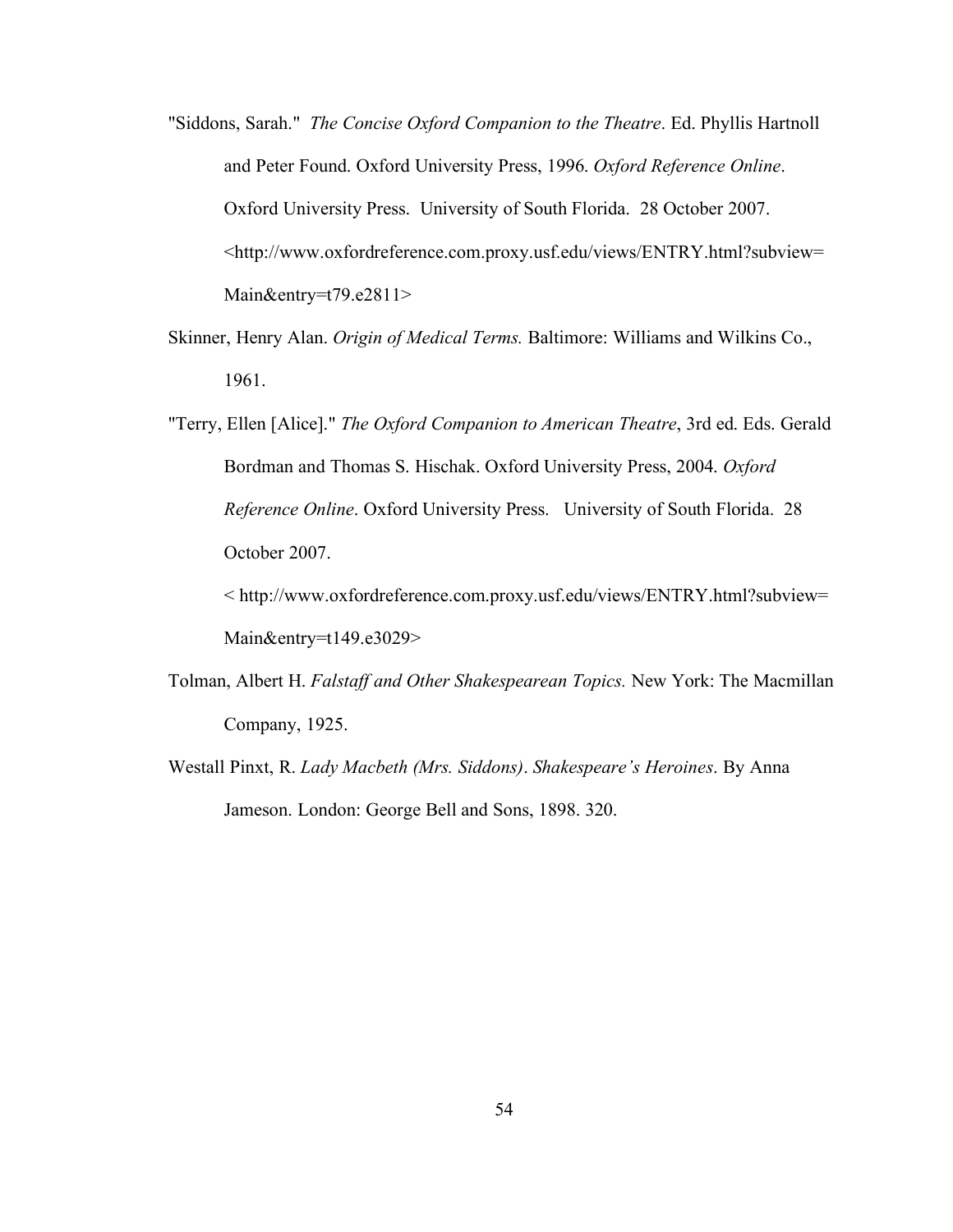#### Bibliography

- Curth, Louise Hill. "The Medical Content of English Almanacs 1640-1700." *Journal of History of Medicine and Allied Sciences.* 60.3 (2005), 255-282.
- Fraser-Harris, D.F. "Biology in Shakespeare." *The Scientific Monthly*. 34.1 (January 1932), 54-68.
- O'Brien, Gordon W. "Hamlet IV.iv.26-29." *Shakespeare Quarterly*. 20.1 (Winter 1969), 88-90.
- Shakespeare, William. *Antony and Cleopatra.* Ed. David Bevington. *The Necessary Shakespeare, Second Edition.* New York: Pearson Education, Inc., 2005. 752-800.
- ---.*As You Like It.* Ed. David Bevington. *The Necessary Shakespeare,Second Edition.* New York: Pearson Education, Inc., 2005. 155-189.
- ---. *King Lear.* Ed. David Bevington. *The Necessary Shakespeare, Second Edition.* New York: Pearson Education, Inc., 2005. 662-709.
- ---. *The Merchant of Venice.* Ed. David Bevington. *The Necessary Shakespeare, Second Edition.* New York: Pearson Education, Inc., 2005. 79-112.
- ---. *Much Ado About Nothing.* Ed. David Bevington. *The Necessary Shakespeare, Second Edition.* New York: Pearson Education, Inc., 2005. 117-149.
- ---. *Othello, the Moor of Venice.* Ed. David Bevington. *The Necessary Shakespeare, Second Edition.* New York: Pearson Education, Inc., 2005. 611-655.
- ---. *Romeo and Juliet.* Ed. David Bevington. *The Necessary Shakespeare, Second Edition.*